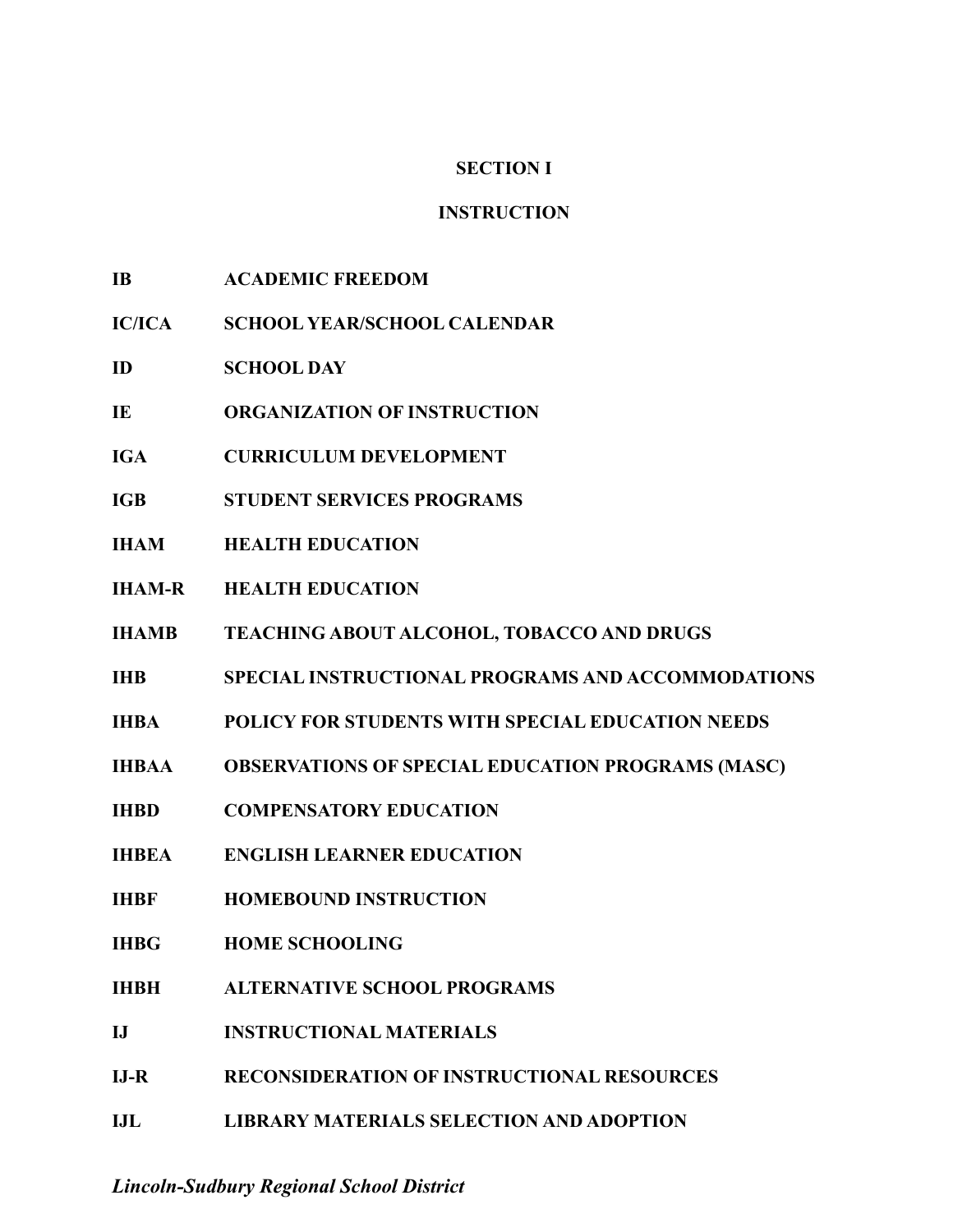# **IJLA LIBRARY RESOURCES**

- **IJND ACCESS TO DIGITAL RESOURCES**
- **IJNDB COMPUTER NETWORK ACCEPTABLE USE POLICY**
- **IJNDB-1 EMPOWERED DIGITAL USE POLICY**
- **IJNDB-R COMPUTER NETWORK ACCEPTABLE USE POLICY ADMINISTRATIVE PROCEDURES FOR IMPLEMENTATION**
- **IJNDC INTERNET PUBLICATION**
- **IJNDD POLICY ON SOCIAL MEDIA**
- **IJOA FIELD TRIPS/STUDENT TRAVEL**
- **IJOA-R STUDENT TRAVEL REGULATIONS**
- **IJOB OUTSIDE SPEAKERS POLICY**
- **IJOC SCHOOL VOLUNTEERS**
- **IK STUDENT PROGRESS REPORT TO PARENTS/GUARDIANS**
- **IKE PROMOTION POLICY FOR GRADUATION AND RETENTION OF STUDENTS**
- **IKF GRADUATION REQUIREMENTS**
- **IL EVALUATION OF INSTRUCTIONAL PROGRAMS**
- **ILD POLICY ON RESEARCH STUDIES**
- **IMA TEACHING ACTIVITIES/PRESENTATIONS**
- **IMB TEACHING ABOUT CONTROVERSIAL ISSUES/ CONTROVERSIAL SPEAKERS**
- **IMD SCHOOL CEREMONIES AND OBSERVANCES**
- **IMG ANIMALS IN SCHOOL**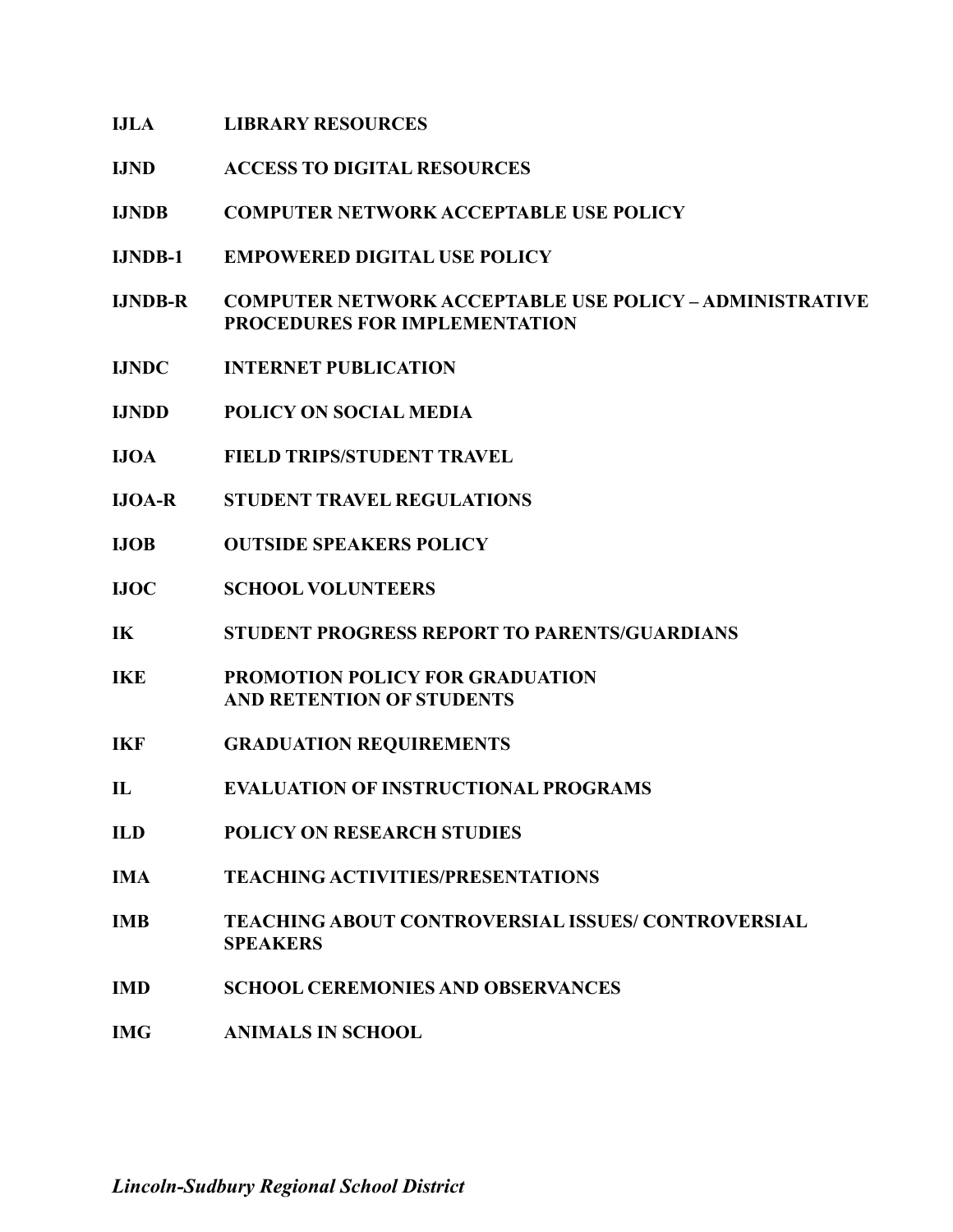# **ACADEMIC FREEDOM**

The School Committee seeks to educate students in the democratic tradition, to foster recognition of individual freedom and social responsibility, to inspire meaningful awareness of and respect for the Constitution and the Bill of Rights.

Fairness in procedures will be observed both to safeguard the legitimate interests of the schools and to exhibit by appropriate example the basic objectives of a democratic society as set forth in the Constitutions of the United States and the Commonwealth.

SOURCE: MASC October 2016 Adopted for LSSC Policy Manual 12/21/21

LEGAL REF.: Constitution of the Commonwealth of Massachusetts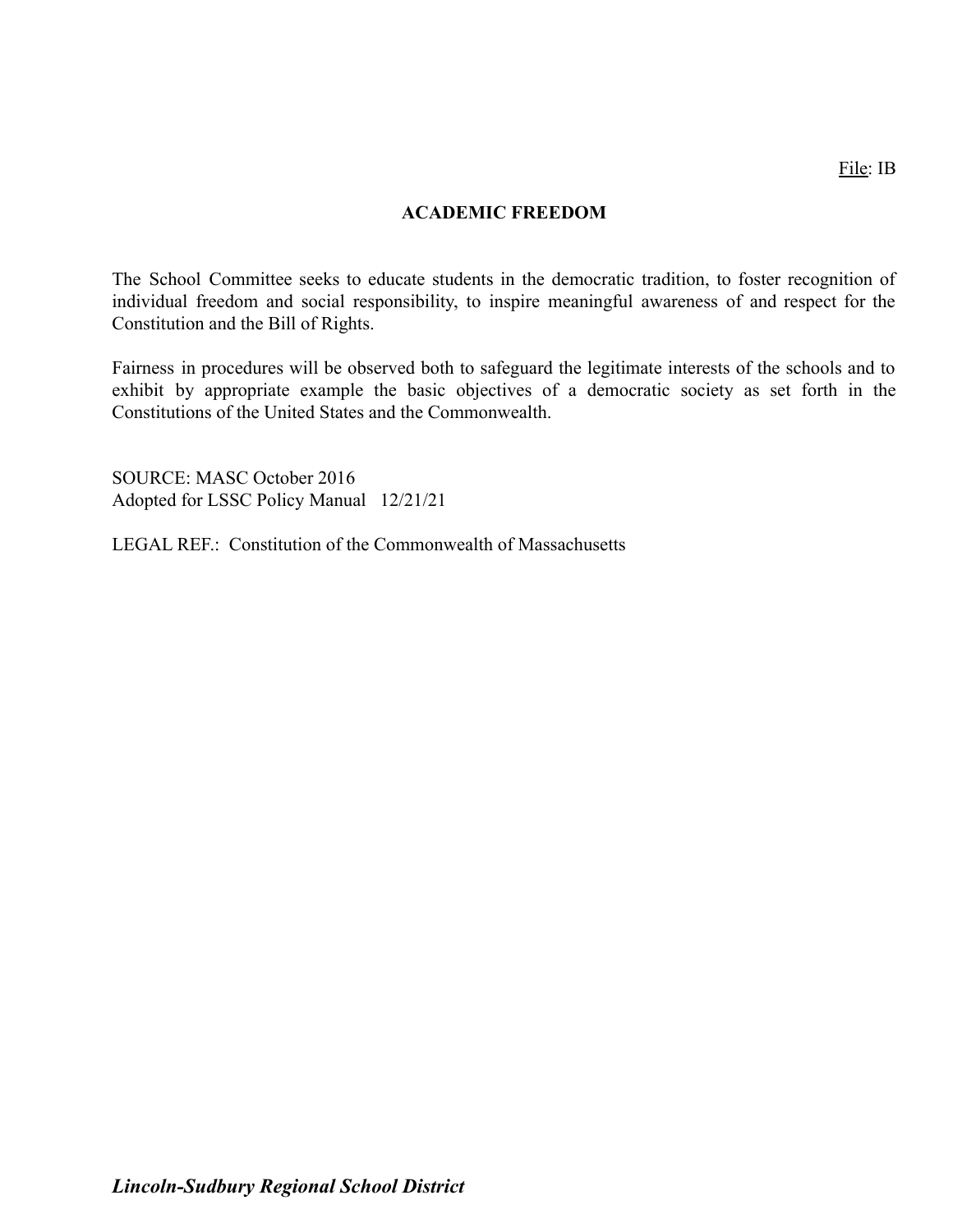#### **SCHOOL YEAR/SCHOOL CALENDAR**

The school calendar for the ensuing year will be prepared by the Superintendent and submitted to the School Committee for approval annually. The number of days or instructional hours scheduled for the school year will be determined in accordance with the following standards set by the Massachusetts Board of Elementary and Secondary Education:

Secondary schools will operate for a minimum of 180 days. Schools shall ensure that every secondary school student is scheduled to receive a minimum of 990 hours per school year of structured learning time, as defined in regulation. Time which a student spends at school: breakfast and lunch, passing between classes, in homeroom, at recess, in non-directed study periods, receiving school services, and participating in optional school programs shall not count toward meeting the minimum structured learning time requirement for that student.

For the information of staff, students, and parents/guardians, the calendar will set forth the days schools will be in session; holidays and vacation periods; in service days; and parent conferences.

SOURCE: MASC April 2019 Adopted for LSSC Policy Manual 12/21/21

| LEGAL REFS.: | M.G.L. 4:7; 69:1G; 71:1; 71:4; 71:4A; 71:73; 136:12 |
|--------------|-----------------------------------------------------|
|              | 603 CMR 27.00                                       |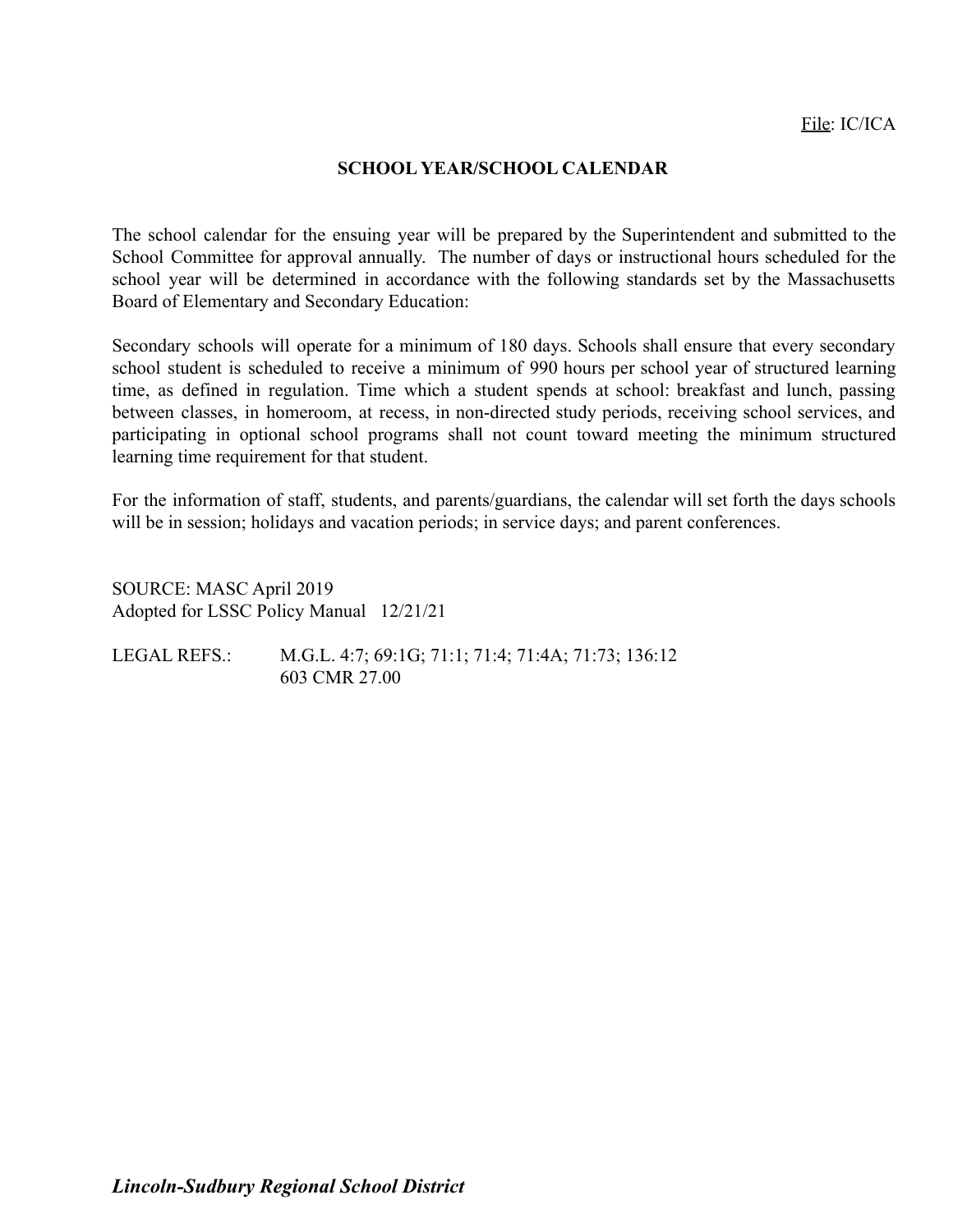#### **SCHOOL DAY**

The length of the school day is established in the collective bargaining agreements with the school union. The specific opening and closing times of the schools will be recommended by the Superintendent/Principal and set by the Committee.

The Superintendent/Principal is authorized to make minor changes in opening and closing times to simplify transportation scheduling; however, major changes in schedules will be subject to Committee approval.

Parents and guardians will be informed of the opening and closing times set by the Committee. To help ensure the safety of all children, parents/guardians will also be notified that students will not be admitted into the school building until the start of the official day unless circumstances require earlier admittance.

SOURCE: MASC April 2019 Adopted for LSSC Policy Manual 12/21/21

LEGAL REFS.: M.G.L. 15:1G; 69:1G; 71:59 603 CMR 27.00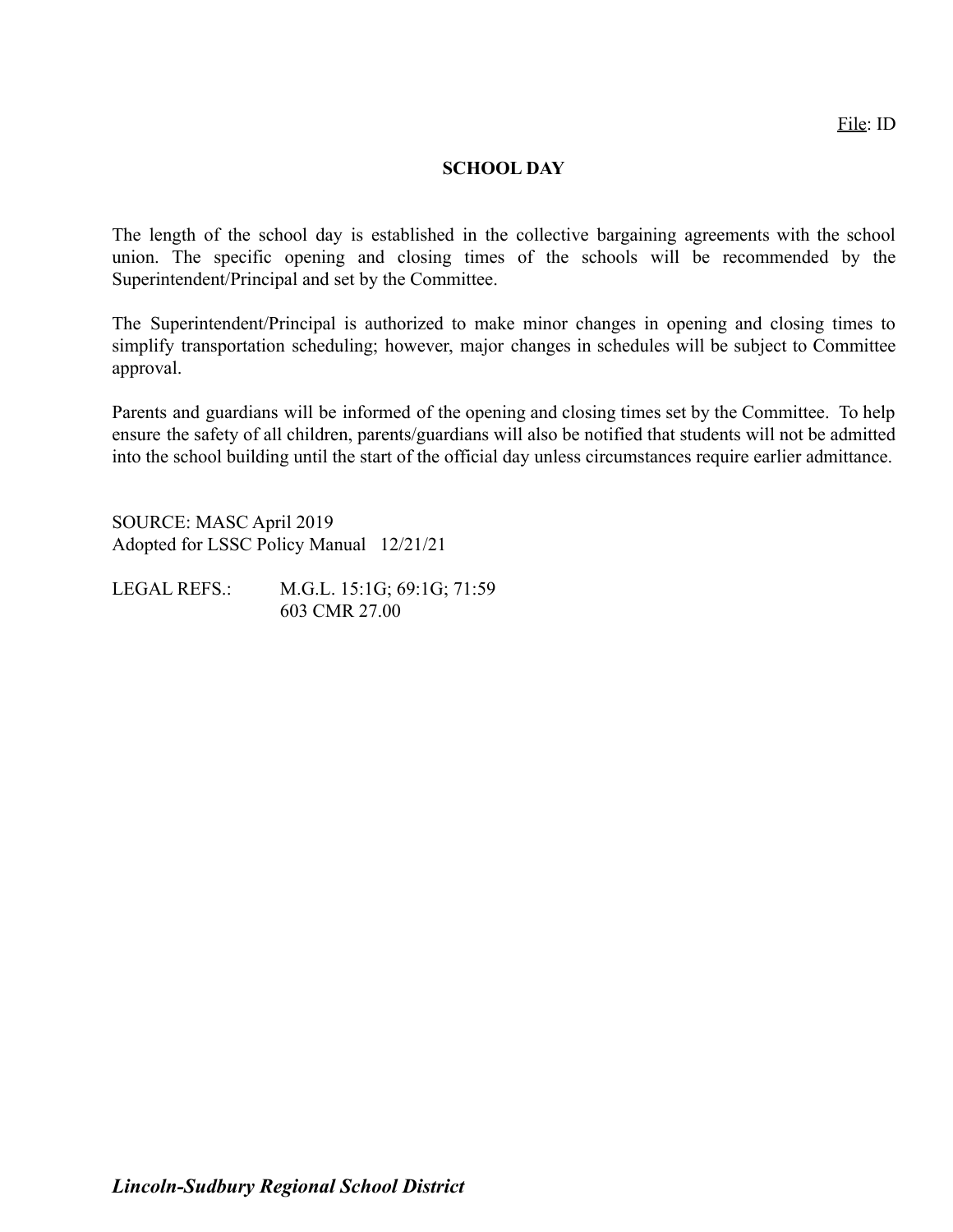#### **ORGANIZATION OF INSTRUCTION**

The District offers a diversified educational program compatible with the needs of the community and state standards.

The organizational plan is designed to facilitate the philosophy of educating every student, each to their fullest potential.

Special education services are integrated across each grade level.

The organization is designed to meet the standards established by the Department of Elementary and Secondary Education's Curriculum Frameworks, by Time and Learning regulations, and in order to serve the needs of all students.

CROSS REFS: IC/ICA School Year / School Calendar

LEGAL REFS: 603 CMR 27.00

SOURCE: MASC April 2019 Adopted for LSSC Policy Manual 12/21/21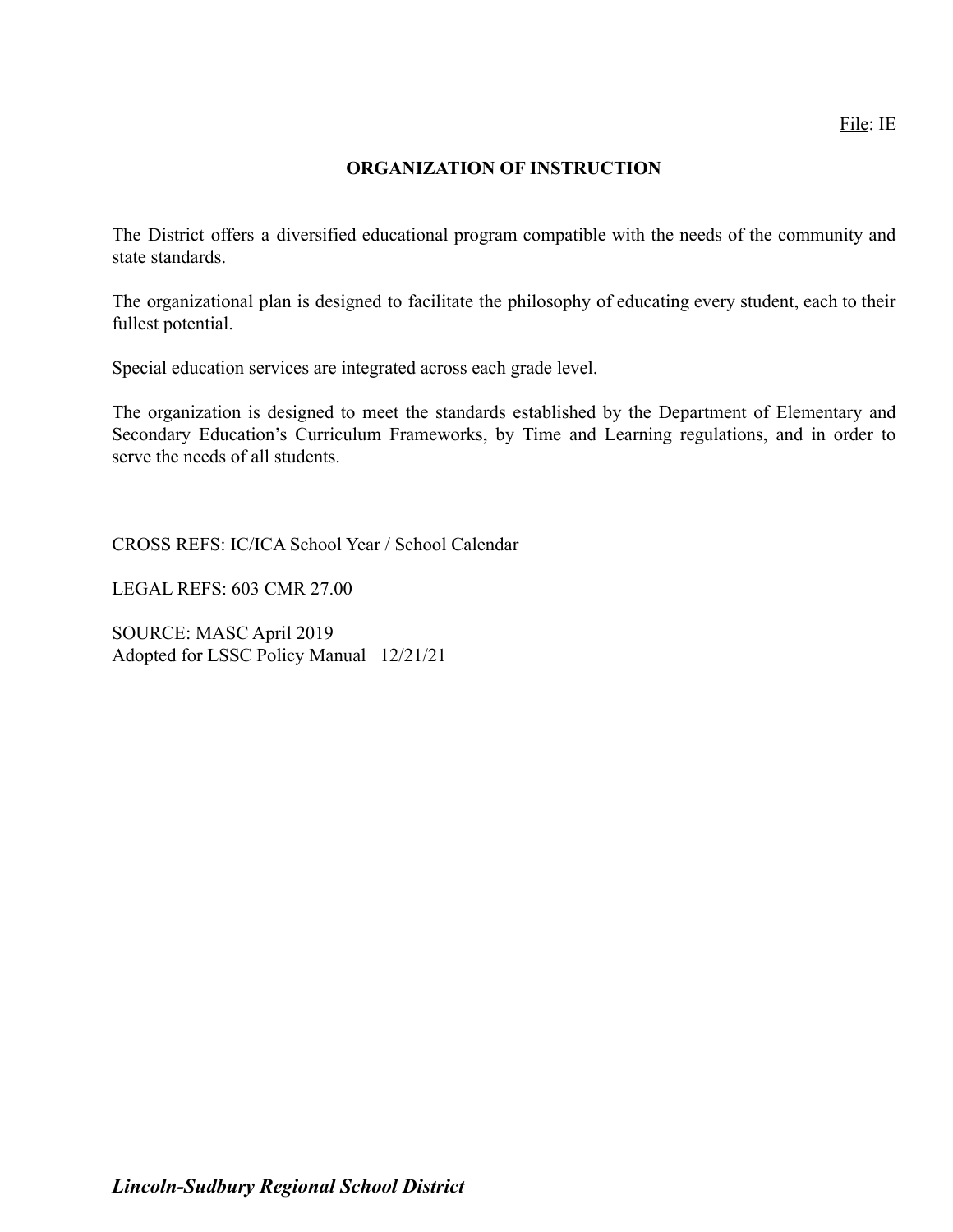# **CURRICULUM DEVELOPMENT**

Constant adaptation and development of the curriculum is necessary if the District is to meet the needs of the students in its schools. To be successful, curriculum development must be a collaborative enterprise involving staff and administrators utilizing their professional expertise.

The Committee expects the faculty and administration to regularly evaluate the education program and to recommend modifications of practice, changes in curriculum content, and the addition or deletion of courses to the instructional program.

The Superintendent/Principal shall have the authority to approve new programs and courses of study after they have been thoroughly studied and found to support educational goals.

The professional staff shall approve all textbooks and supplemental instructional materials for the support of the-curriculum. Staff is encouraged to use a wide range of learning aids, provided the expense incurred in purchasing these materials remains within the limits of the budget.

The faculty and administration shall regularly evaluate the educational program and recommend modifications and changes in curriculum content as well as the addition or deletion of courses in the instructional program.

The Superintendent/Principal shall make periodic reports to the School Committee on the effectiveness of the curriculum. The School Committee wishes to be informed of substantive revisions in curriculum.

SOURCE: MASC April 2019 Adopted for LSSC Policy Manual 12/21/21

LEGAL REF. M.G.L. 69.1E 603 CMR 26:05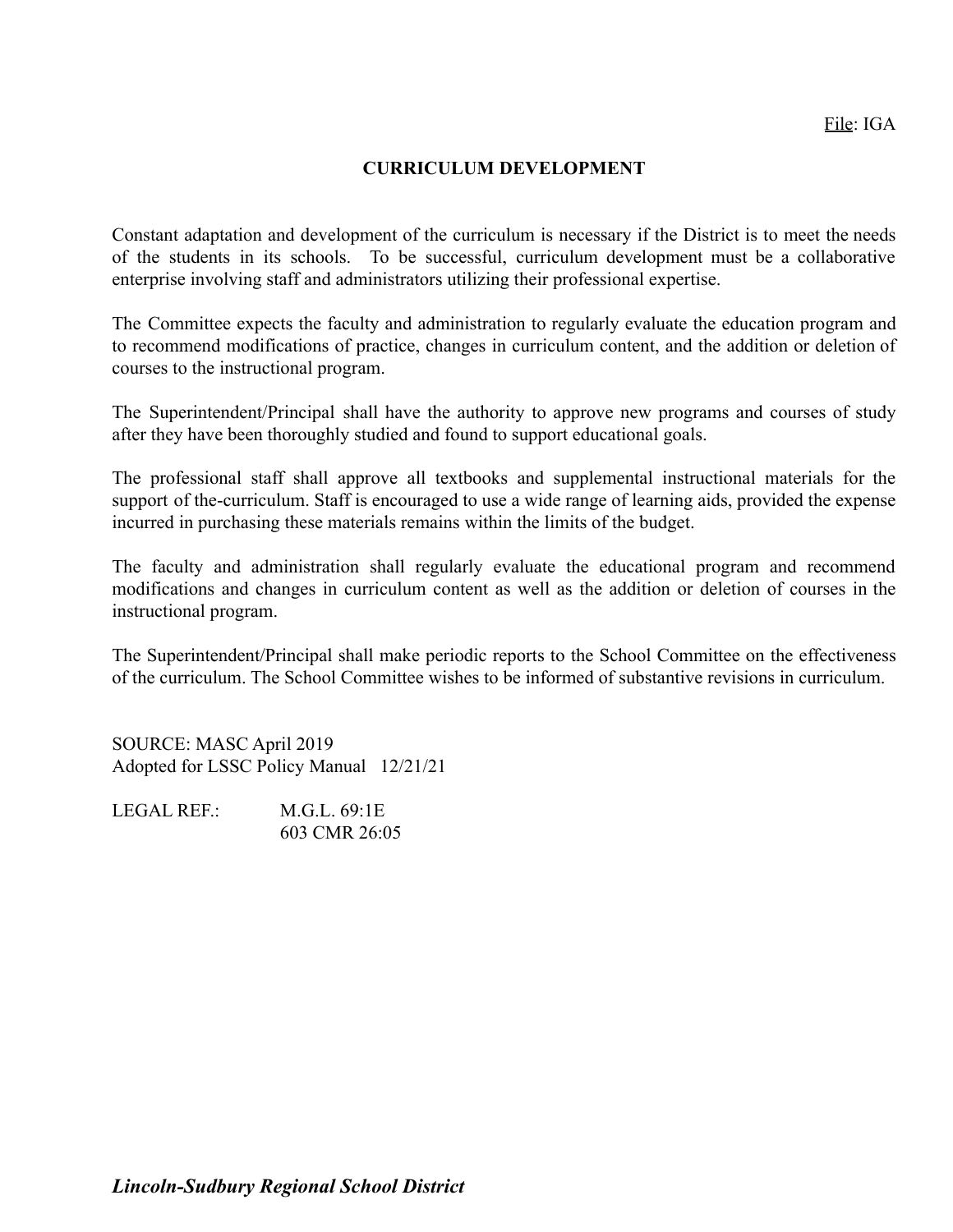# **STUDENT SERVICES PROGRAMS**

The Student Services staff will work in cooperation with District building staff and administration to coordinate and supervise the implementation of curriculum, the instructional program, and support services to meet the needs of all students.

The Superintendent/Principal shall be responsible for all services for students who are not eligible for special education assistance, such as psychological services, speech correction, homebound and hospital teaching and such other programs as may be assigned.

SOURCE: MASC April 2019 Adopted for LSSC Policy Manual 12/21/21

CROSS REF.: ACE, Nondiscrimination on the Basis of Disability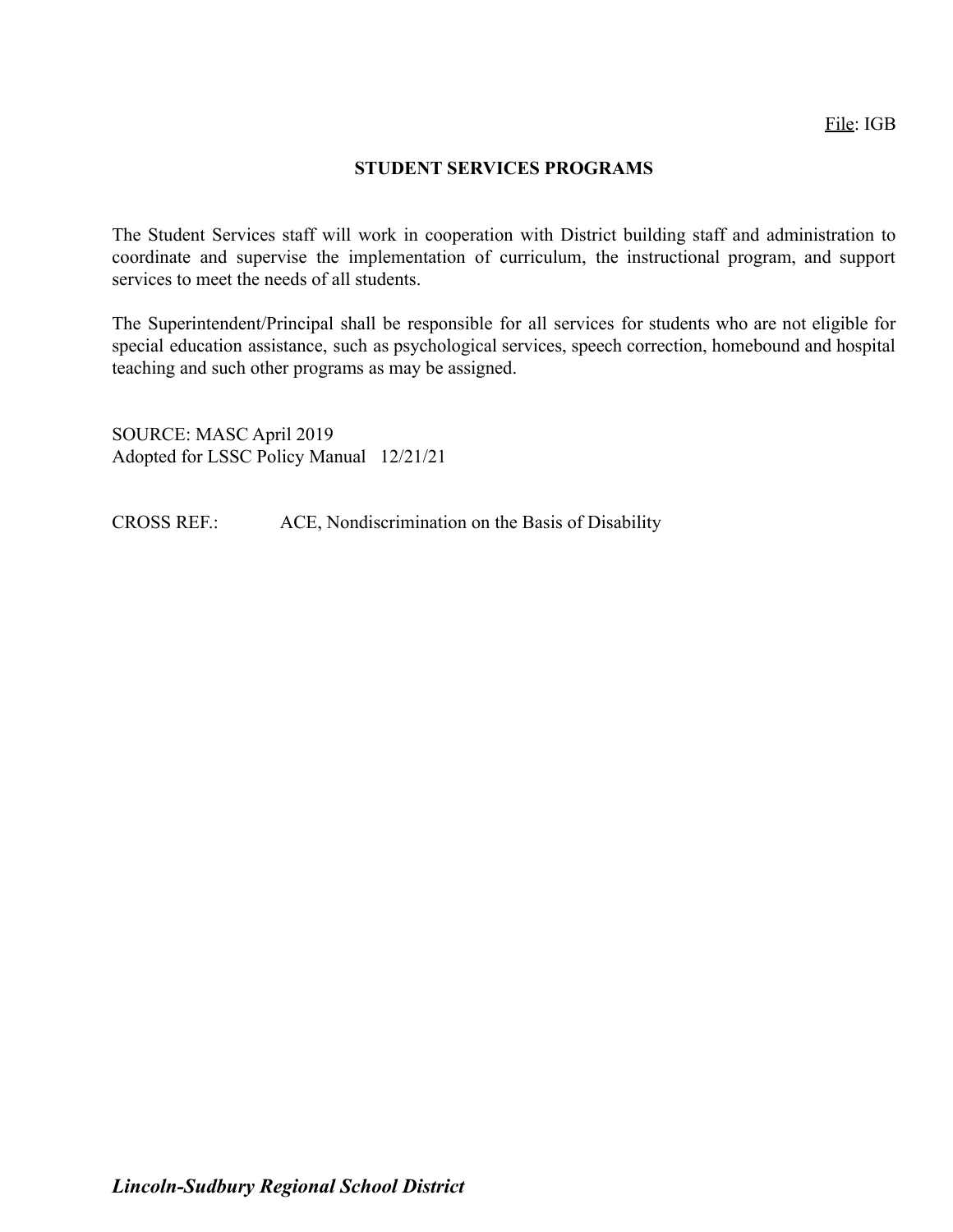# **CURRICULUM ADOPTION**

The School Committee will rely on the professional staff to design and implement instructional programs and courses of study that will forward the educational goals of the school district.

The Superintendent/Principal will have authority to approve new programs and courses of study after they have been thoroughly studied and found to support educational goals. The Committee itself will consider, and officially adopt, new programs and courses when they constitute an extensive alteration in instructional content or approach.

The Committee wishes to be informed of all new courses and substantive revisions in curriculum. It will receive reports on changes under consideration. Its acceptance of these reports, including a listing of the high school program of studies, will constitute its adoption of the curriculum for official purposes.

SOURCE: MASC April 2019 Adopted for LSSC Policy Manual 12/21/21

LEGAL REF.: M.G.L. 15:1G; 71:1; 69:1E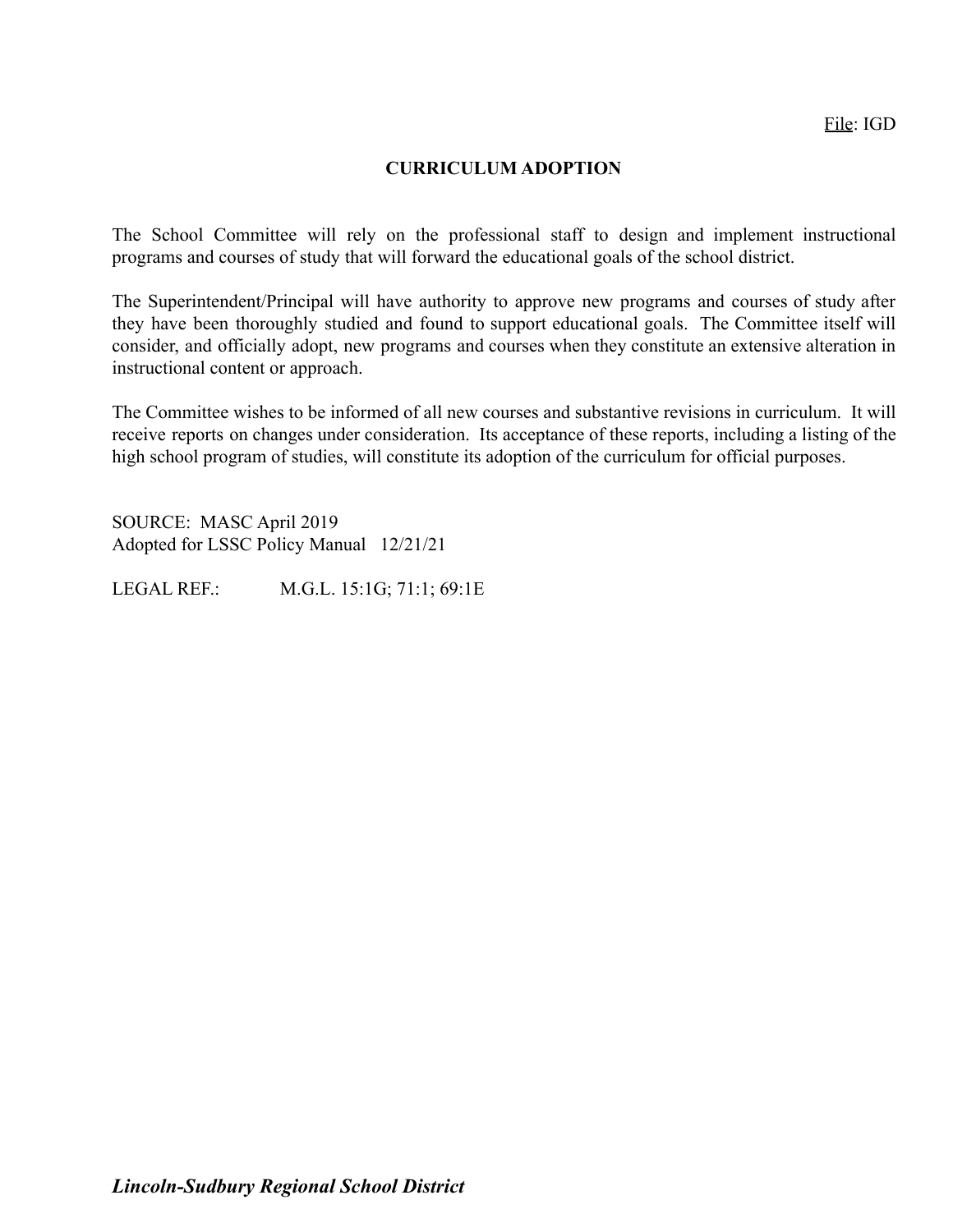#### **HEALTH EDUCATION**

The School Committee believes that the greatest opportunity for effective health education lies within the public schools because of their potential to reach children at the age when positive, lifelong health habits are best engendered and because the schools are equipped to provide qualified personnel to conduct health education programs.

The School Committee is committed to a sound, comprehensive, research-based health education program as an integral part of each student's general education.

The health education program will emphasize a contemporary approach to the presentation of health information, skills, and the knowledge necessary for students to understand and appreciate the functioning and proper care of the human body. Students also will be presented with information regarding complex social, physical and mental health problems, which they might encounter in society. In an effort to help students make intelligent choices on alternative behavior of serious personal consequence, health education will examine the potential health hazards of social, physical and mental problems existing in the larger school-community environment.

In order to promote a relevant, dynamic approach to the instruction of health education, the School Committee will continue to stress the need for curricular, personnel, and financial commitments that are necessary to assure the high quality of the district's health education program.

SOURCE: MASC April 2019 Adopted for LSSC Policy Manual 12/21/21

LEGAL REF. M.G.L. 71:1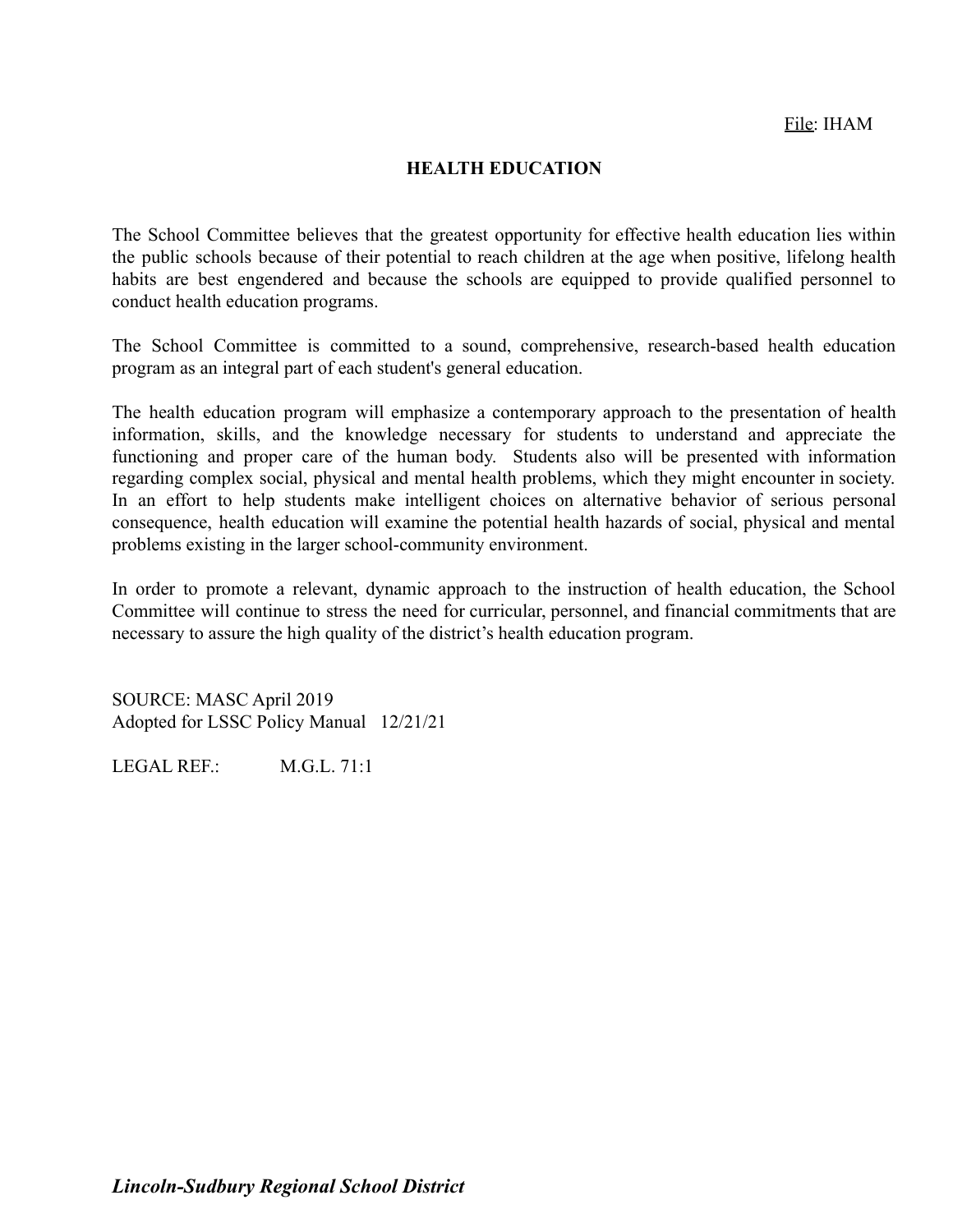# **HEALTH EDUCATION (Exemption Procedure)**

Exemption will be granted from a specific portion of the health education curriculum on the grounds that the material taught is contrary to the religious beliefs and/or teachings of the student or the student's parent/guardian.

A request for exemption must be submitted in writing to the Associate Principal in advance of instruction in that portion of the curriculum for which the exemption is requested. The request must state the particular conflict involved.

The Associate Principal will confer with the teacher to determine the length of time a student will be exempt. The teacher will develop an alternative activity for which the student will receive credit.

The Associate Principal will inform the parent/guardian of disposition of the request within a reasonable number of school days of receipt of the request.

SOURCE: MASC Adopted for LSSC Policy Manual 12/21/21

LEGAL REF.: M.G.L. 71:1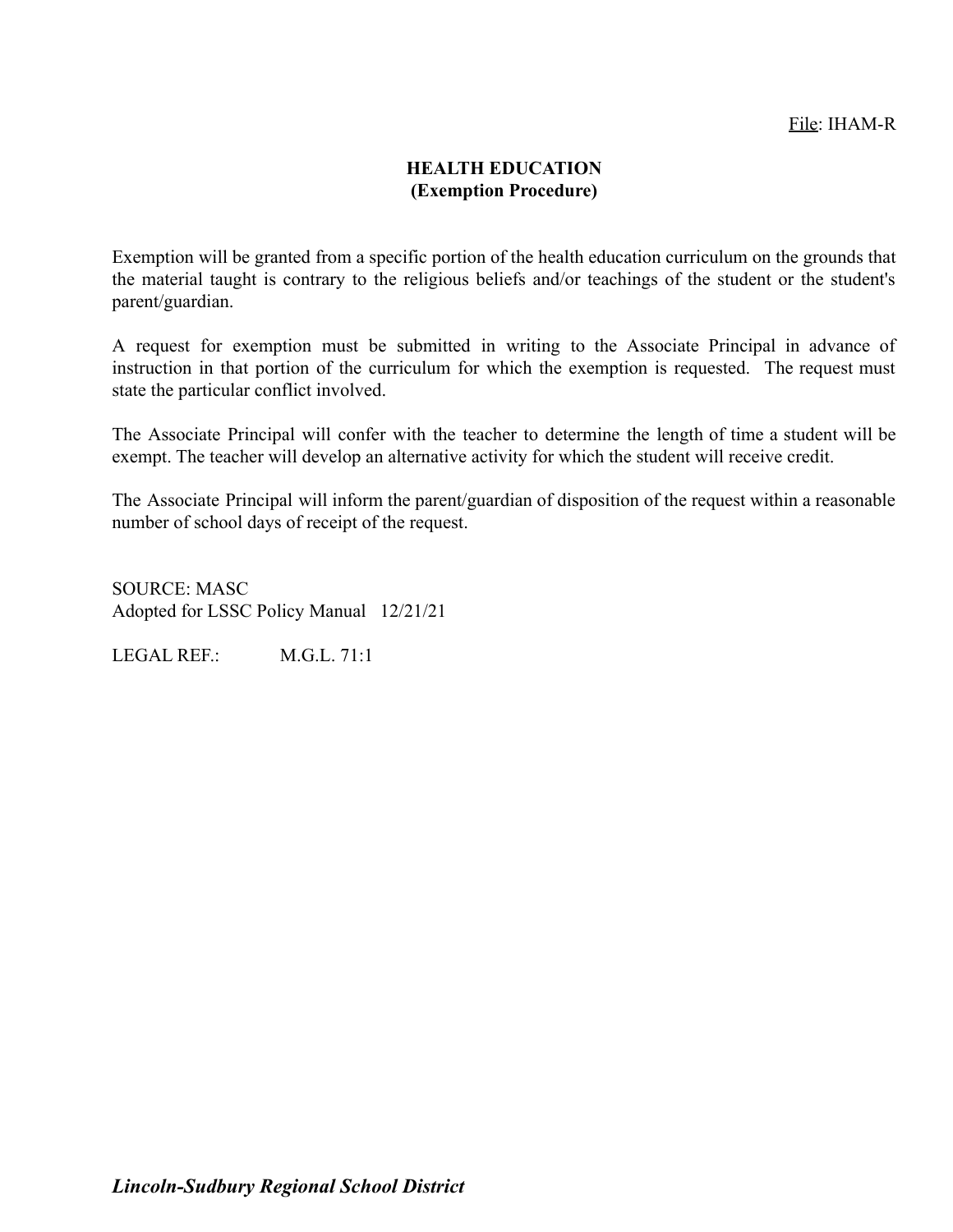# **PARENTAL NOTIFICATION RELATIVE TO SEX EDUCATION** *Updated based on Health Youth Act*

In accordance with law ([Healthy Youth Act, senate](https://trackbill.com/bill/massachusetts-house-bill-673-an-act-relative-to-healthy-youth/2100451/) No. 2495,), the school committee has adopted this policy on the rights of parents and guardians in relation to curriculum that primarily involves human sexual education or human sexuality issues.

At the beginning of the school year, all parents/guardians of students in our schools will be notified in writing of the courses and curriculum we offer that primarily include a comprehensive sexual health education curriculum through the Program of Studies. The Superintendent/Principal of School will determine the administrator(s) responsible for sending out the notice(s). Parents/guardians of students who enroll in school after the start of the school year will be given written notice at the time of enrollment. If planned curricula change during the school year, to the extent practicable, parents/guardians will be notified of this fact in a timely manner before implementation.

In addition, the Wellness Department will communicate to parents at the beginning of the following courses, Intro to Wellness (9th Grade) and Health Issues (11th Grade) informing parents of the child's enrollment and highlighting this policy.

Each such notice to parents/guardians will include a brief description of the curriculum covered by this policy, and will inform parents/guardians that they may:

- 1. Withdraw their student from all or part of the instruction that involves comprehensive sexual health education curriculum by sending a letter to the course teacher or the department coordinator requesting the exemption. The student shall not be subject to disciplinary action, academic penalty or any other sanction. An alternative educational activity shall be made available to the students who have been withdrawn from this instruction.
- 2. Inspect the program instruction materials prior to the start of the course, if the parent or legal guardian requests to review the material.
- 3.

A parent or guardian who is dissatisfied with a decision of the administrator--designated by the Superintendent/Principal--concerning notice, access of instructional materials, or exemption for the student under the policy may send a written request to the Superintendent for review of the issue. The Superintendent or designee will review the issue and give parents/guardians timely written decisions, preferably within two weeks of the request. The School Committee will review the issue and give the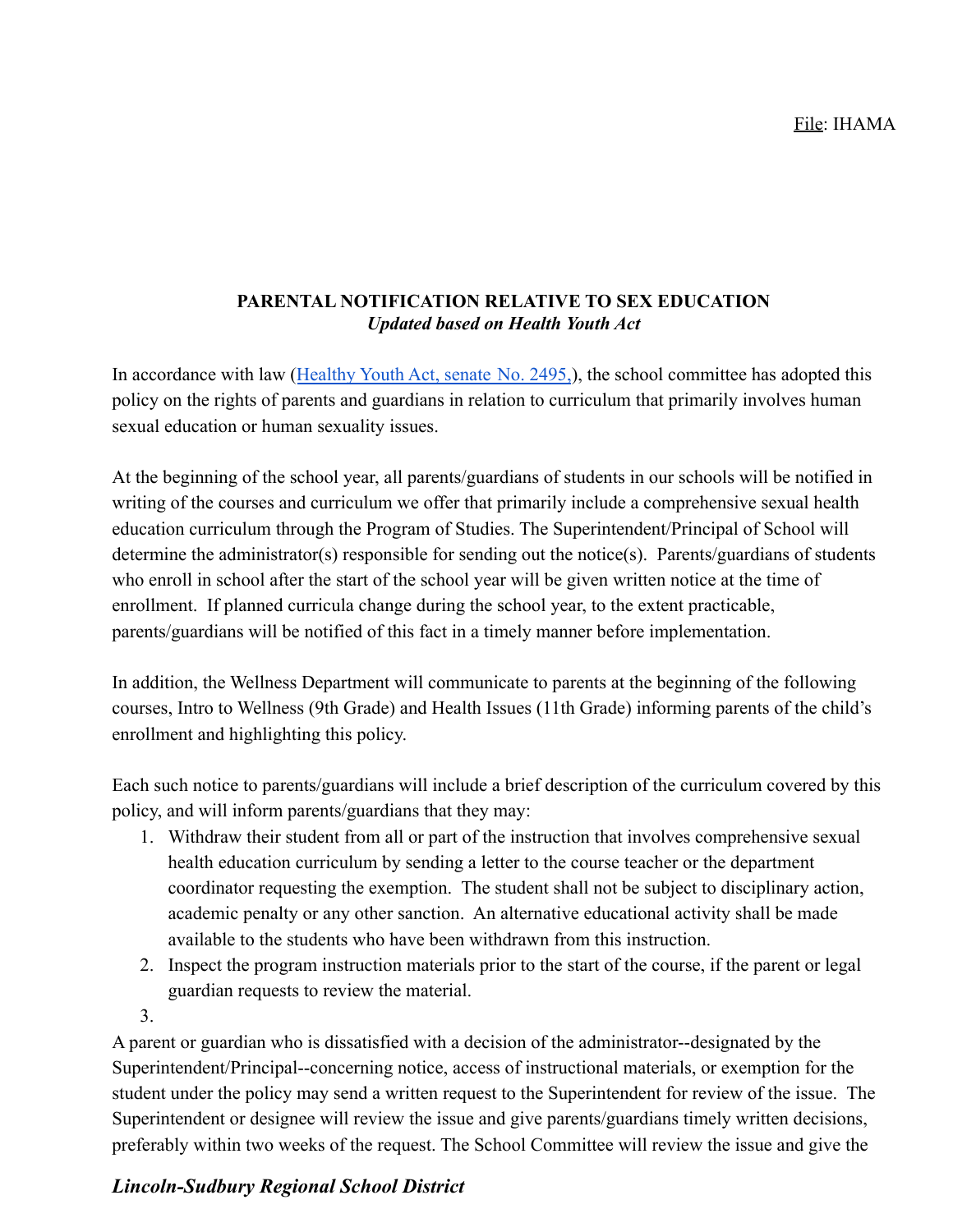parent/guardian a timely written decision, preferably within four weeks of the request. A parent/guardian who is still dissatisfied after this process may send a written request to the Commissioner of Education for review of the issue in the dispute.

A copy of the notification letter to parents/guardians *is* on file in the Student Services office.

SOURCE: MASC October 2016 Adopted for LSSC Policy Manual 12/21/21

LEGAL REFS: M.G.L. 71:32A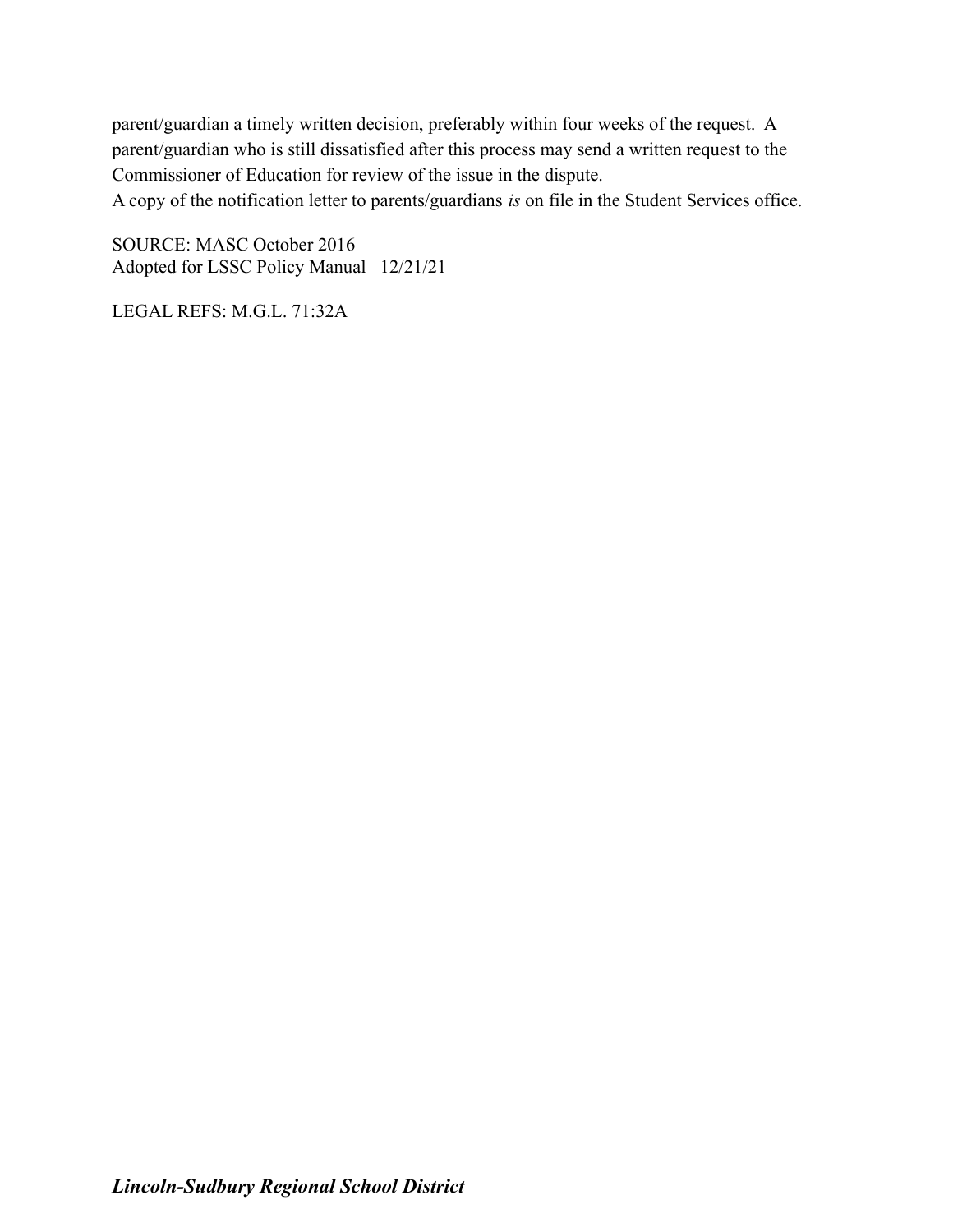# **TEACHING ABOUT ALCOHOL, TOBACCO, AND DRUGS**

In accordance with state and federal law, the District shall provide age-appropriate, developmentally appropriate, evidence-based alcohol, tobacco, and drug prevention education programs in grades 9-12.

The alcohol, tobacco, and drug prevention program shall address the legal, social, and health consequences of alcohol, tobacco, and drug use, with emphasis on nonuse by school-age children. The program also shall include information about effective techniques and skill development for delaying and abstaining from using, as well as skills for addressing peer pressure to use alcohol, tobacco, or drugs.

The objectives of this program, as stated below, are rooted in the Committee's belief that prevention requires education, and that the most important aspect of the policies and guidelines of the District should be the education of children and youth on healthy decision-making:

- To prevent, delay, and/or reduce alcohol, tobacco, and drug use among high school youth.
- To increase students' understanding of the legal, social, and health consequences of alcohol, tobacco, and drug use.
- To teach students self-management skills, social skills, negotiation skills, and refusal skills that will help them to make healthy decisions and avoid alcohol, tobacco, and drug use.

The curriculum, instructional materials, and outcomes used in this program shall be recommended by the Superintendent and approved by the School Committee.

This policy shall be posted on the district's website and notice shall be provided to all students and parents/guardians in accordance with state law. Additionally, the district shall file a copy of this policy with DESE in accordance with law in a manner requested by DESE.

SOURCE: MASC March 2016 Adopted for LSSC Policy Manual 12/21/21

LEGAL REFS.: M.G.L. [71:1](http://www.malegislature.gov/Laws/GeneralLaws/PartI/TitleXII/Chapter71/Section1) ;71:96

CROSS REFS: GBEC, Drug Free Workplace Policy JICH, Drug and Alcohol Use by Students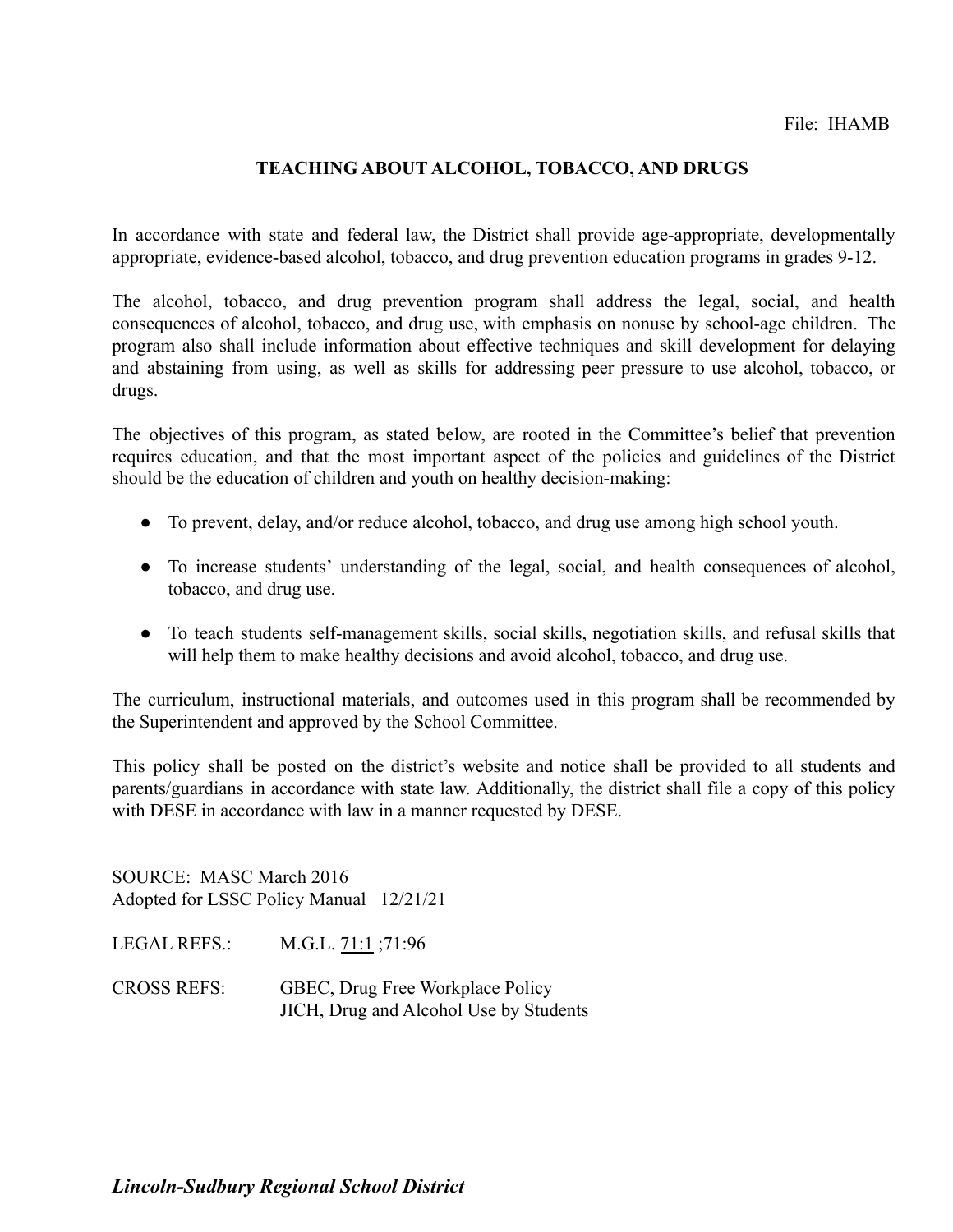# **SPECIAL INSTRUCTIONAL PROGRAMS AND ACCOMMODATIONS (PROGRAMS FOR CHILDREN WITH SPECIAL NEEDS)**

The goals of this school district's special education program are to allow each child to grow and achieve at their own level, to gain independence and self-reliance, and to return to the mainstream of school society as soon as possible.

The requirements of law and regulation will be followed in the identification of children with special needs, in referrals for their evaluation, in prescribing for them suitable programs and in assessing their educational progress. In keeping with state requirements, all children with special needs between the ages of three to twenty-two who have not attained a high school diploma or its equivalent will be eligible for special education.

The School Committee believes that most children with special needs can be educated in the regular school program if they are given special instruction, accommodations and the support they need. These children should also be given the opportunity to participate in the school district's non-academic and extracurricular activities.

The Committee recognizes that the needs of certain children are so great that special programs, special classes or special schools may be necessary. When appropriate programs, services, or facilities are not available within the public schools, the Committee will provide these children with access to schools where such instruction and accommodations are available.

It is the desire of the Committee that the schools work closely with parents/guardians in designing and providing programs and services to children with special needs. Parents/guardians will be informed, and conferred with, whenever a child is referred for evaluation. In event of any disagreement concerning diagnosis, program plan, special placement, or evaluation, the parents/guardians will be accorded the right of due process.

SOURCE: MASC April 2019 Adopted for LSSC Policy Manual 12/21/21

LEGAL REFS.: The Individuals with Disabilities Ed. Act (PL 108-446, adopted 12/03/04) Rehabilitation Act of 1973 M.G.L. 71B:1 et seq. 603 CMR 28:00 inclusive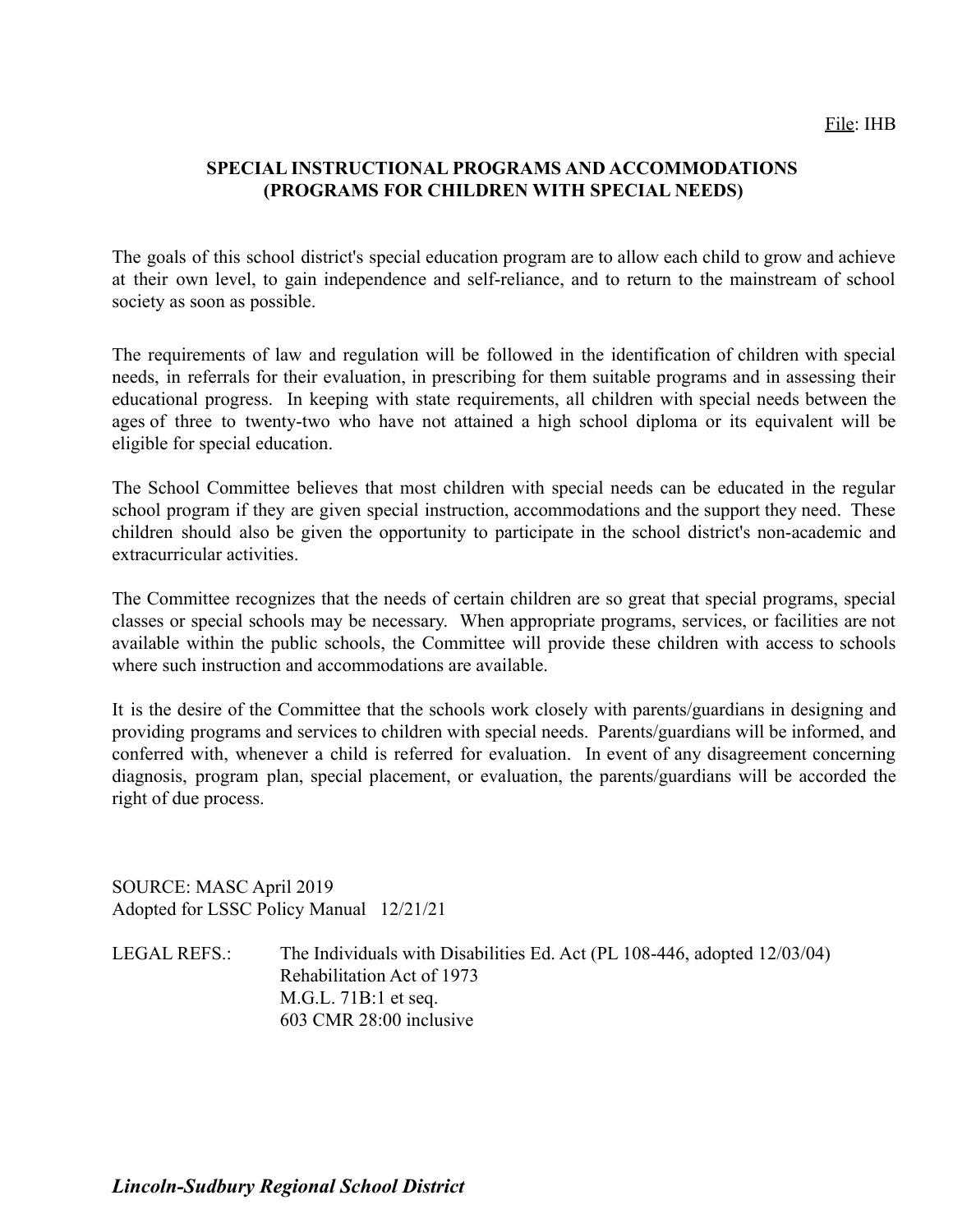# **POLICY FOR STUDENTS WITH SPECIAL EDUCATIONAL NEEDS**

The goal of the Lincoln-Sudbury Regional School District is to allow each student to grow and achieve at his or her own level, to gain independence and reliance, and to function within the least restrictive environment whenever possible.

In accordance with applicable federal and state laws and regulations, and inter-district agreements with the Sudbury and Lincoln Public Schools, eligible students at LSRHS between the ages of 14 and 22 or who are in grades 9 through 12, and who have not attained a high school diploma, will receive appropriate special educational services.

It is the desire of the District to work closely with parents in designing and providing programs and services to students with special needs.

Please refer to the following documents for further detail on LSRHS compliance with federal and state regulations, district policies and agreements, and information about specific current procedures. These documents are available in the office of the Director of Student Students.

- LSRHS District Compliance Assurance Plan
- LSRHS District Curriculum Accommodation Plan
- LSRHS Program of Studies Handbook
- LSRHS Student Services and Special Education Policies and Procedures Manual

LEGAL REF.: Rehabilitation Act of 1973, Section 504

SOURCE: Lincoln-Sudbury Amended and Adopted for LSSC Policy Manual 12/21/21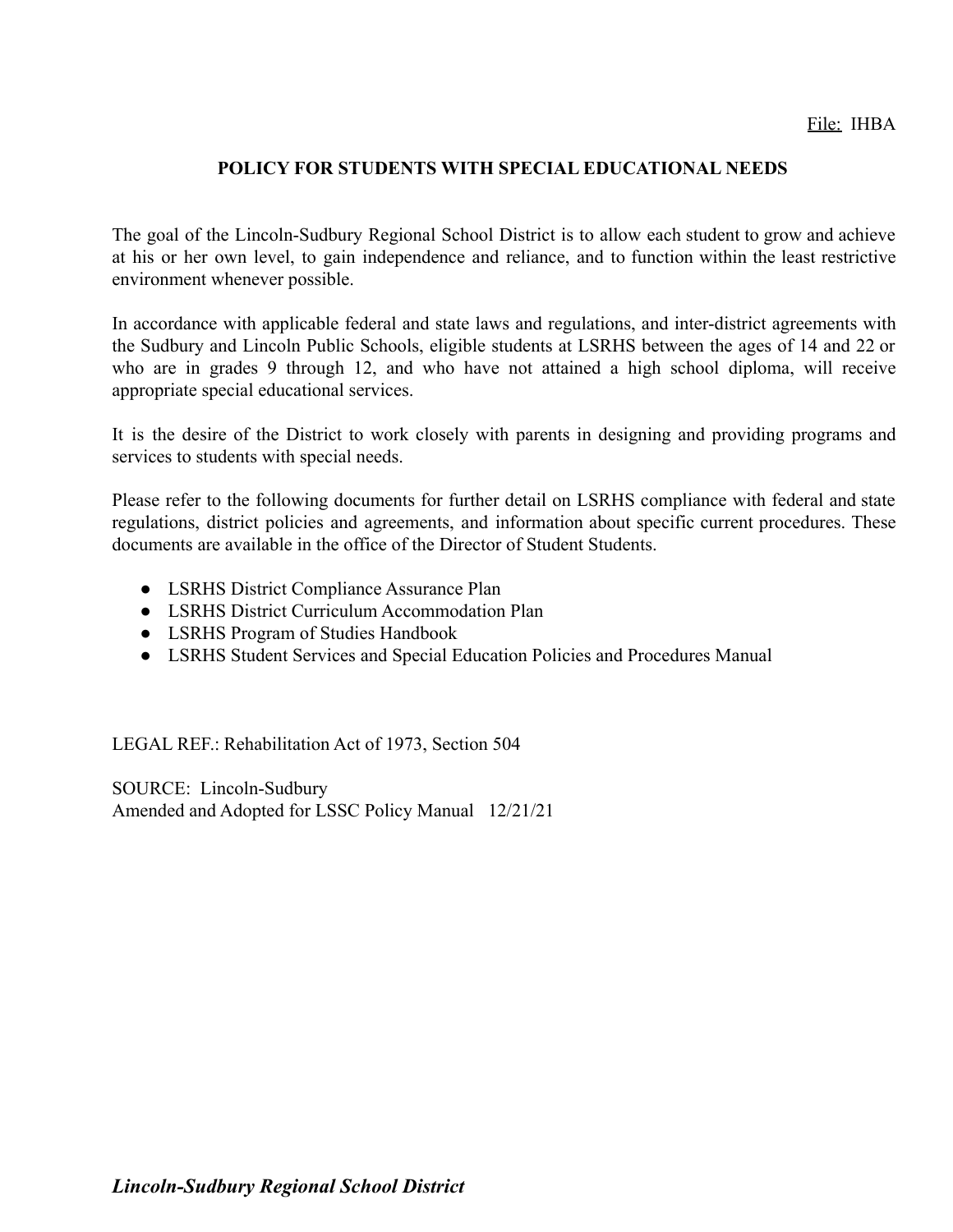#### **OBSERVATIONS OF SPECIAL EDUCATION PROGRAMS**

- 1. Parents'/guardian's request to observe their child(ren), current program, or a potential placement must be made at least five days in advance with the Director of Student Services or designee and/or Superintendent/Principal.
- 2. The Director of Student Services or designee shall contact the parent(s)/guardian for initial scheduling conversation within five (5) days of receipt of the parents'/guardian's request.
- 3. The Director of Student Services or designee and/or Associate Principal will work with the classroom teacher and the observer to set up the specifics of the observation (including, but not limited to, scheduling and placement of the observer in the classroom).
- 4. The number, frequency, and duration of observation periods will be determined on an individual student basis in accordance with law and regulation. The start and end time of observation periods and a schedule of observation periods will be stated in advance. In order to minimize classroom or student disruption, the length of individual observation periods in a single day may be limited.
- 5. If the observer is not the parent/guardian, the parent/guardian must sign a release for the individual to observe. Anyone completing an observation will be escorted by LS Staff.
- 6. The number of observers at any one time may be limited.
- 7. The observer will be informed that they are not to interfere with the educational environment of the classroom. If their presence presents a problem, they will be asked to leave. This notice is particularly important, since the presence of parents/guardians can influence both the performance of their child(ren) and those of others.
- 8. The observer will be asked to submit their report of the observation in advance of any follow-up TEAM meeting.
- 9. The observer will be informed that they are there to evaluate the appropriateness of a specific educational program to meet the needs of an individual child. They are not there to evaluate a teacher's ability to perform his or her contractual job duties.
- 10. The observer will be instructed regarding the disclosure of confidential or personally identifiable information relating to other children. Staff must be mindful of removing materials which may be part of students' records from plain view. In the event that removal is not possible the observer may be asked to sign a non-disclosure agreement.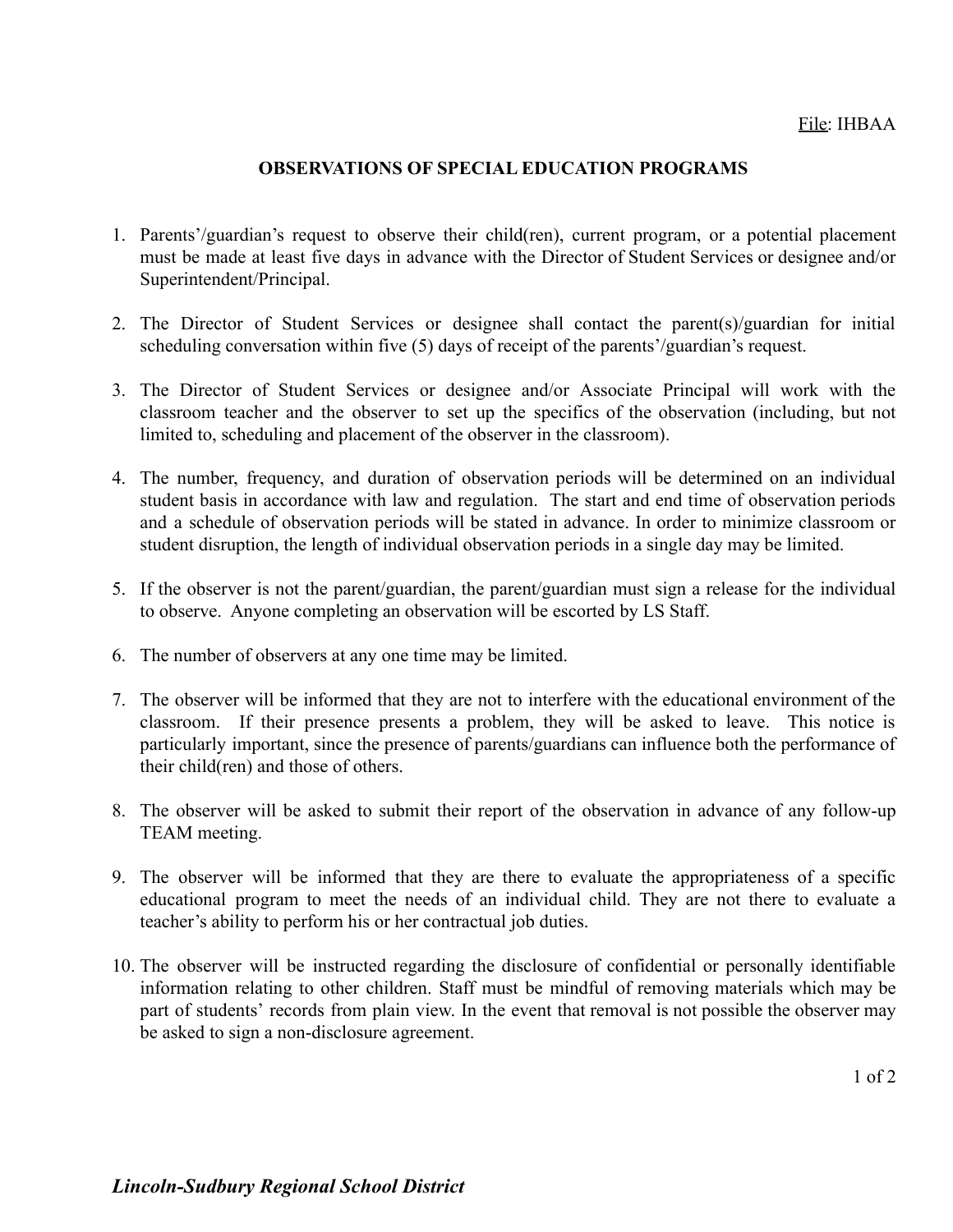11. A school administrator, or designee, also will observe at the same time and take notes as to what is observed, paying particular attention to note anything that is non-typical concerning the period. This observation summary will be placed in the student's file and provided to the parent(s)/guardian prior to any follow-up TEAM meeting.

LEGAL REF.: MGL 71B:3 Massachusetts Department of Elementary and Secondary Education Technical Assistance Advisory SPED 2009-2 dated January 8, 2009

CROSS REF.: KI, Visitors to Schools

SOURCE: MASC ADOPTED: September 2009 Adopted for LSSC Policy Manual 12/21/21

NOTE: The following quotes from the DESE Advisory are important points of understanding to the implementation of this policy.

"School districts and parents/guardians have reported that, typically, observations are between one and four hours. While useful as a general rule, the Department recommends that district policies and practices specify that the duration and extent of observations will be determined on an individual basis. Districts should avoid rigid adherence to defined time limits regardless of the student's needs and settings to be observed. The complexities of the child's needs, as well as the program or programs to be observed, should determine what the observation will entail and what amount of time is needed to complete it. Discussion between school staff and the parent/guardian or designee is a good starting point for resolving the issue."

"The observation law states that districts may not condition or restrict program observations except when necessary to protect:

- o the safety of children in the program during the observation;
- o the integrity of the program during the observation;
- o and children in the program from disclosure by an observer of confidential or personally identifiable information he or she may obtain while observing the program."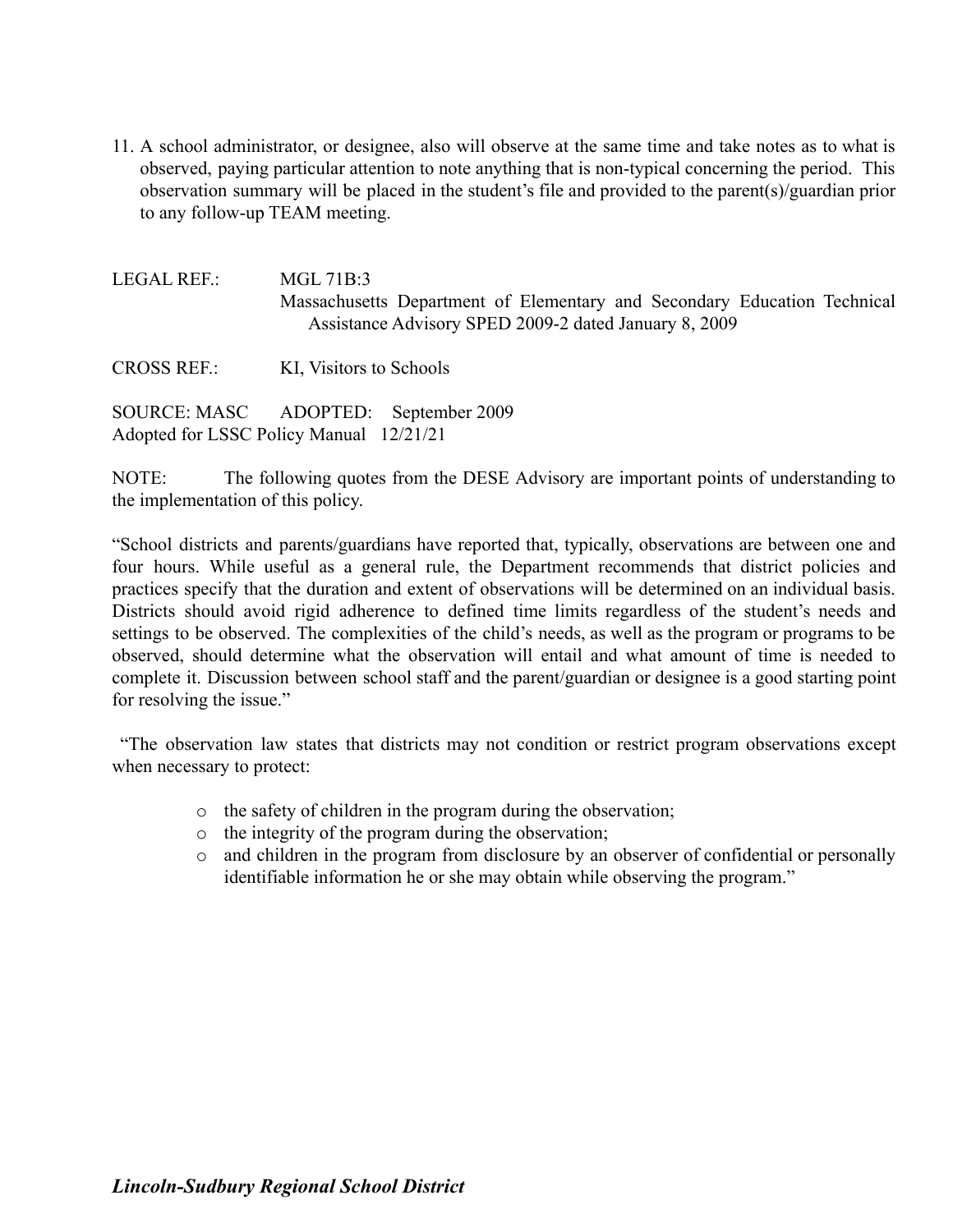# File: IHBD

# **COMPENSATORY EDUCATION (Title 1)**

Title 1 funds shall be used to provide educational services that are in addition to the regular services provided for District students. By adoption of this policy, the School Committee ensures equivalence in the provision of curriculum materials and supplies.

LEGAL REF.: Title 1, Elementary and Secondary Education Act, as amended

SOURCE: MASC Adopted for LSSC Policy Manual 12/21/21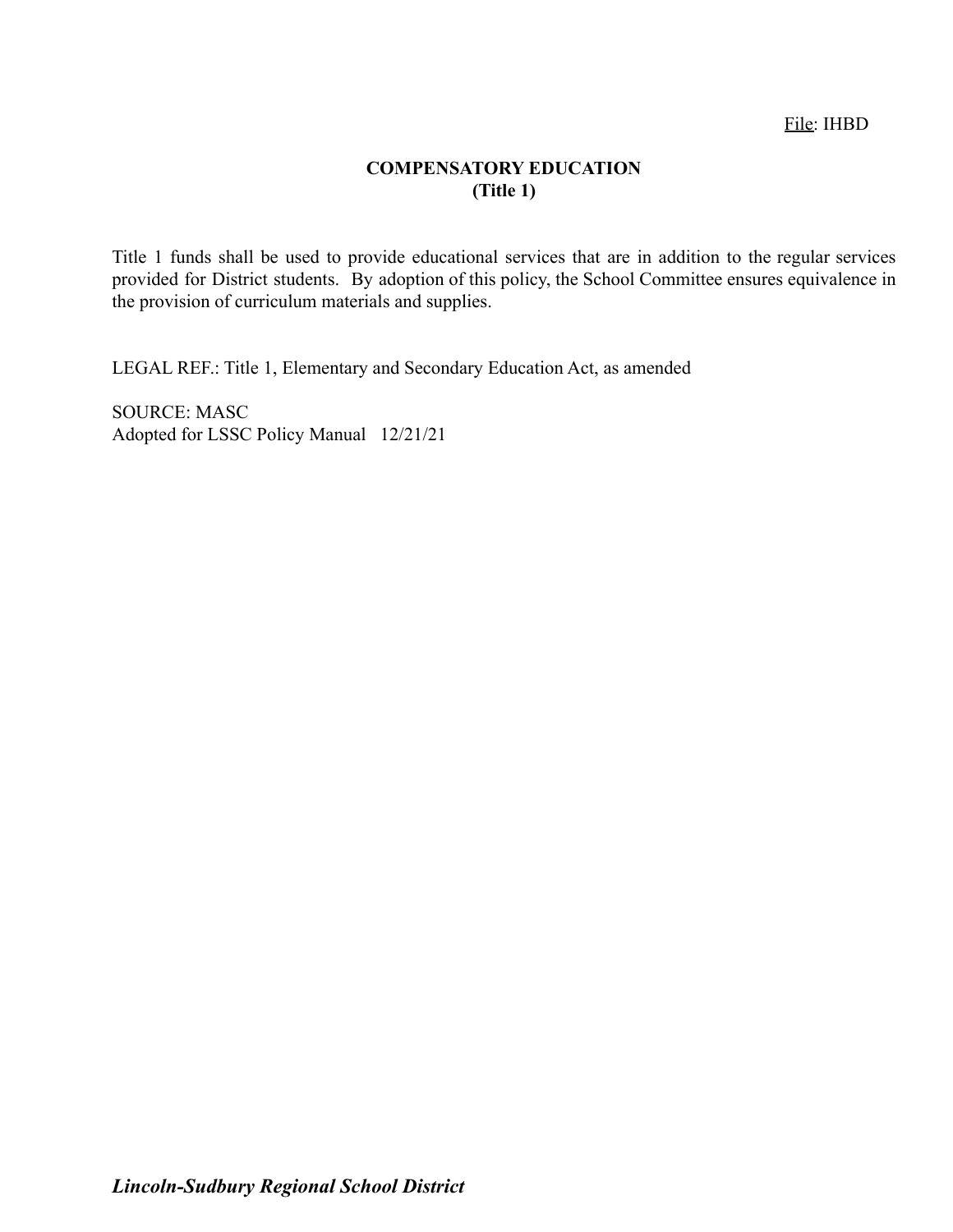# **ENGLISH LEARNER EDUCATION**

The District shall provide suitable research-based language instructional programs for all identified English learners in grades 9-12 in accordance with the requirements of state and federal statutes and Massachusetts Department of Elementary and Secondary Education (DESE) regulations and guidance.

The District shall identify students whose dominant language may not be English through

- home language surveys that identify a primary home language is other than English
- observations
- intake assessments
- recommendations of parents/guardians, teachers and other persons.

Identified students shall be assessed annually to determine their level of proficiency in the English language.

The District shall certify to DESE each year those students whose dominant language is not English, including specification of the number of non-English languages identified as dominant languages and the number and percent of students who speak each non-English language as their dominant language.

The District shall provide additional information as required by DESE to comply with federal law.

SOURCE: MASC April 2019 Adopted for LSSC Policy Manual 12/21/21

LEGAL REFS.: Elementary and Secondary Education Act, as amended 42 U.S.C. 2000d (Title VI of the Civil Rights Act of 1964) 603 CMR 14.00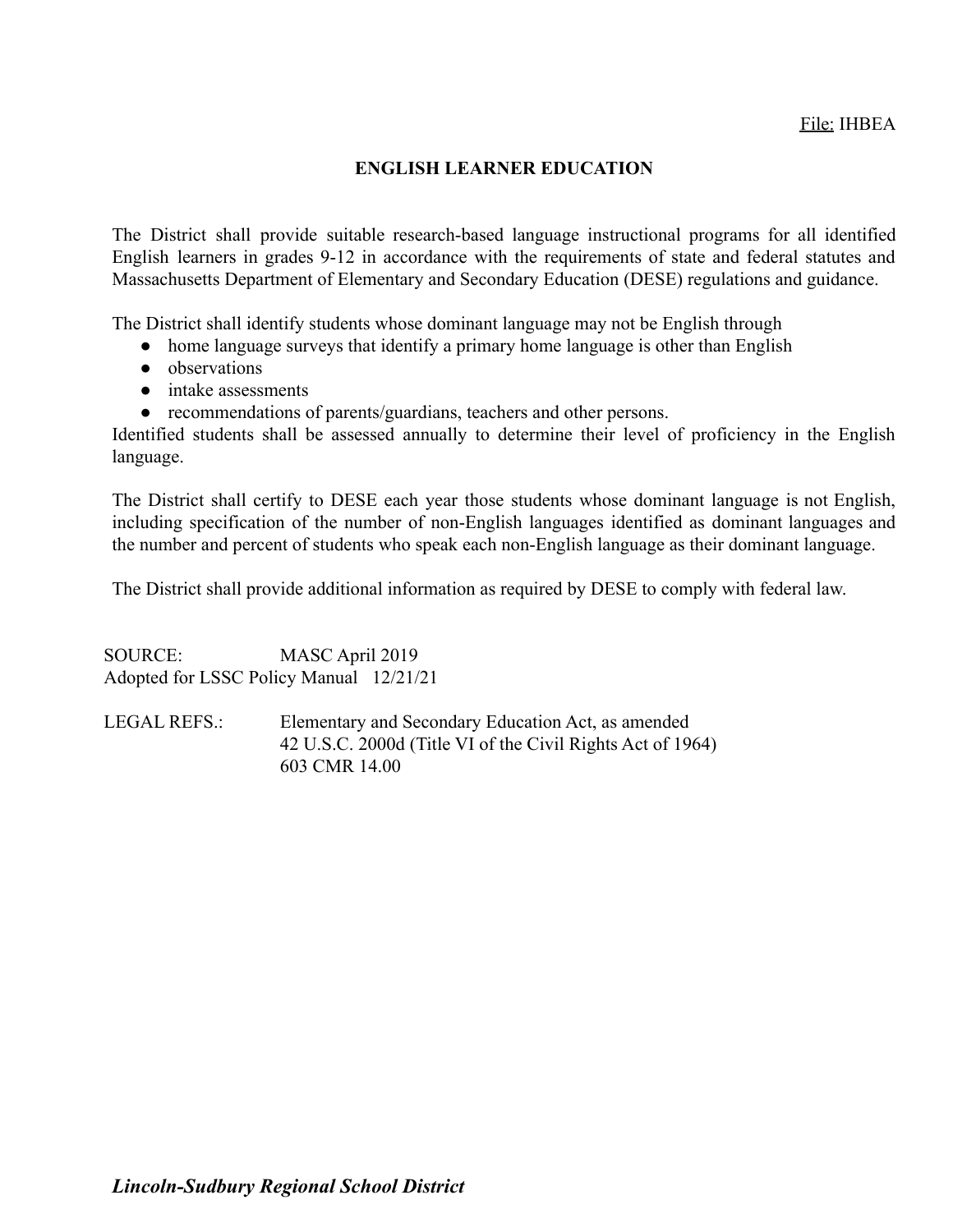#### **HOMEBOUND INSTRUCTION**

The schools may furnish homebound instruction to any student who must remain at home or in a hospital on a day or overnight basis, or any combination of both, for medical reasons and for a period of not less than 14 school days in any school year. The instruction is designed to provide maintenance in the basic academic courses so that when a student returns to school they will not be at a disadvantage because of the illness or the hospitalization.

To qualify for the program, the student needs a written statement from a medical doctor requesting the homebound instruction, stating the reasons why, and estimating the time the student will be out of school. This statement needs to be sent to the Director of Student Services. Student services parents need to ask medical professionals to complete the home and hospital form.

Homebound instruction is offered in secondary subjects which do not require laboratories and special equipment, subject in all cases to the availability of qualified teachers. Certified teachers shall be assigned to homebound instruction by the Superintendent or designee.

LEGAL REF.: 603 CMR 28.03 (3)(c)

SOURCE: MASC June 2020 LSSC Adopted: 12/21/21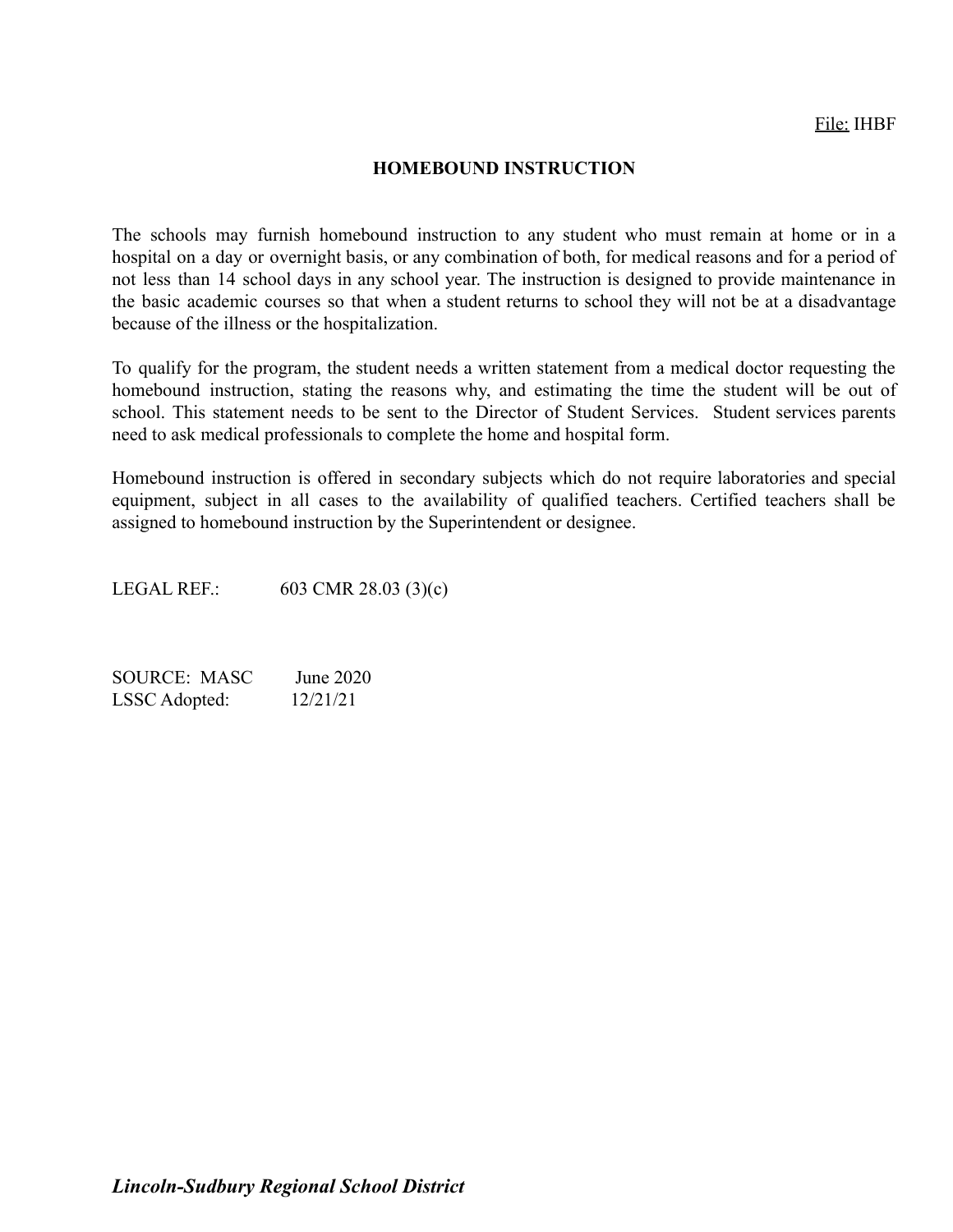# **HOME SCHOOLING**

The Massachusetts General Law requires the School Committee to determine that a Home Schooling program meets with the minimum standards established for public schools in the Commonwealth prior to approving such a program.

When a parent or guardian of a student below the age of 16 wants to establish a home-based educational program for their child, the following procedures shall be followed in accordance with the law:

The parent/guardian must submit written notification on an annual basis of establishment of the home-based program to the Superintendent 14 days before the program is established, and resubmit notification on an annual basis as long as the student is being educated in a home-based environment.

The parent/guardian must certify in writing the name, date of birth, home address, and number of hours of attendance of each child in the program.

The Superintendent shall give the notice to produce records required by law if there is probable cause to believe the program is not in compliance with the law. Factors to be considered by the Superintendent or School Committee in deciding whether or not to approve a home education proposal may be:

- 1. The proposed curriculum and the number of hours of instruction in each of the proposed subjects.
- 2. The competency of the parents/guardian to teach the children,
- 3. The textbooks, workbooks and other instructional aids to be used by the children and the lesson plans and teaching manuals to be used by the parents/guardian.
- 4. Periodic standardized testing of the children to ensure educational progress and the attainment of minimum standards.

**A student being educated in a home-based program within the District may have access to public school extracurricular activities upon approval of the Superintendent.**

**If the Committee determines that a home instruction situation is inadequate, a conference between the parents or legal guardian and the Superintendent will be scheduled to find mutually acceptable ways to correct any deficiency.**

SOURCE: MASC LSSC Amended and Adopted: 12/21/21

LEGAL REFS.: M.G.L. 69:1D; 76:1, Care and Protection of CharCare and Protections of Charles MASS. Supreme Judicial Court 399 Mass. 324 (1987)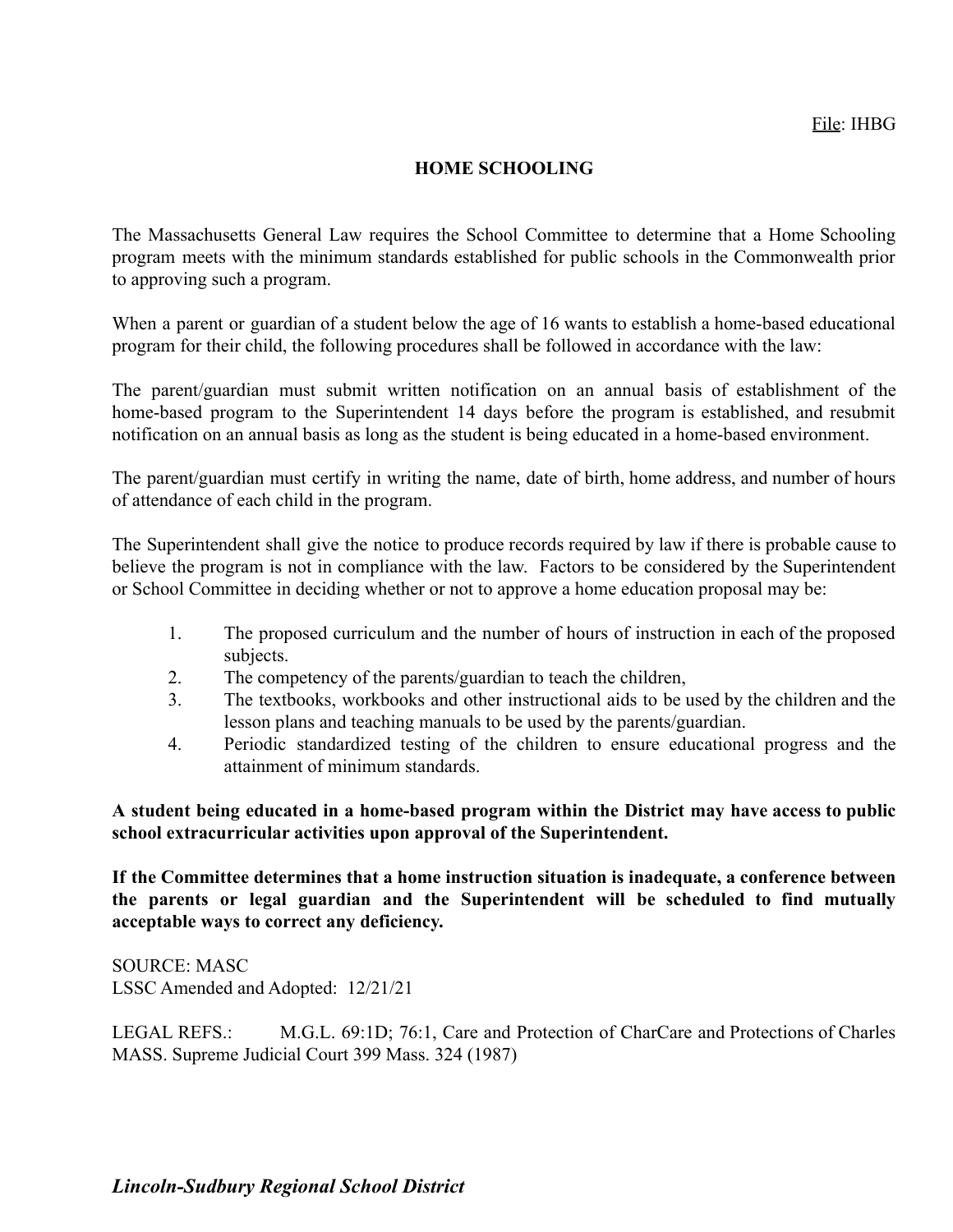#### **ALTERNATIVE SCHOOL PROGRAMS**

Some children have great difficulty coping with the conventional school program and as a result will drop out of school. Some children require more support and direct supervision than is reasonably available in conventional school settings. And, some children, along with a highly structured academic experience, require a special focus on life skills and an appropriate vocational involvement.

The School Committee will provide alternative education programs where these needs have been identified, where establishment of such programs is feasible, and where the proposed programs fall within the function normally associated with the public school district.

These alternative educational programs will seek to provide an appropriate academic, social, and vocational experience to aid these young people either to reenter the regular school district, move into another educational setting, or prepare them for successful employment.

SOURCE: MASC October 2016 Adopted for LSSC Policy Manual 12/21/21

LEGAL REFS.: M.G.L. 71:37I; 71:37J 603 CMR 17.00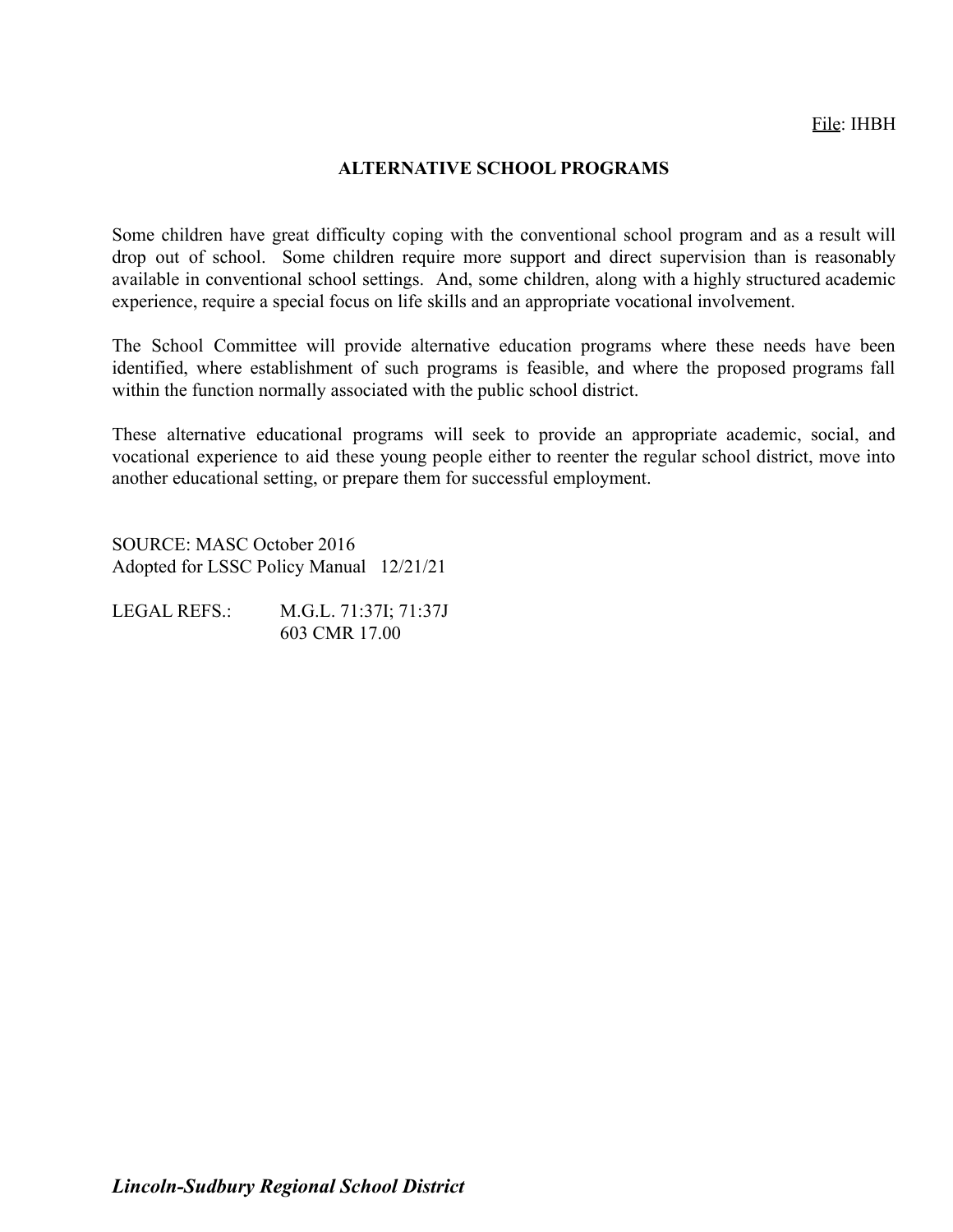#### **INSTRUCTIONAL MATERIALS**

The School Committee believes that materials appropriate to the needs of the school program must be available to each student and teacher. These will be furnished by the School Committee subject to budgetary constraints.

The task of selecting instructional materials for programs will be delegated to the professional staff of the school district. Because instructional programs and materials are of great importance, only those that meet the following criteria will be approved by the Committee:

- 1. They must present balanced views of international, national, and local issues and problems of the past, present and future.
- 2. They must provide materials that stimulate growth in factual knowledge, literary appreciation, aesthetic and ethical values.
- 3. They must help students develop abilities in critical reading and thinking.
- 4. They must help develop and foster an appreciation of cultural diversity and development in the United States and throughout the world.
- 5. They must provide for all students an effective basic education that does not discriminate on the basis of race, age, color, religion, national origin, sex, gender identity, physical disabilities or sexual orientation.
- 6. They must allow sufficient flexibility for meeting the special needs of individual students and groups of students.

SOURCE: MASC October 2016 Adopted for LSSC Policy Manual 12/21/21

LEGAL REFS.: M.G.L. 30B:7; 71:48; 71:49; 71:50 BESE regulations 603 CMR 26.00

CROSS REF.: KEC, Public Complaints about the Curriculum or Instructional Materials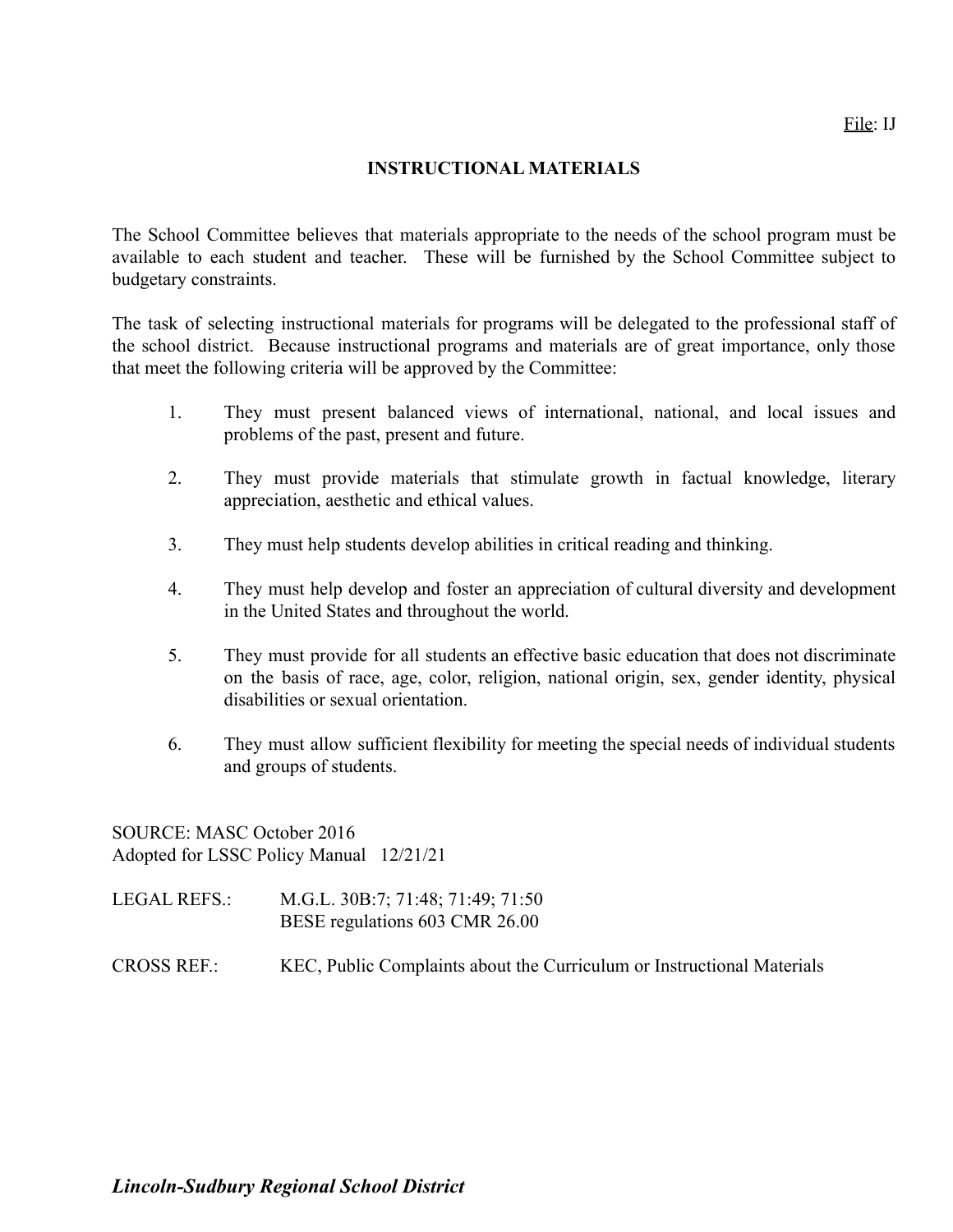#### **RECONSIDERATION OF INSTRUCTIONAL RESOURCES**

Material that is challenged usually belongs to one of the three basic categories: religion, ideology, or profanity/obscenity. Board policies regarding these areas shall be as follows:

Religion -- Factual, unbiased material on religions has a place in school libraries.

Ideologies -- Libraries should, with no thought toward swaying reader judgment, make available a balanced collection of primary and factual material, on the level of their students on various ideologies or philosophies which exert or have exerted a strong force, either favorably or unfavorably, in government, current events, politics, education and other phases of life.

Profanity/obscenity -- Materials shall be subjected to a test of literary merit and reality in context using the criteria established.

When a problem concerning instructional resources in a school arises, the disposition of the problem will be made in a reasonable period of time using District adopted procedures.

In accordance with the statement of philosophy, no questioned materials shall be removed from the school pending a final decision. Pending the outcome of the request for reconsideration, however, access to questioned materials can be denied to the students of the parents/guardians making the complaint, if they so desire.

If the decision of the School Committee is that the questioned instructional resource be retained, the District will not convene a Review Committee relative to the same complaint for a period of three years. If a substantially different point of view is advanced, it will be investigated. (The period of three years does not apply in this instance).

If an individual or a group undertakes action to keep material from the shelves by checking it out and failing to return it, or by taking turns in keeping it checked out so that it is not available for student use, the Superintendent shall request, in writing, the return of the material. If it is not returned within thirty (30) days, a bill for the current replacement cost of the item shall be rendered to the party holding the item.

After the School Committee has adopted new materials or approved certain methods, that decision will not be reconsidered for a period of three years beginning with the end of the school year when the adoption is made.

SOURCE: MASC Adopted for LSSC Policy Manual 12/21/21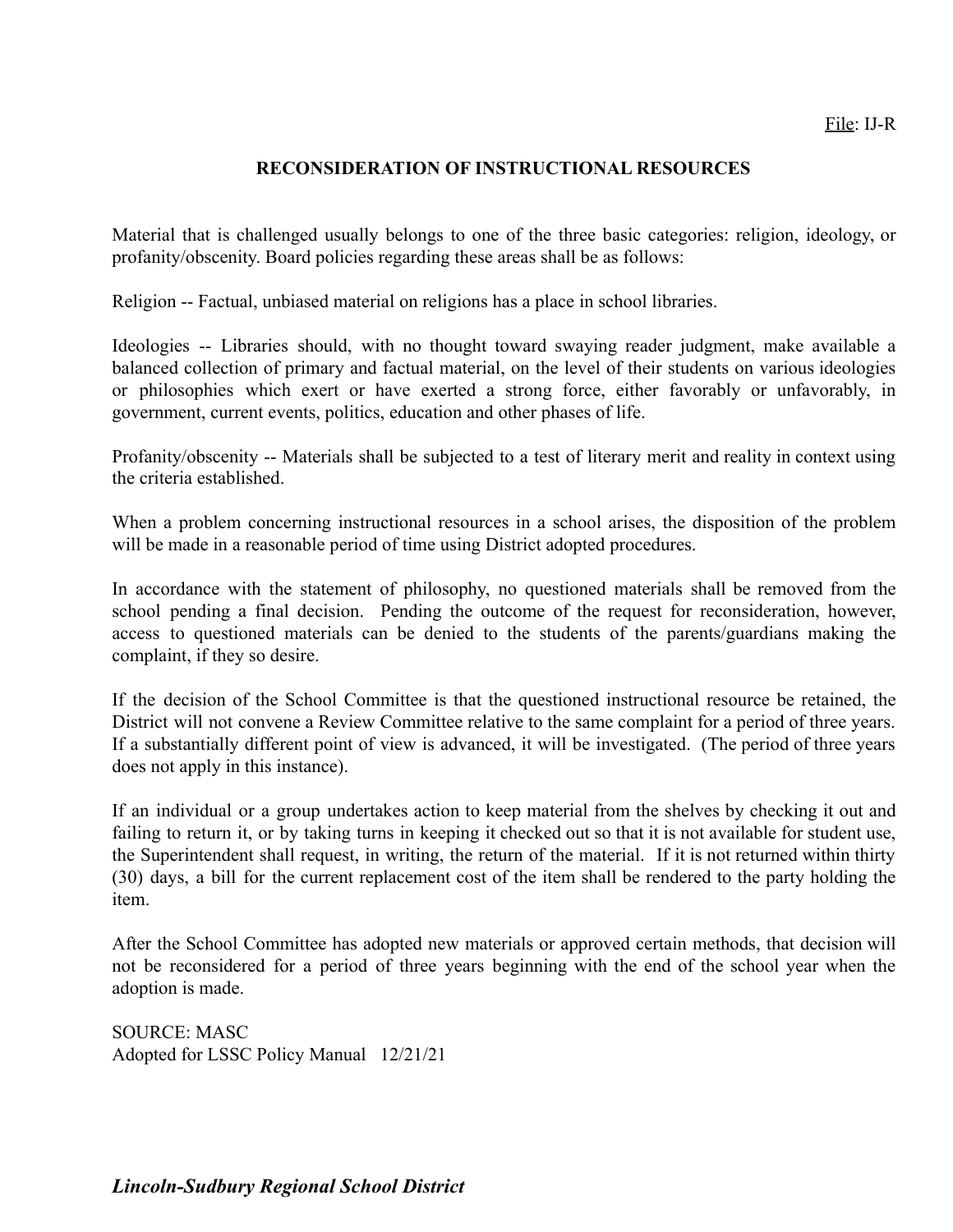# **LIBRARY MATERIALS SELECTION AND ADOPTION**

The School Committee endorses the School Library Bill of Rights, as adopted by the American Library Association, which asserts that the responsibility of the school library is to:

- 1. Provide materials that will enrich and support the curriculum, taking into consideration the varied interests, abilities, and maturity levels of the students served.
- 2. Provide materials that will stimulate growth in factual knowledge, literary appreciation, aesthetic values, and ethical standards.
- 3. Provide a background of information that will enable students to make intelligent judgments in their daily lives.
- 4. Provide materials on opposing sides of controversial issues so that young citizens may develop under guidance the practice of critical reading and thinking.
- 5. Provide materials representative of the many religious, ethnic, and cultural groups and their contributions to our American heritage.
- 6. Place principle above personal opinion and reason above prejudice in the selection of materials of the highest quality in order to assure a comprehensive collection appropriate for the users of the library.

School librarians assume a role in promoting principles of intellectual freedom within the school by providing resources and services that create and sustain an atmosphere of free inquiry. They work closely with teachers to equip students to locate, evaluate, and use a broad range of ideas effectively. Intellectual freedom is fostered by educating students in the use of critical thinking skills to empower them to pursue free inquiry responsibly and independently so that students and teachers may experience the free and robust debate characteristic of a democratic society.

Initial purchase suggestions for library materials may come from all personnel--teachers, coordinators, and administrators. Students will also be encouraged to make suggestions. The librarian(s) select and purchase resources to support the curriculum and students' recreational reading interests through the library's budget. Gifts of library books will be accepted in keeping with the above policy on selection. Complaints about library books will be handled in line with Committee policy on complaints about instructional materials.

SOURCE: MASC Adopted for LSSC Policy Manual 12/21/21

LEGAL REF.: 603 CMR 26:05 CROSS REF.: KEC, Public Complaints about the Curriculum or Instructional Materials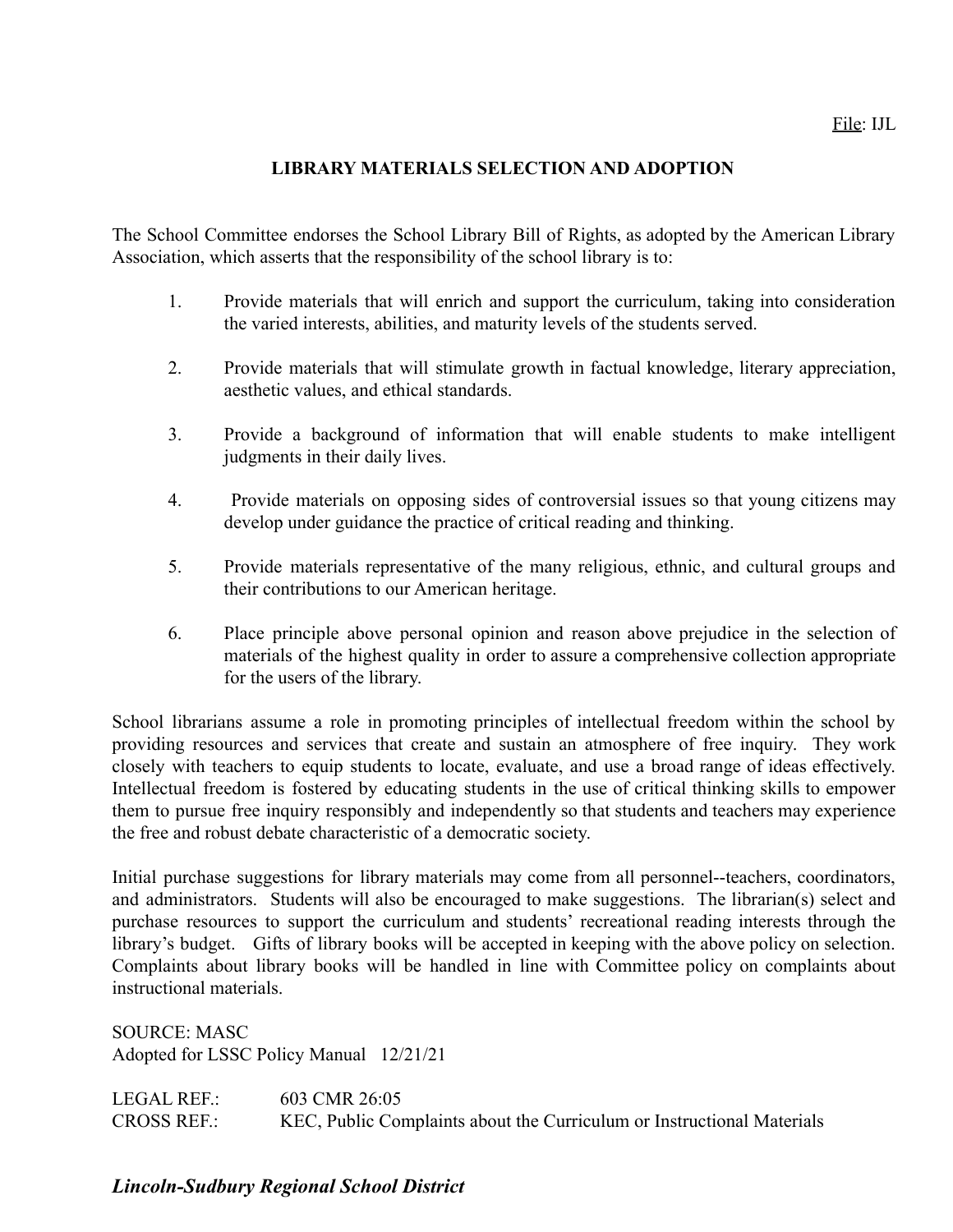File: IJL

# **LIBRARY RESOURCES**

The primary objective of the library/media center is to implement its resources to enrich and to support the educational program of the school.

#### Definition of Library Resources

Library resources are those print, non-print, and digital materials found in school libraries which support curricular and personal information needs.

#### Criteria for Selection of Library Resources

The criteria for selection of library resources in the District are:

- Needs of the individual student Based on knowledge of students Based on requests of parents/guardians and students
- Needs of the individual school Based on knowledge of the curriculum of the school Based on requests from the professional staff
- Provision of a wide range of materials on many levels of difficulty with a diversity of appeal and the presentation of different points of view.
- Provision of materials of high artistic quality.
- Provision of materials with superior format.
- Reputable, unbiased, professionally prepared selection aids are consulted as guides.

In accordance with the District's policy of providing instructional materials on opposing sides of controversial issues, it should be noted that neither the media centers nor the District serve as advocates for the ideas expressed in any materials, nor does the presence of any material indicate automatic endorsement of the ideas expressed therein.

#### Disclosure of Information/Privacy of Circulation Records

Circulation records shall not be made available to anyone except pursuant to such process, order, or subpoena as may be authorized by law.

#### Re-evaluation (Weeding) of Library Resources

The continuous review of library/media center materials is necessary as a means of maintaining a useful and active collection. As new materials are selected and added, some older materials are withdrawn. The responsibility for determining which materials are to be withdrawn rests with the professional staff.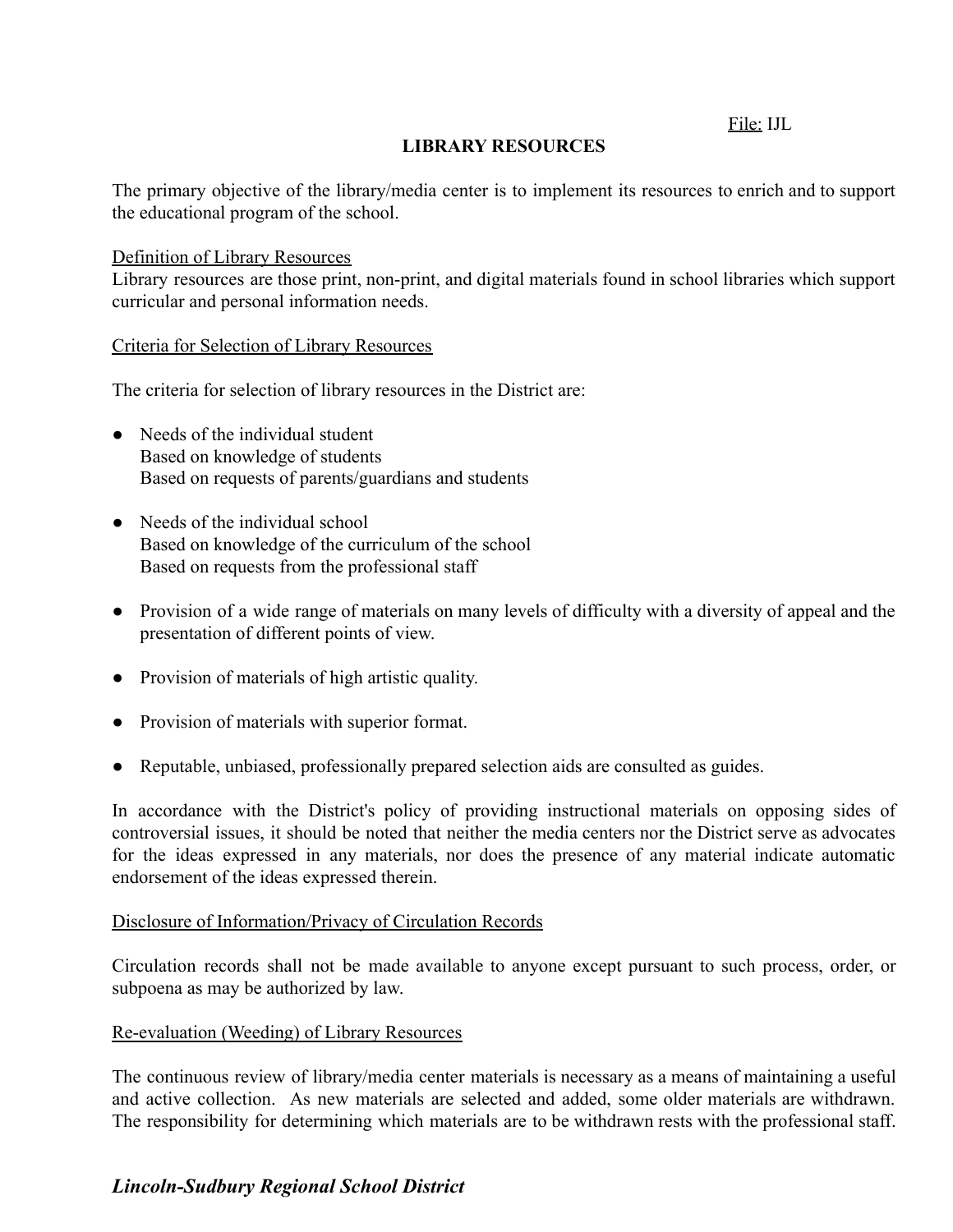# File: IJLA

Among the reasons for withdrawing an item are the following:

- Curricular changes have rendered superfluous some materials (or multiple copies of materials) formerly used but no longer in demand.
- Some materials contain factual material that is no longer accurate nor current.
- Some materials intended for recreational reading have become dated or unattractive and are no longer in demand. (Some such books, which are deemed "standards" or "classics", will be retained even though they rarely circulate).
- Some materials have become worn out, damaged or physically deteriorated and have lost utility and/or appeal.
- Some materials have been superseded by newer items, which present the same information, but in superior format.

Withdrawn library/media center materials are processed in one or more of the following ways:

- Made available to be used as resource or supplementary material by teachers.
- Offered to other media centers in the District, as it is possible that a material, which lacks utility in one building, may have some usefulness in another.
- Contributed to appropriate charitable or educational agencies.
- Discarded, when warranted.

Continuing evaluation is closely related to the goals and responsibilities of library/media centers and is a valuable tool of collection development. This procedure is not to be used as a convenient or expedient means to remove materials presumed to be controversial or likely to be disapproved by segments of the community. Materials are not to be proscribed or removed because of actual or potential partisan or doctrinal disapproval, nor because of the origin, background or views of those contributing to their creation.

SOURCE: MASC October 2016 Amended and Adopted for LSSC Policy Manual: 12/21/21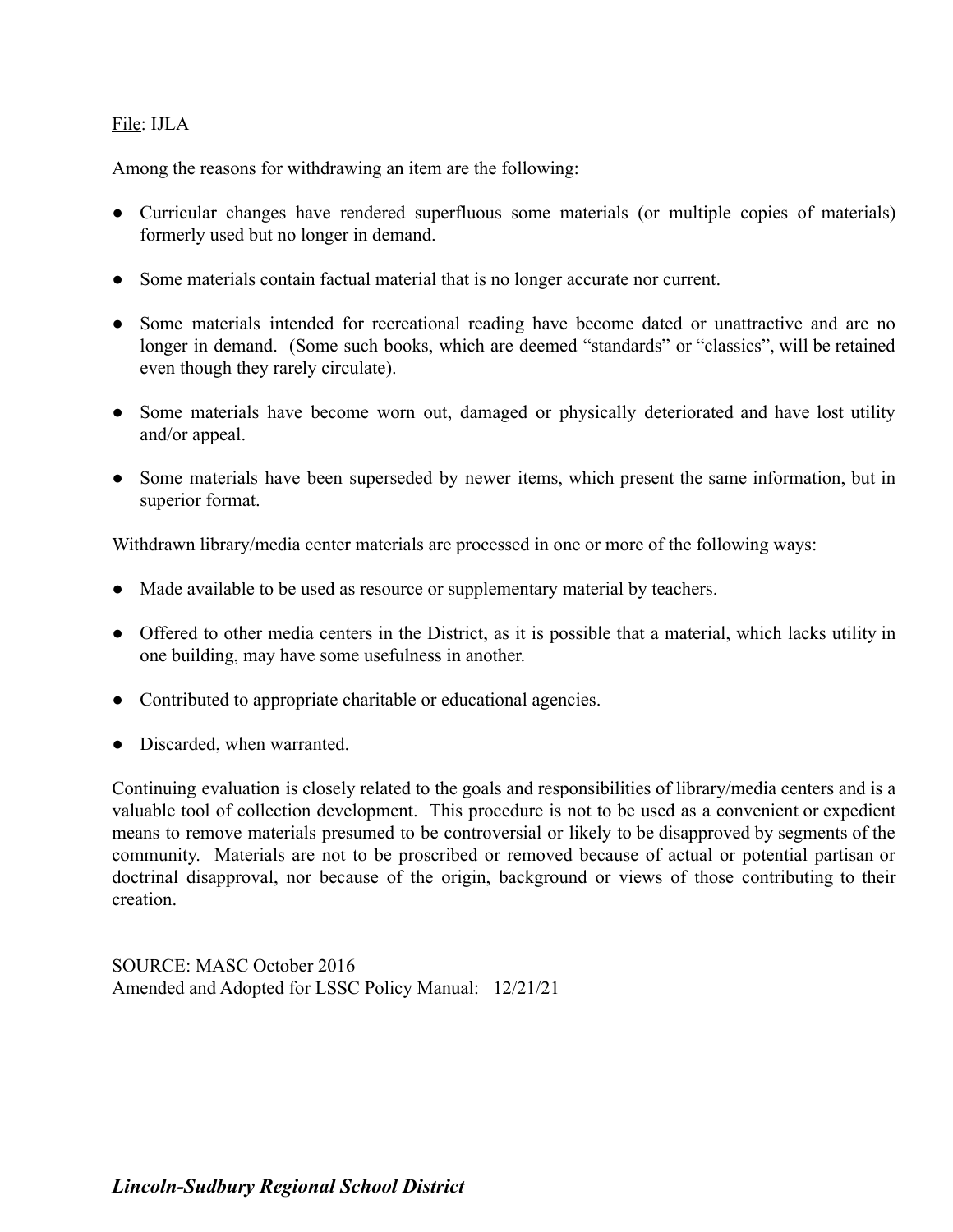#### **ACCESS TO DIGITAL RESOURCES**

The School Committee supports the right of students, employees, and community members to have reasonable access to various information formats and believes it is incumbent upon users to utilize this privilege in an appropriate manner.

#### **Safety Procedures and Guidelines**

The Superintendent, in conjunction with the Director of Technology, shall develop and implement appropriate procedures to provide guidance for access to digital resources. Guidelines shall address teacher supervision of student computer or tablet use, ethical use of digital resources and issues of privacy versus administrative review of electronic files and communications. In addition, guidelines shall prohibit utilization of digital resources for prohibited or illegal activities and for the use of other programs with the potential of damaging or destroying programs or data.

Internet safety measures shall be implemented that effectively address the following:

- Controlling access by minors to inappropriate matter on the Internet as defined by the Children's Internet Protection Act (CIPA) and the Children's Online Privacy Protection Act (COPPA);
- Safety and security of minors when they are using e-mail, instant messaging applications, and other forms of direct electronic communications;
- Preventing unauthorized access, including hacking, viruses, and other unlawful activities by minors online;
- Unauthorized disclosure, use and dissemination of personal information regarding minors.

The School District shall provide reasonable public notice to address and communicate its internet safety measures.

#### **Acceptible Use**

All students and faculty agree to the District's Acceptable Use Policy which outlines the purpose of the school's network and technology as well as policy enforcement. The Acceptable Use Policy is included in the Program of Studies and Policy Handbook.

#### **Employee Use**

Employees shall use district email, district devices, and district networks only for purposes directly related to educational and instructional purposes.

#### **Community Use**

On recommendation of the Superintendent in conjunction with the Director of Technology, the district shall determine when and which computer equipment, software, and information access systems will be available to the community. All guests will be prompted to, and must accept the district's Access to Digital Resources Policy before accessing the district network.

**Disregard of Rules and Responsibility for Damages**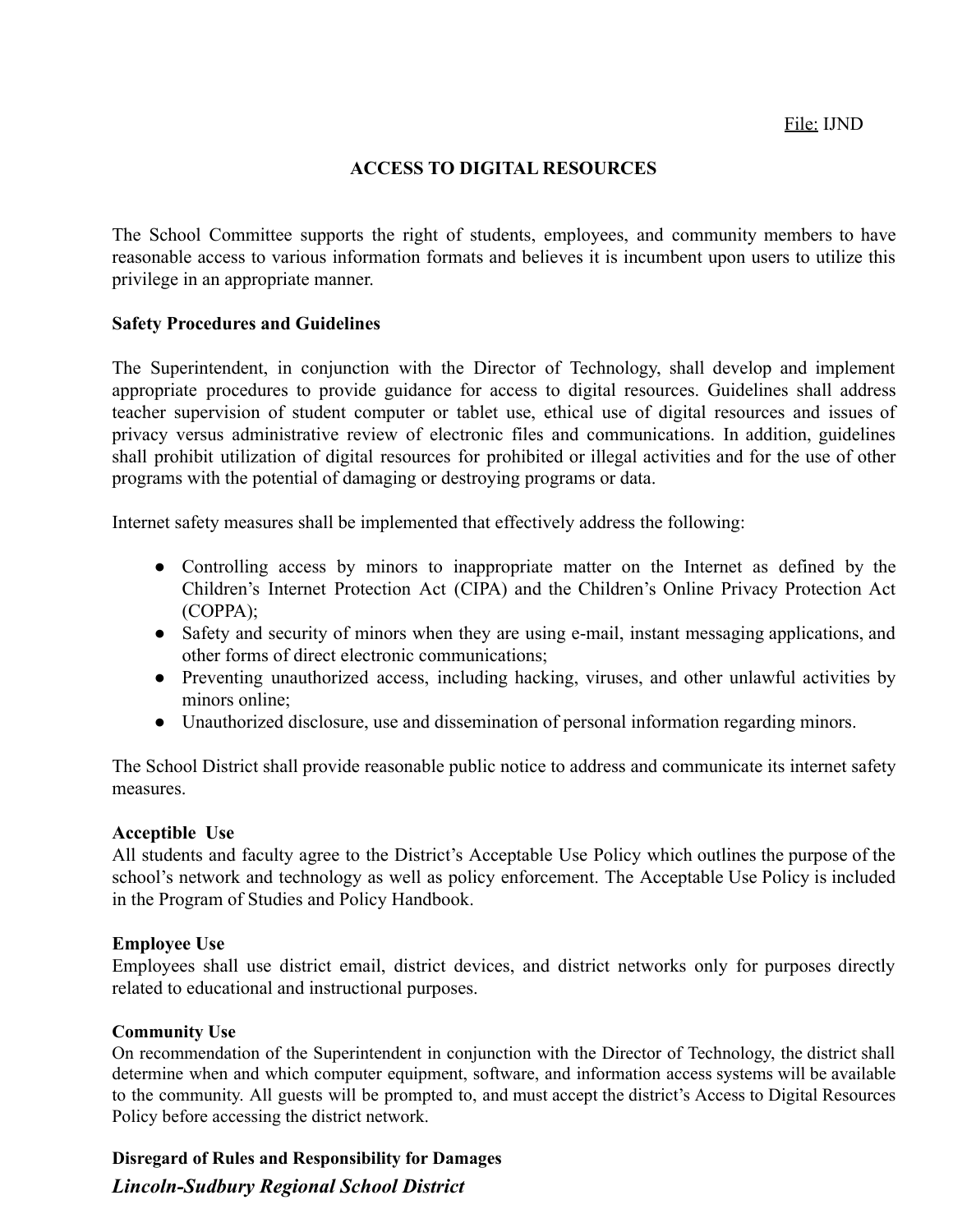Individuals who refuse to sign required Empowered Digital Use documents or who violate district rules governing the use of district technology or networks shall be subject to loss or restriction of the privilege of using equipment, software, information access systems, and network.

Individuals shall reimburse the district for repair or replacement of district property lost, stolen, damaged, or vandalized while under their care.

SOURCE: MASC Adopted for LSSC Policy Manual 12/21/21

LEGAL REFS: 47 USC § 254

Adopted: August 2015

**Note: FCC regulations that went into effect April 20, 2001, implementing The Children's Internet Protection Act (47 U.S.C. § 254) require each school/district to certify compliance with certain policy requirements in order to maintain eligibility for Internet access discounts and other services provided by the federal government.**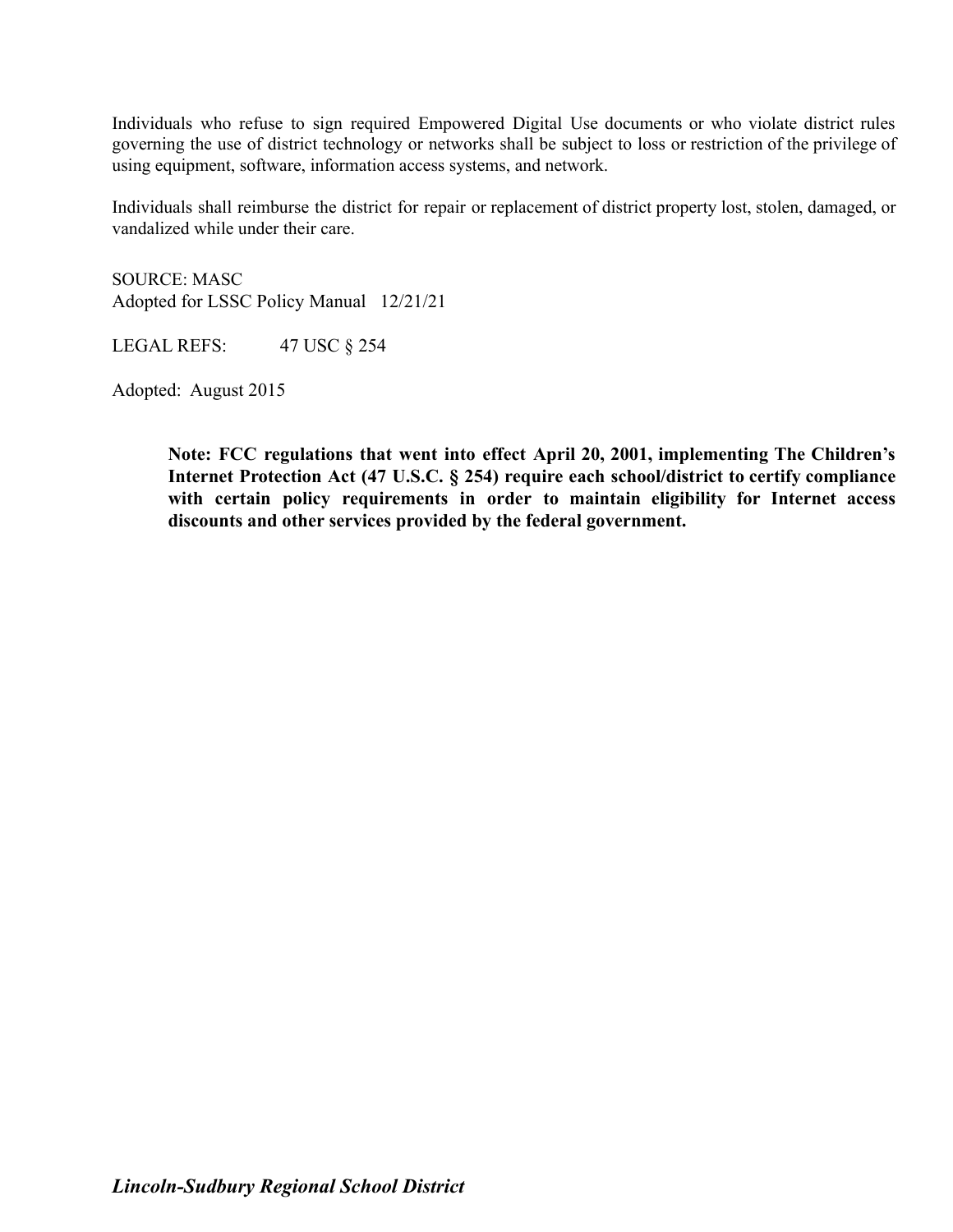# **COMPUTER NETWORK-ACCEPTABLE USE POLICY**

The Lincoln-Sudbury Computer Network consists of Google's G Suite, network file servers, and Internet access.

PURPOSE: It is the policy of the Lincoln-Sudbury Regional School District to provide access for employees and students to the L-S Computer Network and to other external services for educational and administrative purposes. Educational purposes shall be defined as classroom activities, career and professional development activities, and high-quality self-discovery activities of an educational nature.

The purpose of the L-S Computer Network is to assist teachers in preparing students for success in life and work. This is accomplished by providing them with a network that allows them access to a wide range of information and the ability to communicate with others.

The L-S Computer Network shall be used consistently with these educational purposes to increase communication, enhance productivity, provide information to the community, and assist staff in upgrading existing skills and acquiring new skills through a broader exchange of information.

AVAILABILITY: The Superintendent/Principal or designee shall be responsible to implement, monitor, and evaluate the L-S Computer Network for educational and administrative purposes.

Access to the L-S Computer Network, including external services, shall be made available to employees and students for educational and administrative purposes, in accordance with administrative regulations and procedures to be developed by the Superintendent/Principal or his/her designee.

Access to the L-S Computer Network is subject to adherence with the District's Acceptable Use Policy and the exercise of good judgment and common sense. ALL USERS shall be required to comply with all administrative regulations and procedures governing use of the system. Copies of this policy may be found in the Program of Studies and Policy Handbook for Students, the Staff Policy Manual and the Support Staff Handbook. Noncompliance with applicable regulations and procedures, or inappropriate use of the L-S Computer Network or external services may result in suspension or termination of user privileges and other disciplinary actions consistent with the policies of the Lincoln-Sudbury Regional School District. Violations of law may result in criminal prosecution as well as loss of user privileges and disciplinary action by the Lincoln-Sudbury Regional School District.

In compliance with the Children's Internet Protection Act (CIPA), L-S will utilize a filter to prohibit access to Websites which contain inappropriate material. The filtering will not impede educationally relevant sites.

ACCEPTABLE USE: The Superintendent/Principal or his/her designee shall be responsible to develop and implement administrative procedures, and student user agreements, consistent with the purposes and mission of the Lincoln-Sudbury Regional School District, as well as with law and policy governing copyright and other applicable law.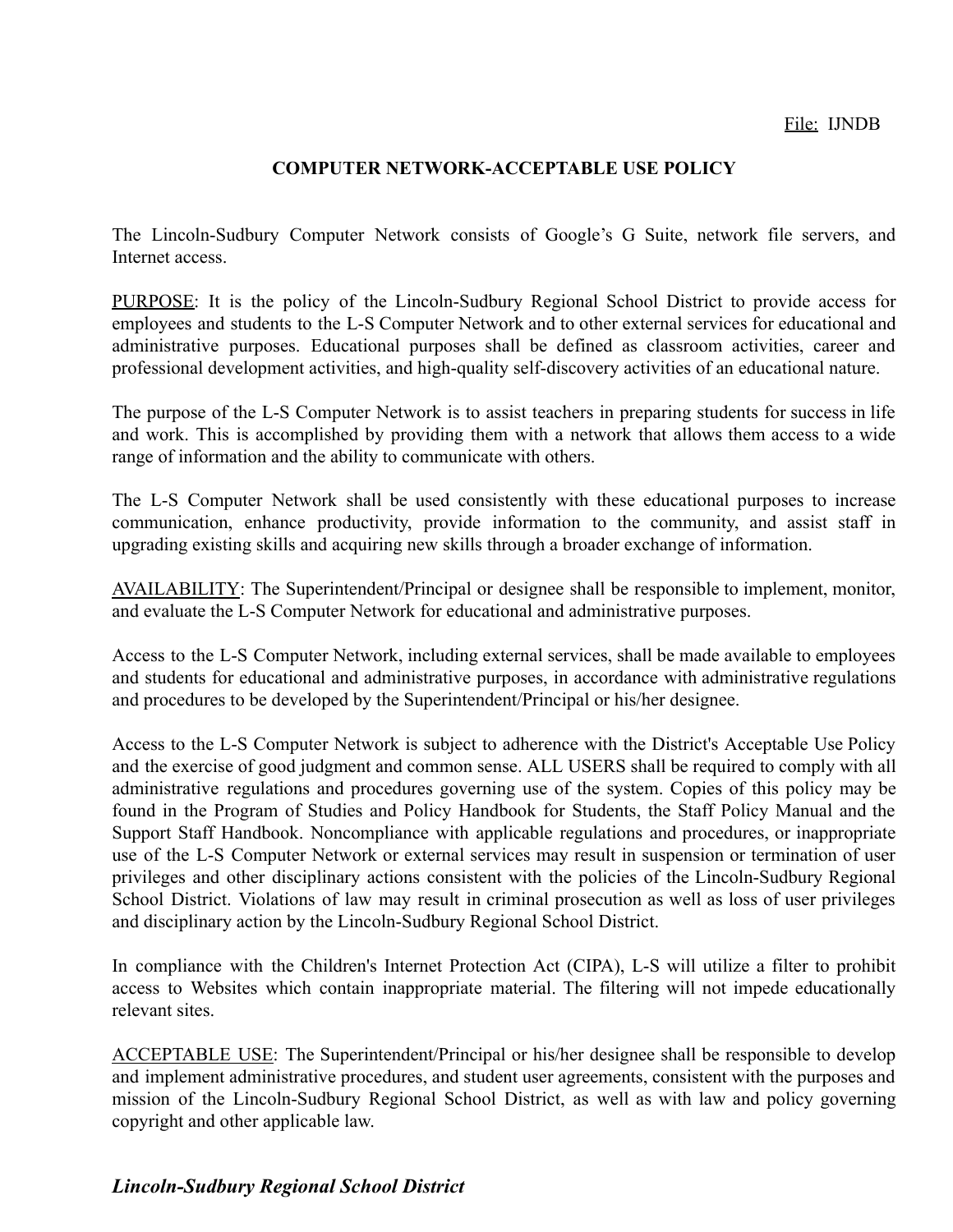PERSONAL COMPUTING DEVICES: Staff and students may bring personal computing devices to L-S. In an effort to protect the L-S information network, the District reserves the right to investigate personal computing devices and/or peripheral devices at any point, if there is any reason to believe these are being used inappropriately, or in such a way as to threaten the network.

MONITORING USE: Electronic mail transmissions and other use of electronic resources by students and employees shall not be considered confidential and may be monitored, accessed, retrieved, downloaded, printed, copied or examined at any time by the network administrator, Superintendent/Principal or

the Superintendent/Principal's designee to ensure appropriate use for educational and administrative purposes, and may be disclosed to others, including law enforcement officials. All School emails are public record <http://www.mass.gov/legis/laws/mgl/66-10.htm> and will be archived for 7 years. Emails are available as part of a public request, some are subject to redaction for certain privileged information (set by law.) Staff members should use the L-S email system for any school related issues.

LIABILITY: The Lincoln-Sudbury Regional School District shall not be liable for users' inappropriate use of electronic resources or violations of copyright restrictions, users' mistakes or negligence, or costs incurred by users. The Lincoln-Sudbury Regional School District shall not be responsible for ensuring the accuracy or usability of any information found on external services.

SOURCE: Lincoln-Sudbury Program of Studies Adopted for LSSC Policy Manual 12/21/21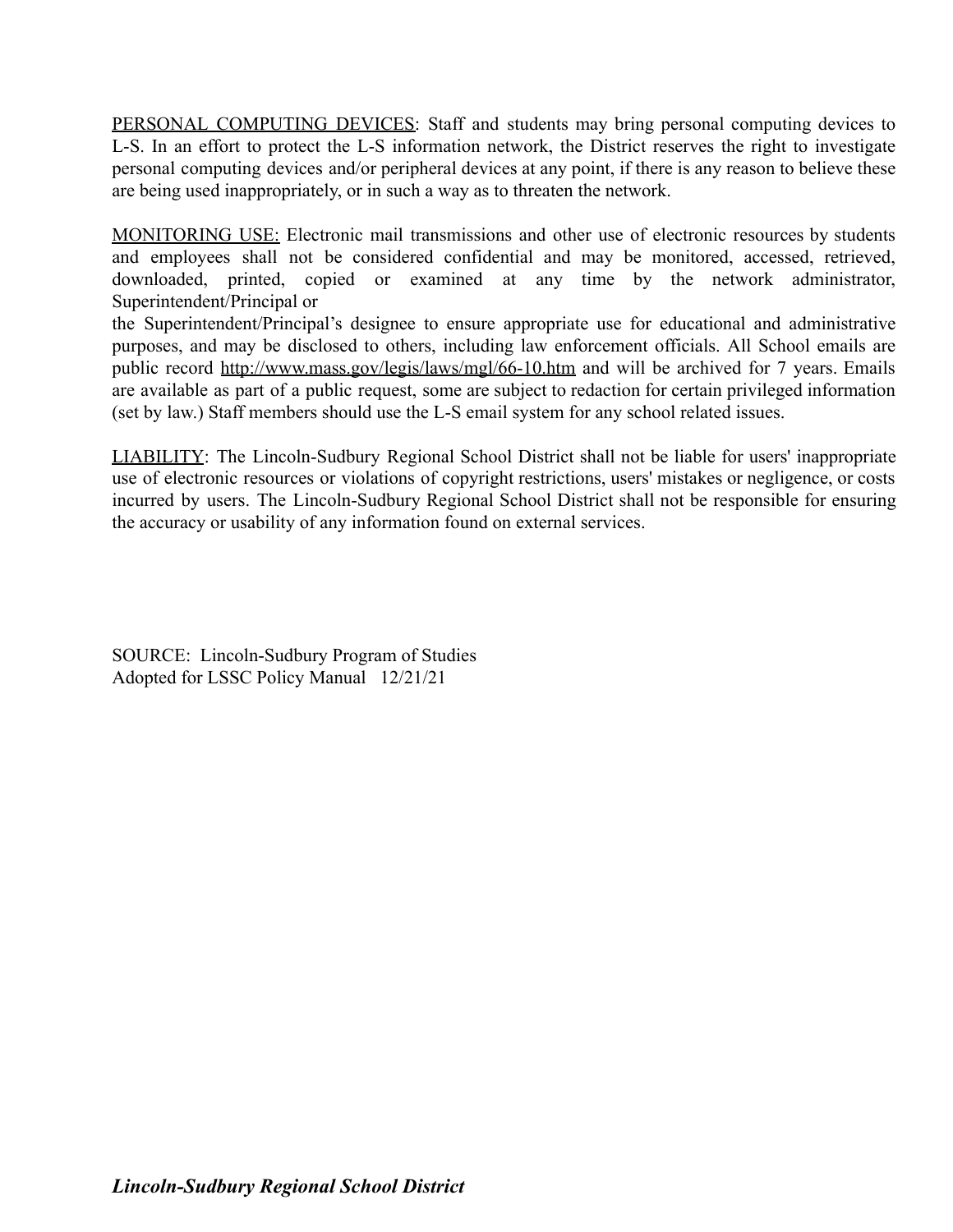# **EMPOWERED DIGITAL USE POLICY**

#### **Purpose**

The School Committee recognizes the need for students to be prepared to contribute to and excel in a connected, global community. To that end, the district provides ongoing student instruction that develops digital citizenship skill sets for using technology as a tool. Information and communication technology are an integrated part of our curriculum across subjects and grades in developmentally appropriate ways and are aligned with the Massachusetts Curriculum Frameworks and standards, including seeking knowledge and understanding; thinking critically and solving problems; listening, communicating, and interacting effectively; and engaging and competing in a global environment.

#### **Availability**

The Superintendent or designee shall implement, monitor, and evaluate the district's system/network for instructional and administrative purposes.

All users shall acknowledge that they understand that using digital devices, whether personal or school owned, and the school district network is a privilege and when using them in accordance with School District guidelines they will retain that privilege.

The Superintendent or designee shall develop and implement administrative guidelines, regulations, procedures, and user agreements, consistent with law and policy, which shall include but not be limited to the following:

- Digital devices, software, and networks shall be used in school for educational purposes and activities.
- An individual's personal information (including home/mobile phone numbers, mailing addresses, and passwords) and that of others shall be kept private.
- Individuals will show respect for themselves and others when using technology including social media.
- Users shall give acknowledgement to others for their ideas and work.
- Users shall report inappropriate use of technology immediately.

These procedures shall be reviewed annually by district administration together with students and teachers and shall provide a springboard for teaching and learning around topics such as internet safety, digital citizenship, and ethical use of technology.

SOURCE: MASC Adopted August 2015 Adopted for LSSC Policy Manual 12/21/21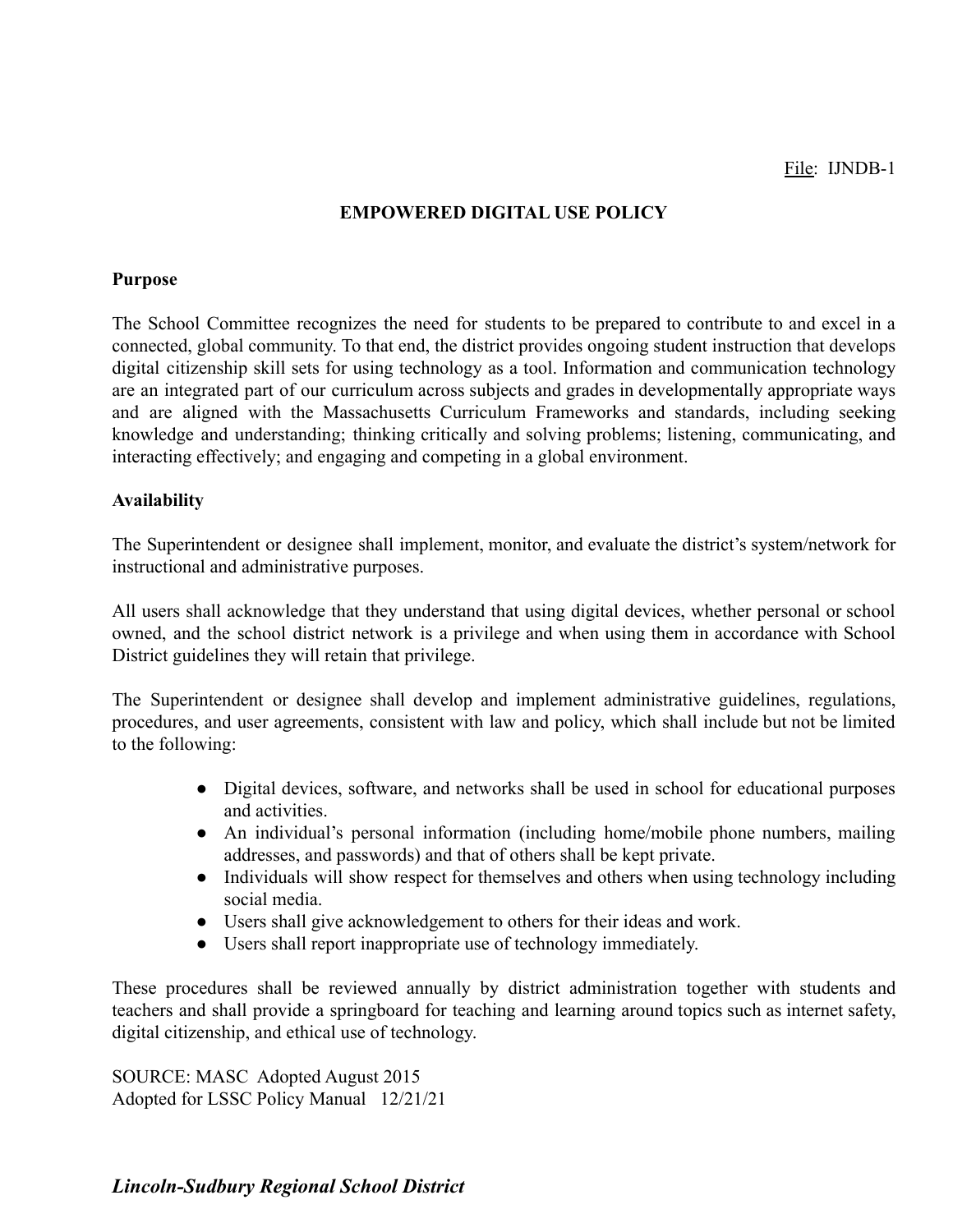# **COMPUTER NETWORK-ACCEPTABLE USE POLICY - ADMINISTRATIVE PROCEDURES FOR IMPLEMENTATION**

#### Policy Enforcement

- The District shall provide each user with copies of the Acceptable Use Policy and Procedures. Copies of this policy may be found in the Program of Studies and Policy Handbook for Students, the Staff Policy Manual and the Support Staff Handbook.
- Access shall be granted to employees.
- Access shall be granted to students.
- The Superintendent/Principal or the Superintendent/Principal's designee shall be responsible for disseminating and enforcing policies and procedures.

#### Passwords

- User names shall be recorded on access agreements, where applicable, and kept on file.
- In applications where passwords are utilized, the initial passwords provided by the network administrator should be set to expire on login.
- Passwords are confidential. All passwords shall be protected by the user and not shared nor displayed.
- Individual users shall, at all times, be responsible for the proper use of accounts issued in their name.
- System users shall not use another user's account.

# **Copyright**

- Copyrighted software or data shall not be placed on the L-S Computer Network server without permission from the holder of the copyright and the system administrator.
- System users must comply with copyright laws and respect copyrights. Copyrighted material may be copied or redistributed only when the system user is authorized to do so in writing by the copyright holder or designee, or is authorized to do so under the copyright law "fair use" doctrine. Any system users who have a question about their right to use or redistribute copyrighted material should consult with the Superintendent/Principal, designee or the System Administrator.
- System administrators may upload/download public domain programs to the system/network.
- System administrators are responsible for determining if a program is in the public domain.

# General Usage

● The Superintendent/Principal or Superintendent/Principal's designee shall be authorized to monitor, access, retrieve, download, print, copy or examine all system activities including electronic mail transmissions, as deemed appropriate to ensure proper use of electronic resources, and to disclose such transmissions to others, including law enforcement officials.

#### System Maintenance

- The network administrator or the network administrator's designee shall be responsible for establishing appropriate retention and backup schedules.
- The network administrator or designee shall be responsible for establishing appropriate disk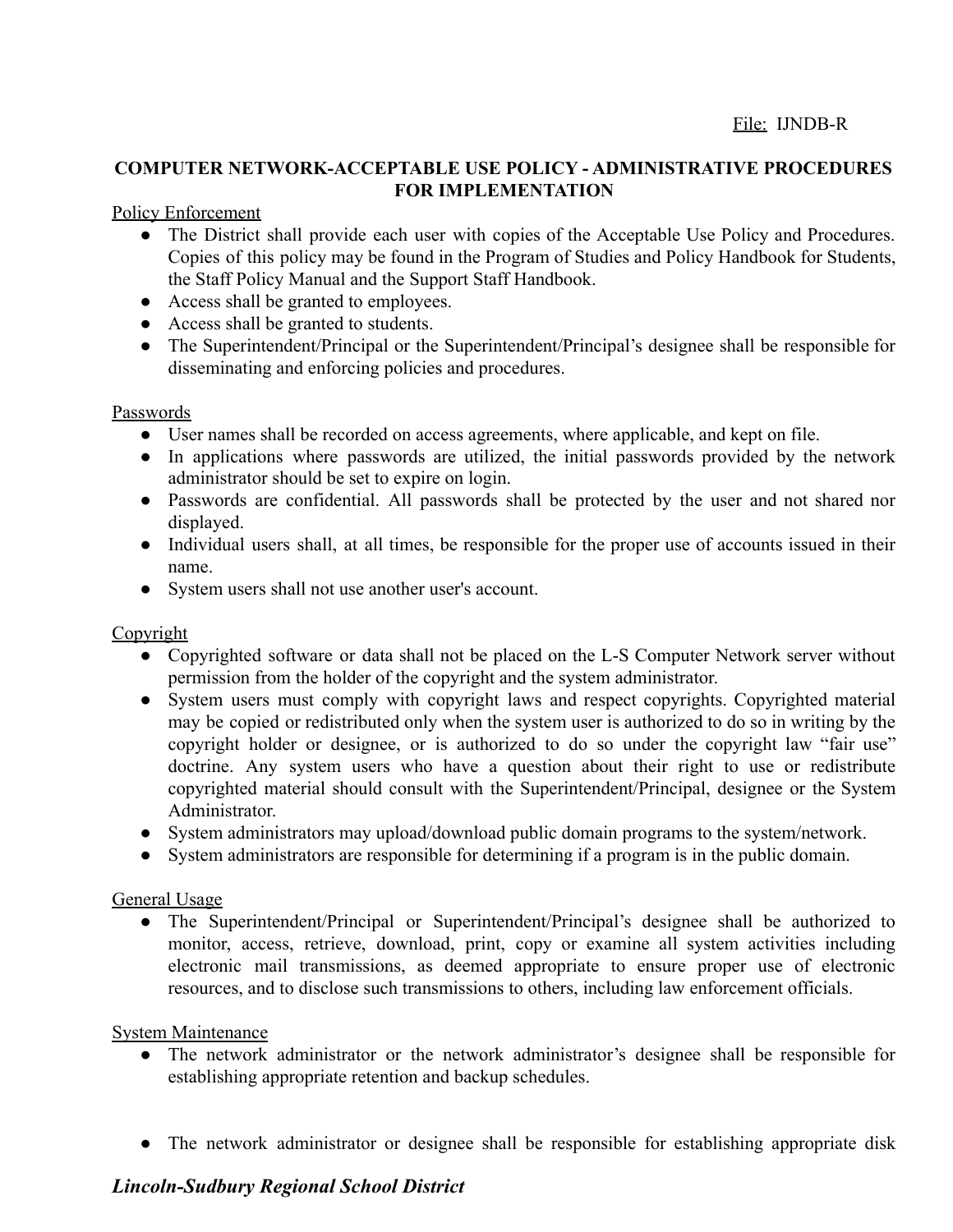usage limitations, if needed.

● System users should purge electronic information according to District retention guidelines.

# Unacceptable Uses

- The L-S Computer Network is to be used for educational and administrative purposes, in accordance with the District's L-S Computer Network - Acceptable Use Policy. The following are some examples, but not an exhaustive list, of uses which are inconsistent with that Policy:
- Using the L-S Computer Network for political or commercial purposes of any kind.
- Forgery or attempted forgery.
- Except in the case of an authorized network administrator, Superintendent/Principal or Superintendent/Principal's designee, attempting to monitor, read, delete, copy, or modify the electronic mail of other users or to interfere with the ability of other users to send or receive electronic mail.
- Using the L-S Computer Network for illegal purposes, the support of illegal activities, or for any activity prohibited by District policy.
- Attempting to harm or destroy equipment, materials, data or programs on the L-S Computer Network or on the network of any other agency connected to the Internet.
- Using vulgarity, ethnic or racial slurs, harassment, slander, or other inflammatory language. Language should always be appropriate to the context in which it is used.
- Pretending to be someone else when sending/receiving messages.
- Transmitting or viewing any sexually explicit or pornographic materials or material not considered to be of value in an educational setting.
- Revealing personal information (addresses, phone numbers, etc.) regarding oneself or another to an unknown party.
- Attempting to impersonate or to gain unauthorized access as a system administrator or as any other user.
- Attempting to harm or destroy data of the L-S Computer Network, another user on the network, or any other agency connected to the Internet.
- Encouraging or supporting the prohibited activities of others.
- Spamming [sending massive, inappropriate and unsolicited information] or flooding [transferring data without intent of meaningful communication].

District Response to Infractions

- Deliberate attempts to degrade or disrupt system performance are violations of District policy and may be criminal activity under applicable state and federal laws. This includes, but is not limited to, the uploading or creating of computer viruses.
- Vandalism is a violation of District policy and may be criminal activity under applicable state and federal laws. Vandalism shall result in the cancellation of system privileges and shall require restitution for costs associated with hardware, software, and system restoration.
- The District shall cooperate fully with local, state, or federal officials in any investigation concerning or relating to misuse of the District's network.

A user who violates District policy or administrative procedures or uses the L-S Computer Network inappropriately shall be subject to suspension or termination of L-S Computer Network privileges and shall be subject to appropriate District disciplinary action and/or prosecution.

SOURCE: Lincoln-Sudbury Program of Studies Adopted for LSSC Policy Manual 12/21/21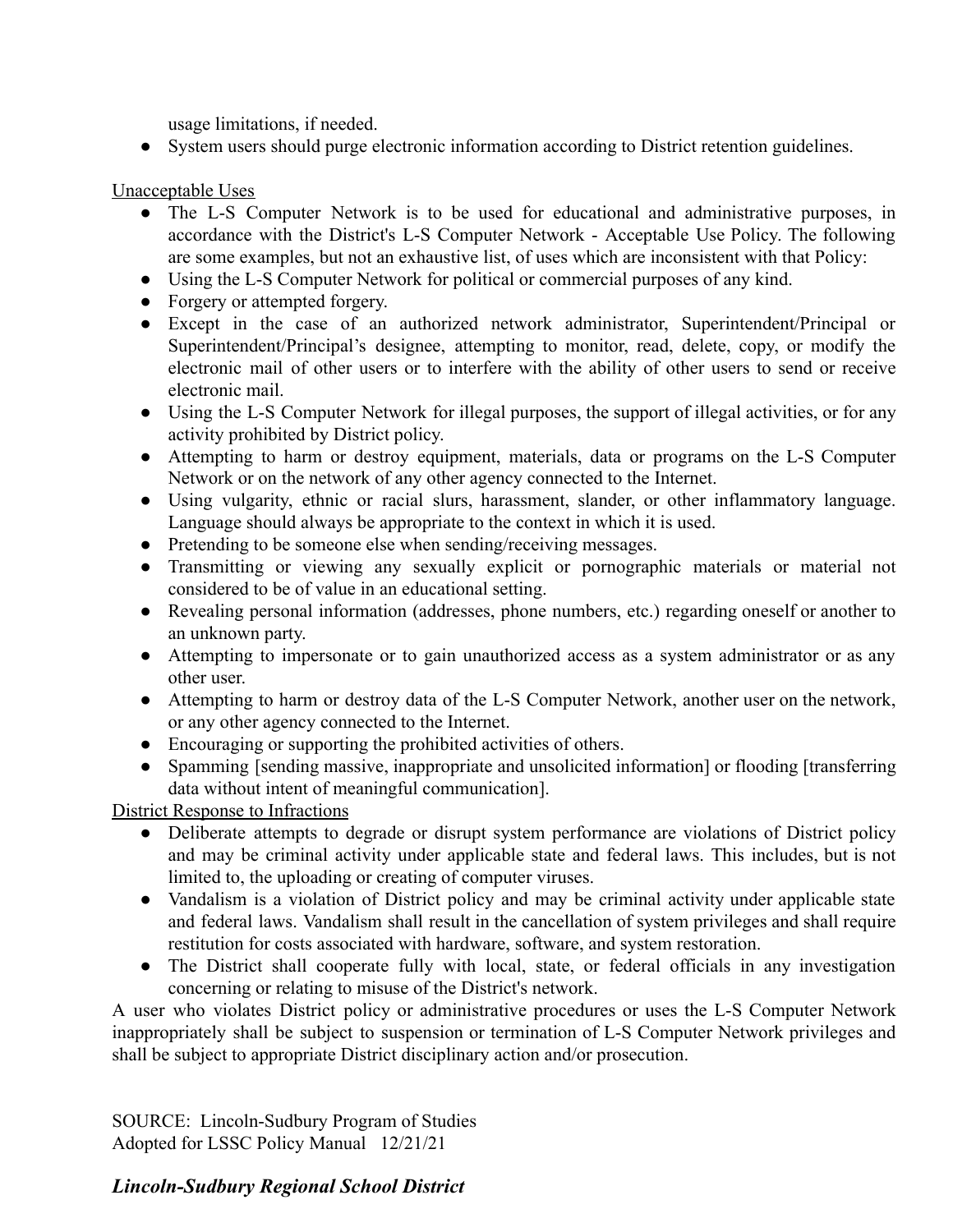# **INTERNET PUBLICATION**

#### **I. PURPOSE**

The School District has established a district-wide web page that links users to web pages for the district's individual schools. The School District maintains these web pages for educational purposes only, in furtherance of the educational mission of the School District. All published pages and corresponding links to other sites must relate to the district's educational mission.

#### **II. SUPERVISION AND APPROVAL OF WEB PAGES**

The Superintendent (or designee) may select the person or persons ("the Webmaster") responsible for overseeing the school district's web pages and maintaining the web pages in a manner consistent with this policy and the school district's Access to Digital Resources Policy. The Webmaster must approve all links from the district web pages to other sites on the Internet. The Webmaster will review the links to ensure that the links are related to the district's educational mission.

Staff members may publish web pages related to their class projects or courses on their school's web site. Staff members must submit their material to the Webmaster for approval before the material can be published. Staff members may not publish or link to personal web pages as part of the school district website.

Student or staff work (e.g. voice, likeness, quotes, written material, musical pieces and graphic or other artwork) may be published on the district's web pages, as detailed below. All work that is published will be accompanied by a copyright notice written by the Webmaster that prohibits copying the work without the written consent of the copyright holder.

#### **III**. **CONTENT STANDARDS**

All web page materials are expected to be accurate, grammatically correct and free of spelling errors. Student work may deviate from this standard depending upon the age and grade level of the student. Web pages should be well-organized and professional in appearance. Web pages must not contain copyrighted or trademarked material belonging to others unless written permission to display such material has been obtained from the owner and the owner is credited on the school's web page.

#### **IV**. **SAFETY PRECAUTIONS**

#### A. In general

Identifying information about students, such as first and last names, personal phone numbers or home addresses, will not be published. First names or first names and the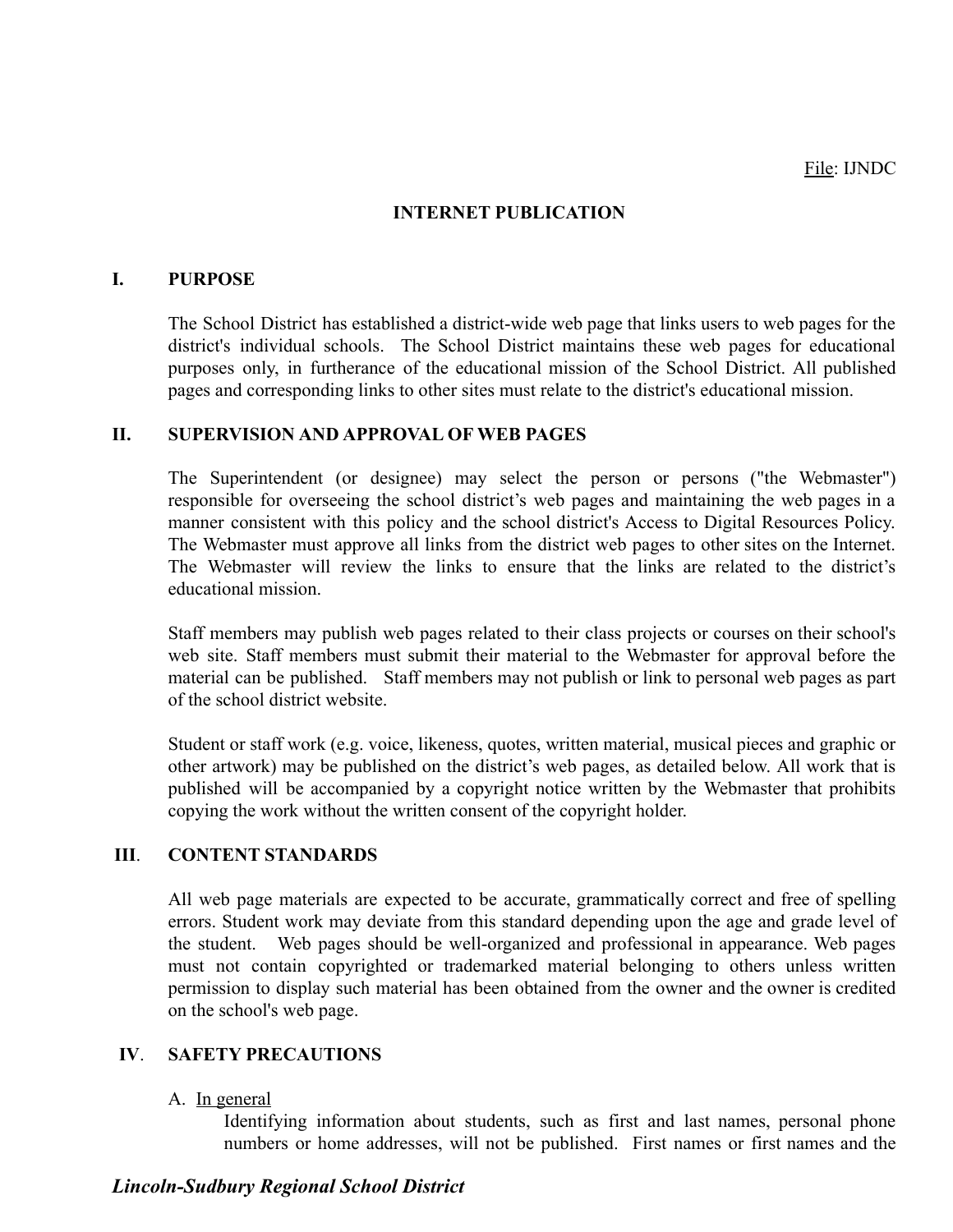first letter of the student's last name may be used where appropriate.

B. Student photographs

Student photographs may be published only with the written consent of the student's parent or guardian.

Student photographs will not be accompanied by identifying information about the student(s).

C. Student work

Student work, e.g. voice, likeness, quotes, written material, musical pieces, and graphic or other artwork, may be published only with the written consent of the student's parent or guardian.

D. Staff photographs, identifying information and work

• Photographs of staff members, accompanied by the staff member's full name, may be published only with the staff member's written consent.

Staff work, e.g. voice, likeness, quotes, written material, musical pieces and graphic or other artwork, may be published only with the staff member's written consent.

SOURCE: MASC: Adopted August 2015 Adopted for LSSC Policy Manual 12/21/21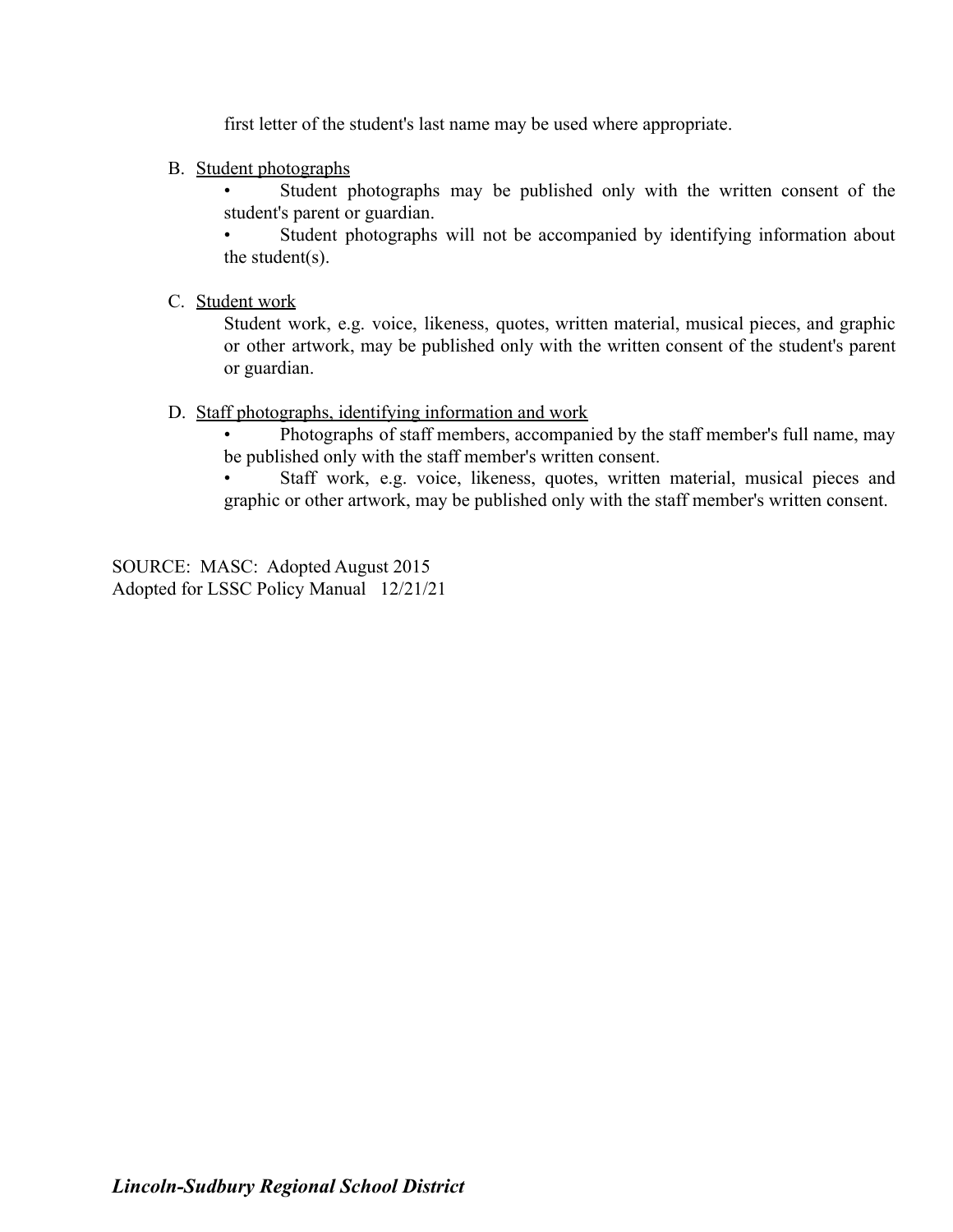# **POLICY ON SOCIAL MEDIA**

The Superintendent and the Associate Principals will annually remind staff members and orient new staff members concerning the importance of maintaining proper decorum in the on-line, digital world as well as in person. Employees must conduct themselves in ways that do not distract from or disrupt the educational process. The orientation and reminders will give special emphasis to:

- 1) Improper fraternization with students using social media or other electronic means.
	- a. Teachers may not friend or follow current students on social media.
	- b. All electronic contacts with students should be through the district's computer and telephone system, except emergency situations.
	- c. Team, class, or student organization pages, accounts, or groups will be created only in conjunction with the coach or faculty advisor. All groups must include the appropriate administrator as a member. Access to the page will remain with the coach or faculty advisor.
	- d. All contact and messages by coaches and faculty advisors with team members shall be sent to all team members, except for messages concerning medical or academic privacy matters, in which case the messages will be copied to the appropriate administrator.
	- e. Teachers will not give out their private cell phone or home phone numbers without prior approval of the district.
	- f. Inappropriate contact via phone or electronic device is prohibited.
- 2) Inappropriateness of posting items with sexual content
- 3) Inappropriateness of posting items exhibiting or advocating use of drugs and alcohol
- 4) Examples of inappropriate behavior from other districts, as behavior to avoid
- 5) Monitoring and penalties for improper use of district computers and technology
- 6) The possibility of penalties, including dismissal from employment, for failure to exercise good judgment in on-line conduct.

The Superintendent or designees will periodically conduct internet searches to see if teachers have posted inappropriate materials on-line. When inappropriate use of computers and websites is discovered, the Associate Principals and Superintendent will promptly bring that inappropriate use to the attention of the staff member and may consider and apply disciplinary action up to and including termination.

SOURCE: MASC October 2016 Adopted for LSSC Policy Manual 12/21/21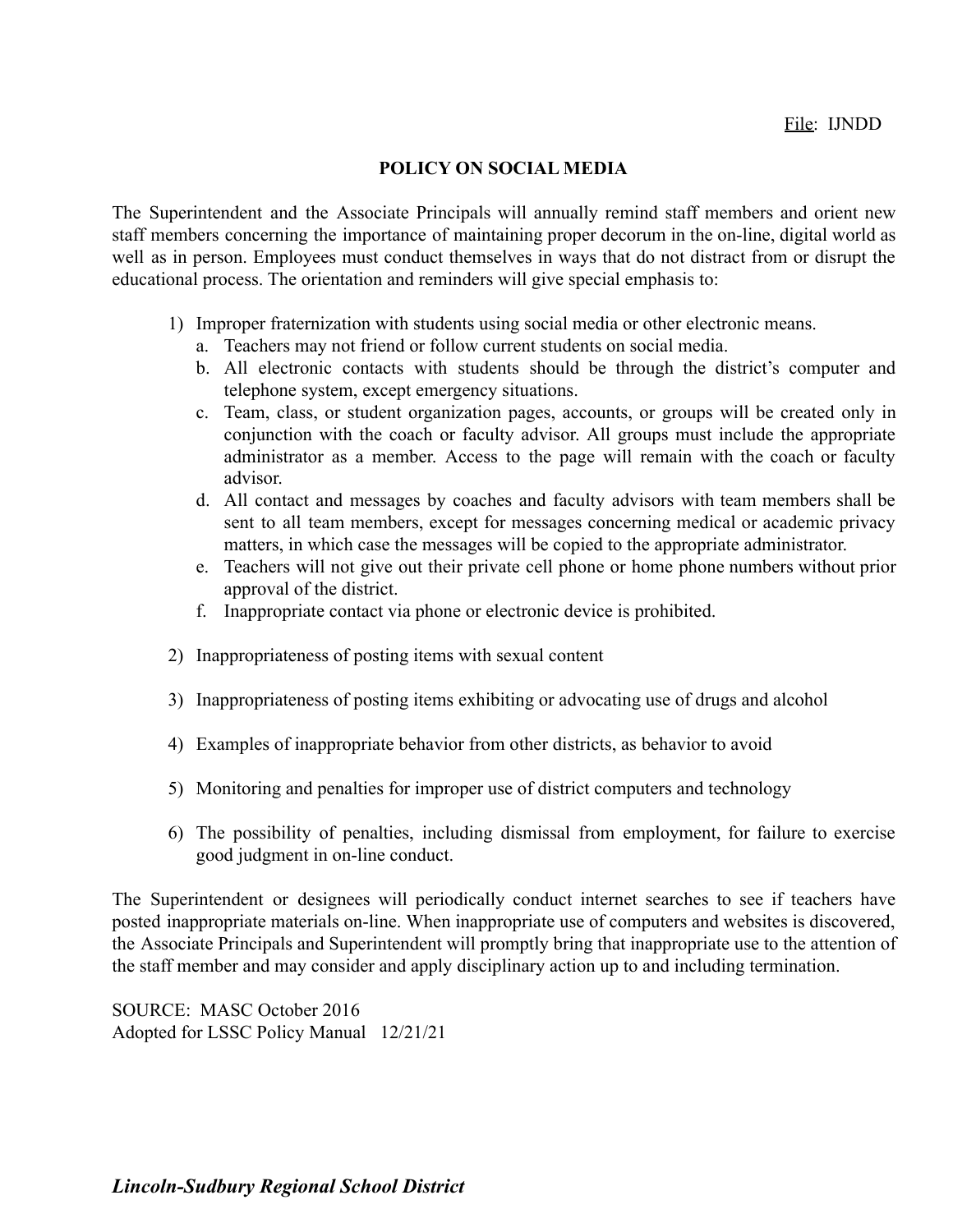#### **FIELD TRIPS/STUDENT TRAVEL**

The School Committee recognizes that firsthand learning experiences provided by field trips are a most effective and worthwhile means of learning. It is the desire of the Committee to encourage field trips as part of and directly related to the total school program and curriculum.

Specific guidelines and appropriate administrative procedures shall be developed to screen, approve, and evaluate trips and to ensure that all reasonable steps are taken for the safety of the participants. Said guidelines and procedures should be developed by the administration and reviewed by the School Committee. These guidelines and appropriate administrative procedures shall ensure that all field trips have the approval of the Superintendent/Principal.

All trips must comply with Student Travel Regulations approved by the School Committee.

All trips which include late night travel (midnight to 6 am.) or an overnight stay away from students' homes must have the prior approval of the School Committee. Initial approval by the School Committee is required before engaging students in fundraising activities. The School Committee shall also consider the educational appropriateness of the trip, and the value of the trip in relation to the cost prior to granting initial approval. overnight trips should offer significant educational benefits to- students that clearly justify the time and expense of the trip.

Final approval shall not be granted until all preparations for the trip have been completed including, but not limited to, all logistical details involving transportation, accommodation arrangements and fundraising efforts. The School Committee requires that final approval be sought no less than 30 days prior to the scheduled trip dates.

Teachers and other school staff are prohibited from soliciting for privately run trips through the school. The School Committee shall only review school-sanctioned trips for approval. The School Committee shall not review or approve trips that are privately organized and run without school sanctioning.

SOURCE; Lincoln-Sudbury Adopted 12/14/04 Amended 4/11/06 Adopted for LSSC Policy Manual 12/21/21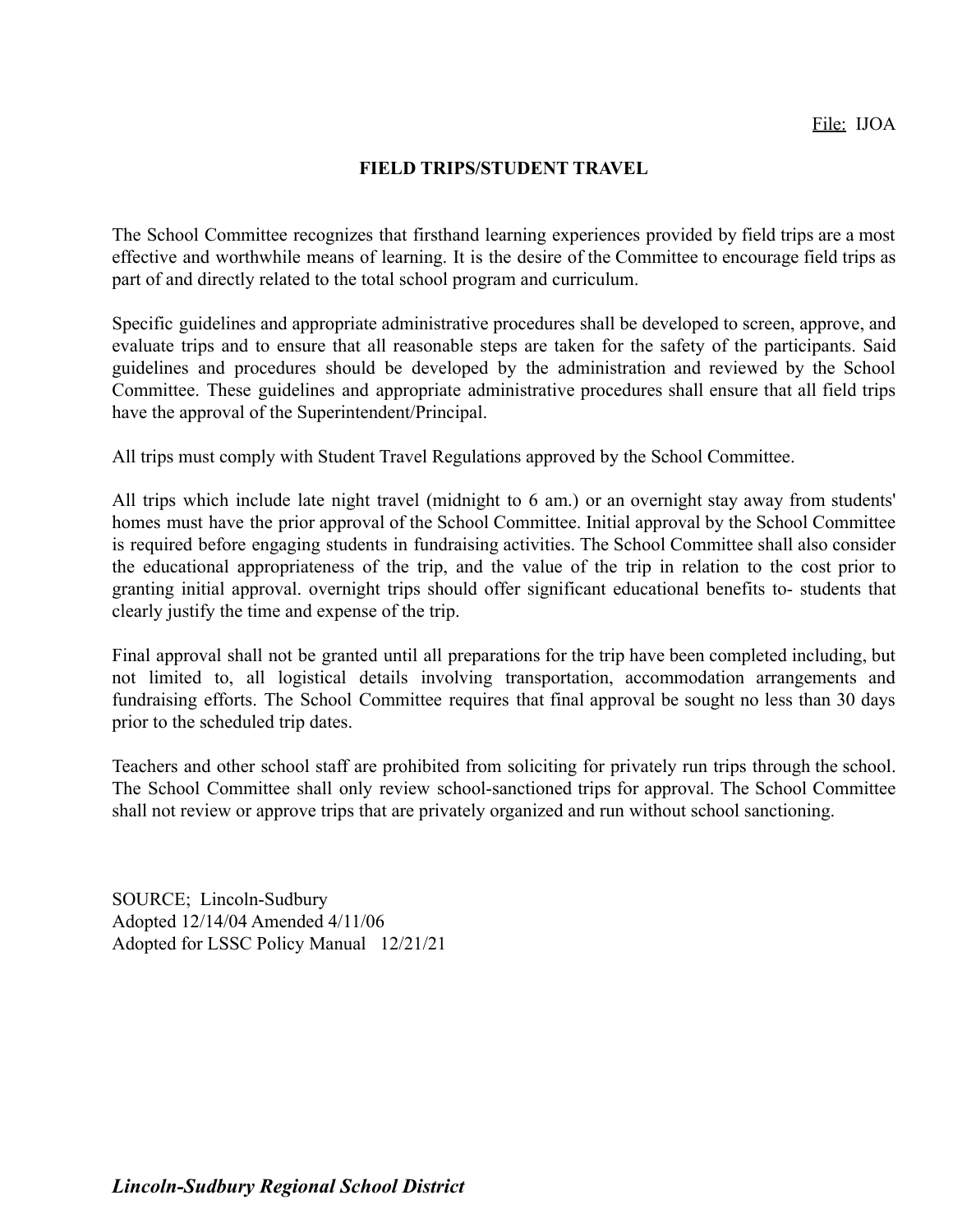# **STUDENT TRAVEL REGULATIONS**

# **1. Transportation**

- The use of vans or private automobiles for trips planned to include late night or overnight student travel is prohibited. Late night or overnight trips will use commercial motor coaches.
- Trips planned to include late night or overnight student travel will include a pre-trip check of companies, drivers, and vehicles. CORI checks will be conducted in accordance with applicable law.
- The Superintendent or designee will ensure that the selected carrier is licensed for passenger transportation by the Federal Motor Carrier Safety Administration (FMCSA). The district will not contract with any carrier that has a safety rating of "conditional" or "unsatisfactory". (FMCSA ratings are available at [http://www.safersys.org/\).](http://www.safersys.org/))
- The contract with the carrier will prohibit the use of subcontractors unless sufficient notice is given to the District that allows verification of the subcontractor's qualifications.

# **2. Trip Scheduling**

- Arrangements for overnight accommodations should be made in advance with student safety and security in mind. Whenever possible, trip schedulers should avoid planning student travel between the hours of midnight and 6:00 a.m., due to the increased risk of vehicular accidents during this time period.
- Whenever possible, overnight trips should be scheduled on weekends or during school vacations to minimize lost classroom time. Non-academic field trips are considered "optional school programs" and do not count toward meeting structured learning time requirements.
- Trip itineraries must leave enough time for drivers to rest in conformity with federal hour-of-service requirements and common sense.
- Trip scheduling should take into account the likelihood of delays due to weather, traffic, stragglers, and other unanticipated factors.
- If substantially all members of a class are participating in a trip, the school should provide appropriate substitute activities for any students not participating.

# **3. Fundraising**

• The amount of time to be devoted to fundraising should be reasonable and commensurate with students' obligations for homework, after-school activities, and jobs.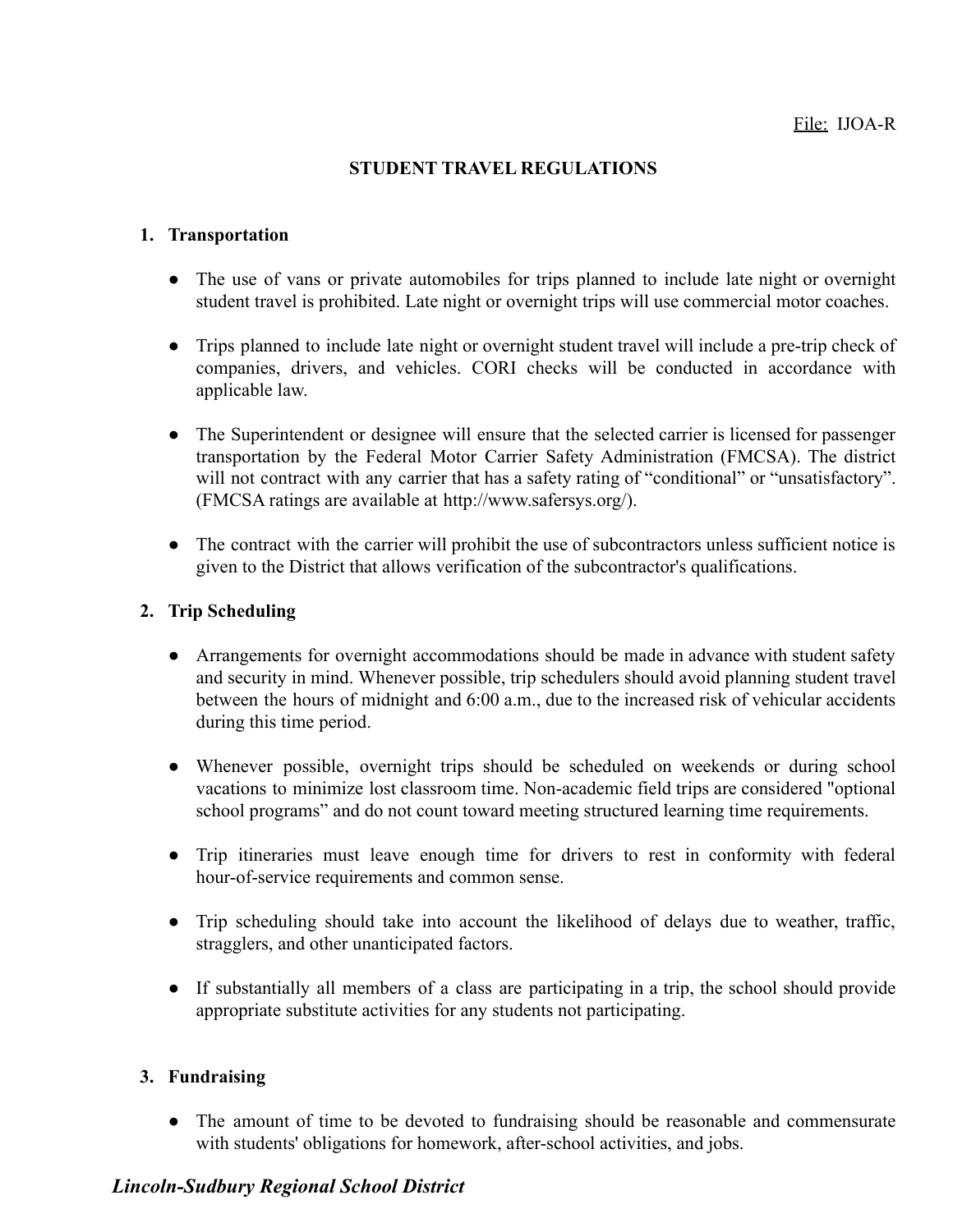- Group fundraising activities are preferred. Students should not be assigned individual fundraising targets.
- If students are charged individual fees for participation, every effort should be made to provide scholarships where needed.

# **4. Student Supervision**

- Students shall be accompanied by a sufficient number of chaperones, taking into account the trip scheduling and logistics. All chaperones, including parents and volunteers, must have a CORI check in accordance with applicable law.
- CORI checks are recommended but not required by law for bus drivers who do not regularly work for the District and who will not have direct and unmonitored contact with students. If such checks are not done, a chaperone must always be present whenever students are on the bus,
- All participating students must submit a signed parent/guardian permission form. Such form shall include appropriate authorization for emergency medical care and administration of medication.

SOURCE: Lincoln-Sudbury Adopted 12/14/04 Amended 4/11/06 Adopted for LSSC Policy Manual 12/21/21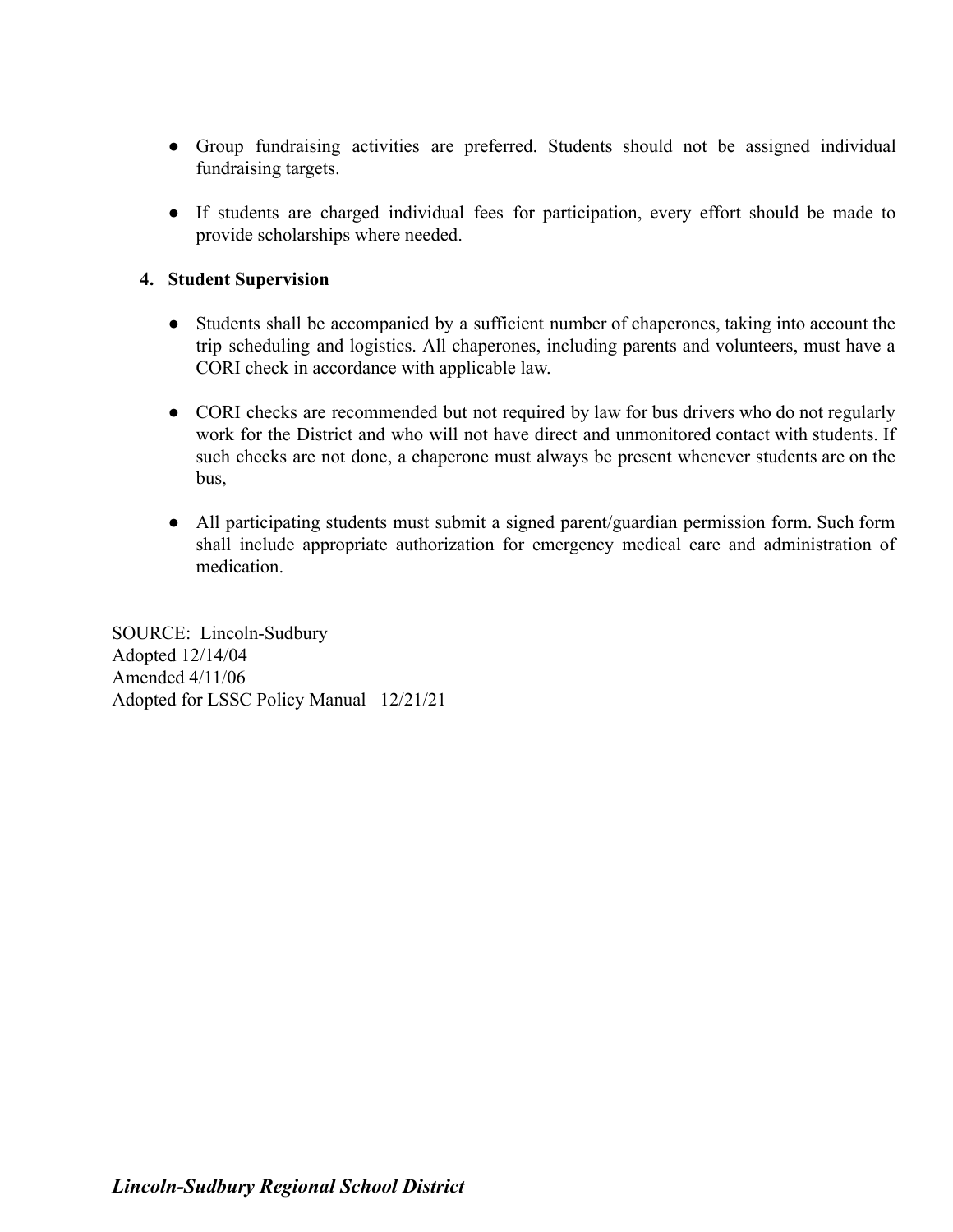File: IJOB

# **OUTSIDE SPEAKERS POLICY**

The School Committee supports efforts to bring in outside speakers to address students and faculty on important matters of public or educational concern. In doing so, the Committee wishes to foster a spirit of free inquiry and to encourage the timely discussion of a wide variety of issues. The Committee further believes it is important that a range of viewpoints is presented on each issue. The Committee encourages the school to ensure that viewpoints presented are subject to critical evaluation, allowing students the opportunity to form their own opinions based, in part, on the discourse presented.

SOURCE: Lincoln-SUdbury Adopted 9/23/03 Adopted for LSSC Policy Manual 12/21/21

CROSS REF: ADDA, Background Checks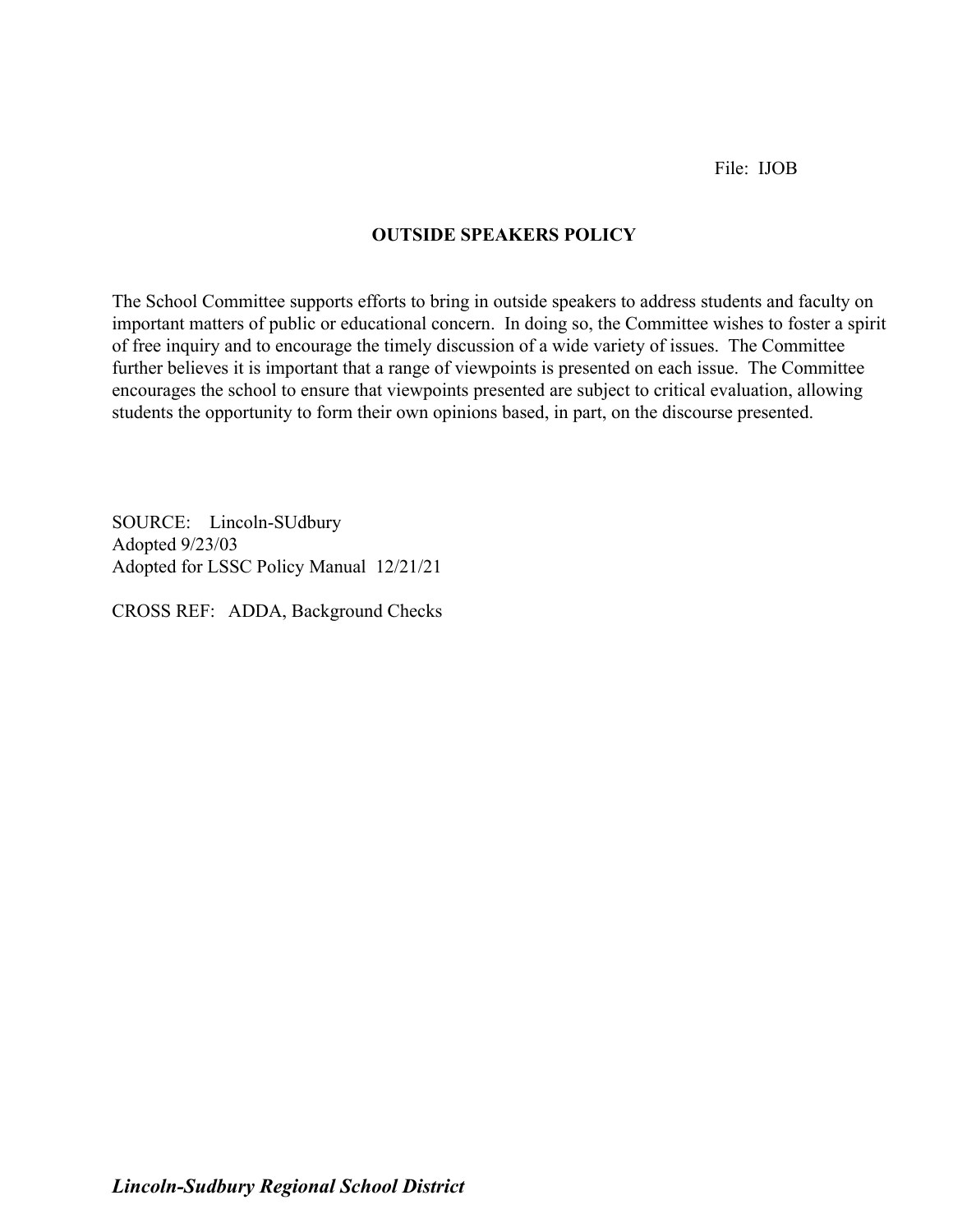File: IJOC

#### **SCHOOL VOLUNTEERS**

It is the policy of the School Committee to encourage volunteer efforts in the schools. Parents/guardians, business representatives, senior citizens, and other community volunteers are recognized as important sources of support and expertise to enhance the instructional program and vital communication links with the community. The volunteer program will be coordinated in cooperation with building administrators.

All volunteers who have direct and unmonitored contact with students must undergo a Criminal Offender Record Information (C.O.R.I.) check, in compliance with M.G.L., Chapter 385 of the Acts of 2002, An Act Further Protecting Children.

The Superintendent/Principal or his/her designee shall be responsible for implementation of the C.O.R.I. checks.

SOURCE: MASC Adopted for LSSC Policy Manual 12/21/21

CROSS REF.: ADDA, Background Checks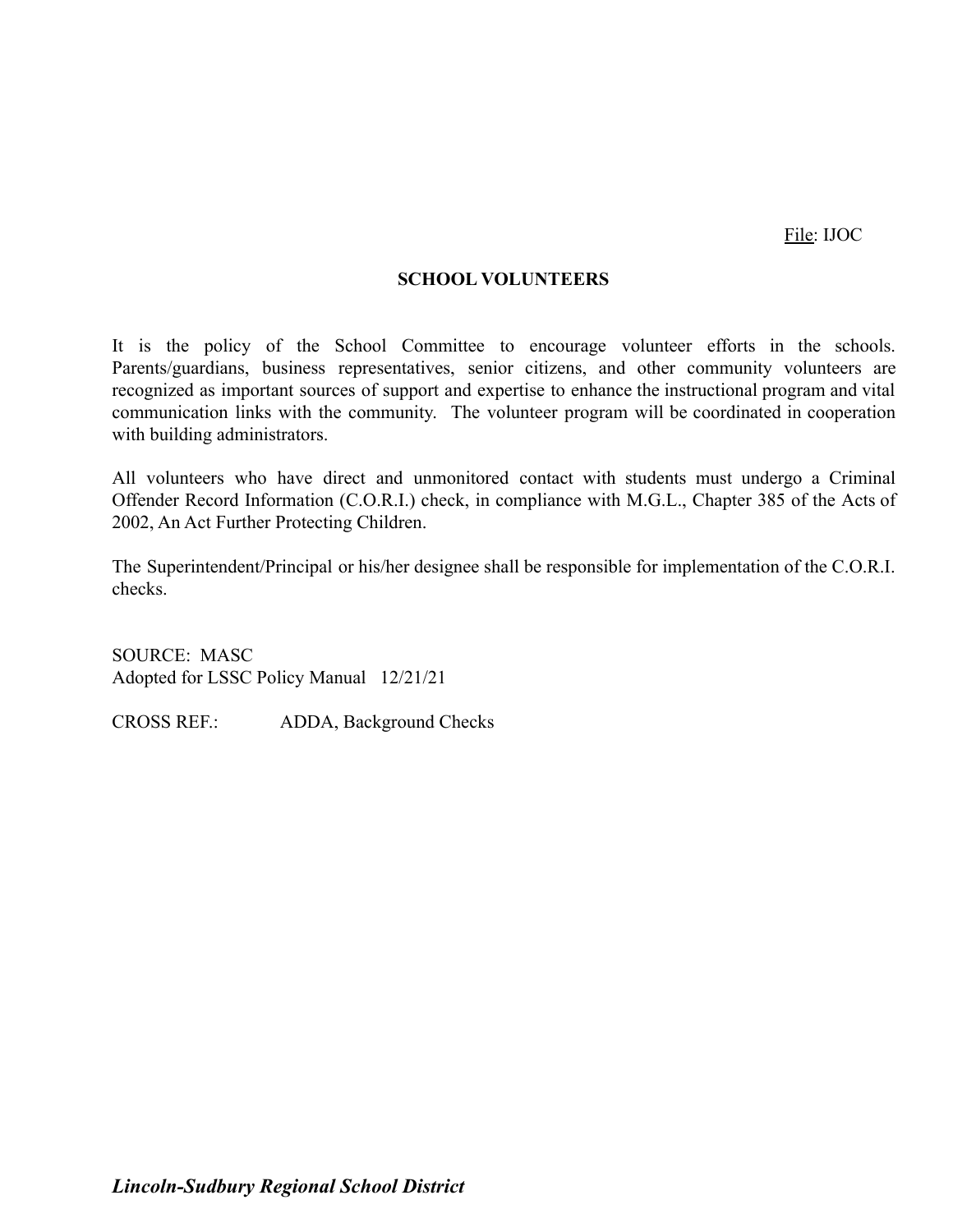#### **STUDENT PROGRESS REPORTS TO PARENTS/GUARDIANS**

The School Committee recognizes the school's obligation to give periodic reports of a student's progress and grades. The School Committee further recognizes that these reports are a vital form of communication between the schools and parents/guardians. The School Committee also believes that all progress reports must be based upon full information, accurately and honestly reported with the proper maintenance of confidentiality.

A report depicting the student's progress will be issued periodically following an evaluation by the appropriate teacher, teachers, or other professional personnel.

In addition to the periodic reports, parents/guardians will be notified when a student's performance warrants attention.

Grading and promotion will be based on improvement, achievement, capability of the student, and the professional judgment of the teacher and Principal.

Major changes in the reporting system shall be preceded by a cooperative study and evaluation by teachers, Associate Principals, parents/guardians, and the Superintendent, who will submit the proposal to the School Committee for consideration and approval.

SOURCE: MASC October 2016 Adopted for LSSC Policy Manual 12/21/21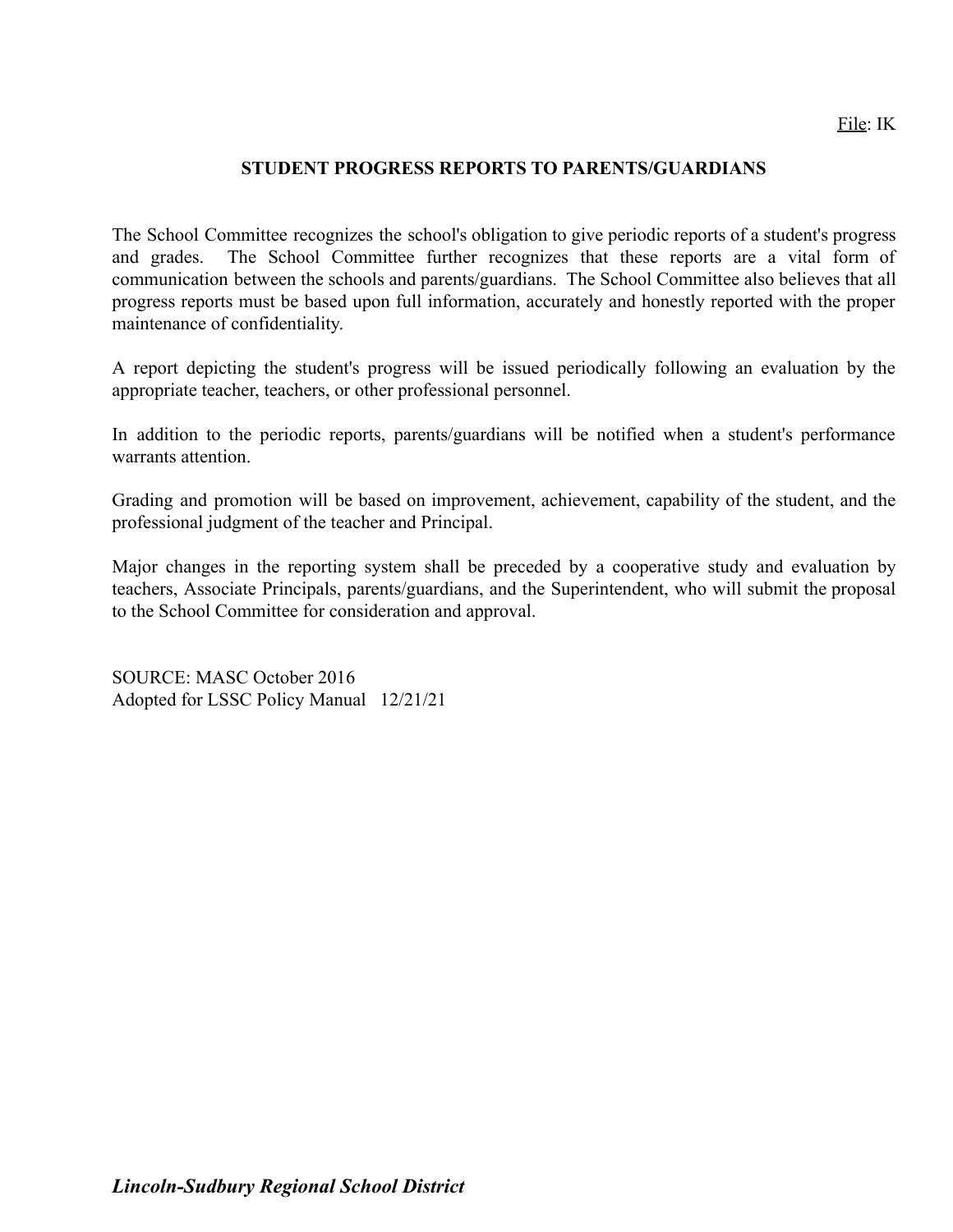#### **PROMOTION AND RETENTION OF STUDENTS**

The School Committee is dedicated to the best total and continuous development of each student enrolled. The professional staff is expected to place students at the grade level best suited to them academically, socially, and emotionally.

In evaluating student achievement, each teacher will make use of all available information, including results of teacher-made tests and other measures of skill and content mastery, standardized test results, and teacher observation of student performance. The Associate Principals will direct and aid teachers in their evaluations and review grade assignments in order to ensure uniformity of evaluation standards.

Students will normally progress annually from grade to grade. Exceptions may be made when, in the judgment of the professional staff, such exceptions are in the best educational interest of the students involved. Exceptions will only be made after prior notification and explanation to each student's parents/guardians, but the final decision will rest with the Superintendent/ Principal.

#### **PROMOTION POLICY FOR GRADUATION**

| To move from:                | A student must<br>have earned: | And:                                                        |
|------------------------------|--------------------------------|-------------------------------------------------------------|
| $9th$ to $10th$ Grade        | 20 credits                     | Not deficient by more than 2 credits<br>in required courses |
| $10^{th}$ to $11^{th}$ Grade | 44 credits                     | Not deficient by more than 2 credits<br>in required courses |
| $11th$ to $12th$ Grade       | 68 credits                     | Not deficient by more than 2 credits<br>in required courses |

SOURCE: Lincoln Sudbury Adopted for LSSC Policy Manual 12/21/21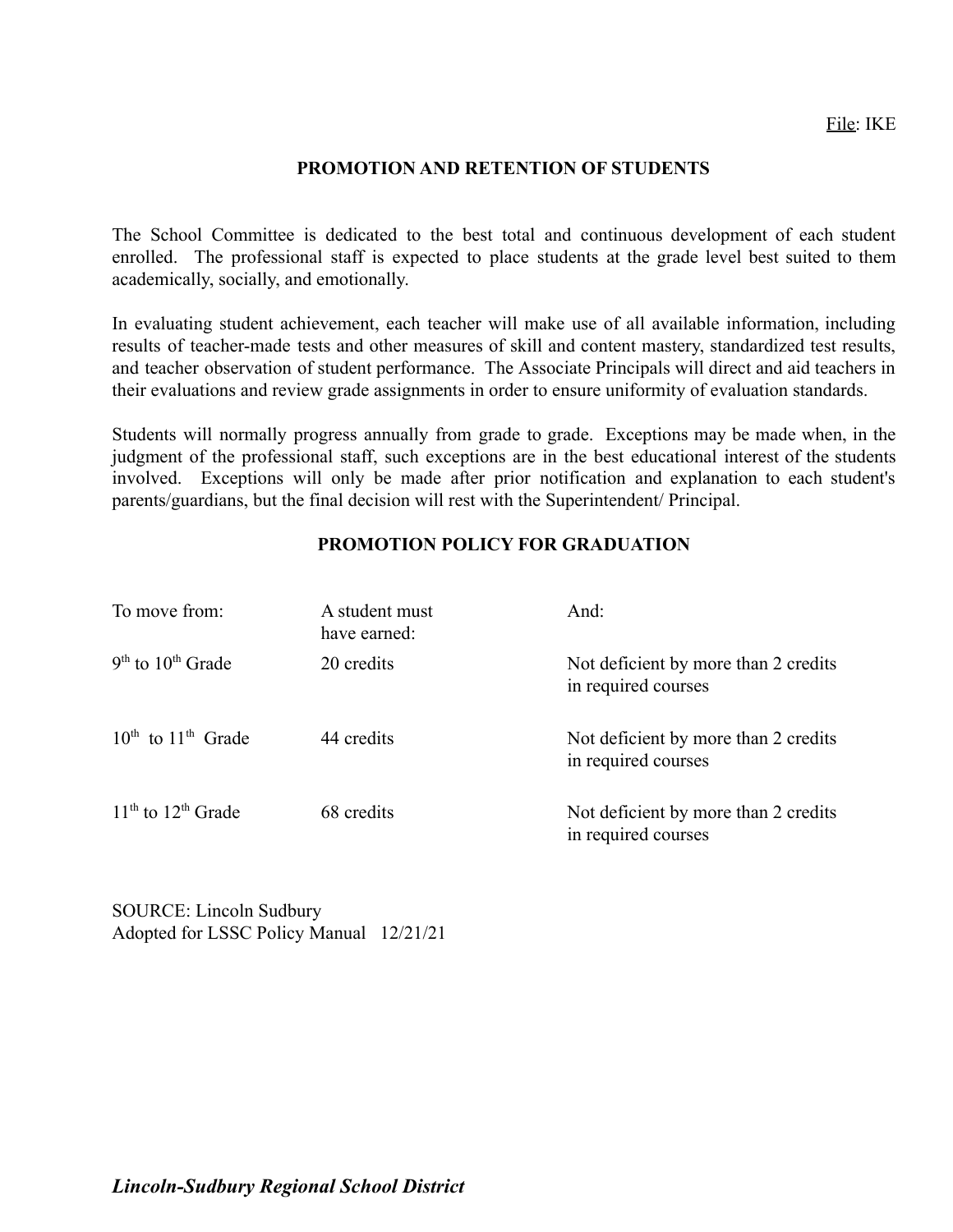#### **GRADUATION REQUIREMENTS**

In order to graduate from Lincoln-Sudbury you must accumulate 89 credits, which reflect a balanced program of study. In order to earn credit, you must receive a passing grade of D- or better and meet the attendance requirements. Typically, full year courses grant 4 credits per course and semester courses grant 2 credits per course.

#### **The required credits are: Total Credits**

**Digital Literacy and Computer Science –** credits must be earned in specific computer technology courses **2 credits**

Below is a list of courses that qualify for this requirement.

- Computer Science Department: all courses
- FATA Department: Digital Imaging, Graphic Design, 3D Modeling & Rapid Prototyping, Architectural Design, Music Technology and Composition
- Math Department: Trigonometry Precalc Foundations/Precalculus, Algebra II Foundations *Please refer to Departmental sections for detailed course descriptions.*

| <b>English</b> - credits to include:<br>Writing (Ninth grade course will meet this requirement)<br>2 credits<br>Please refer to the English section for courses that fulfill these requirements.                                                                                                                                          | 16 credits |
|-------------------------------------------------------------------------------------------------------------------------------------------------------------------------------------------------------------------------------------------------------------------------------------------------------------------------------------------|------------|
| <b>Fine, Applied &amp; Technical Arts</b> - credits must be earned in specific arts courses.<br>Please refer to the FATA section for courses that fulfill this requirement.                                                                                                                                                               | 2 credits  |
| <b>History &amp; Social Sciences</b> -credits to include:<br>United States History 4 credits<br>Please refer to the History section for courses that fulfill this requirement.                                                                                                                                                            | 12 credits |
| <b>Language</b> - two sequential years in the same language                                                                                                                                                                                                                                                                               | 8 credits  |
| <b>Mathematics</b>                                                                                                                                                                                                                                                                                                                        | 8 credits  |
| <b>Science</b> - credits to include:<br>Biological laboratory science 4 credits<br>$\bullet$<br>(all full-year Biology courses fulfill this requirement)<br>Physical laboratory science 4 credits<br>$\bullet$<br>(Practical Physical Science and all full-year Earth Science, Chemistry and Physics courses<br>fulfill this requirement) | 8 credits  |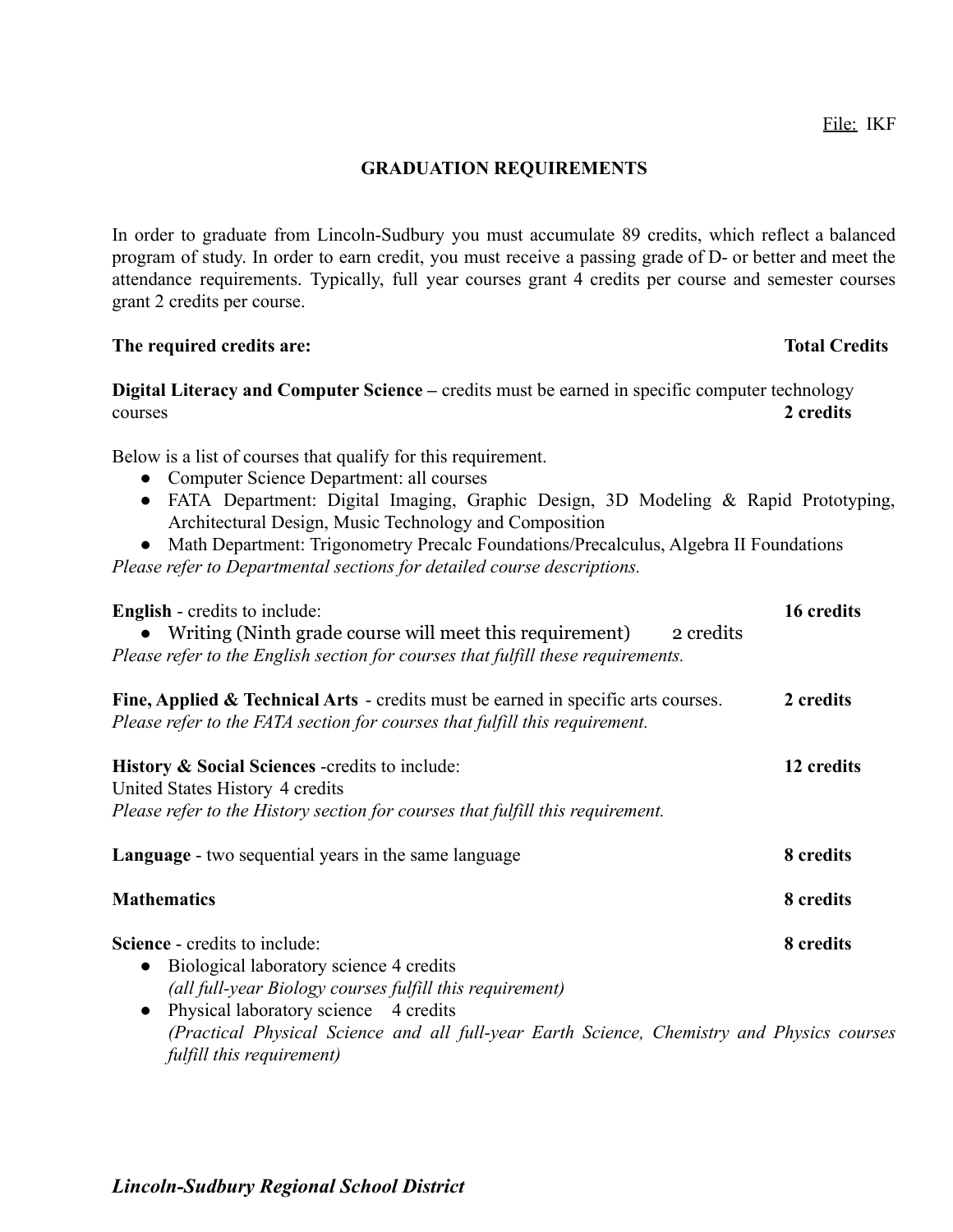| <b>Wellness</b> - credits to include:                                                       |           | 12 credits |
|---------------------------------------------------------------------------------------------|-----------|------------|
| Ninth grade year                                                                            | 4 credits |            |
| 1 credit in Intro to Wellness                                                               |           |            |
| 1 credit in Foundations of Strength Training                                                |           |            |
| 2 credits from the Wellness elective choices                                                |           |            |
| Sophomore year                                                                              | 4 credits |            |
| 1 credit in Outdoor Pursuits                                                                |           |            |
| 1 credit in CPR & Community Action                                                          |           |            |
| 2 credits from the Wellness elective choices                                                |           |            |
| Junior year                                                                                 | 4 credits |            |
| 1 credit in Health Issues                                                                   |           |            |
| 1 credit in Cardiovascular Health                                                           |           |            |
| 2 credits from the Wellness elective choices                                                |           |            |
| 12 <sup>th</sup> Grade Wellness Requirement:                                                |           |            |
| All seniors are required to Participate in Escalation Workshop and Senior Service Workshop. |           |            |
| Cradita required in greethe gubiects                                                        | CO.       |            |

| Credits required in specific subjects | 68 |
|---------------------------------------|----|
| Additional credits required           |    |
| Total credits required to graduate    | 89 |

**Community Service Graduation Requirement** - Each student is required to perform a minimum of 15 hours of community service. Refer to the next pages for details.

SOURCE: Lincoln-Sudbury Program of Studies LSSC Amended and Adopted for Policy Manual: 02/08/22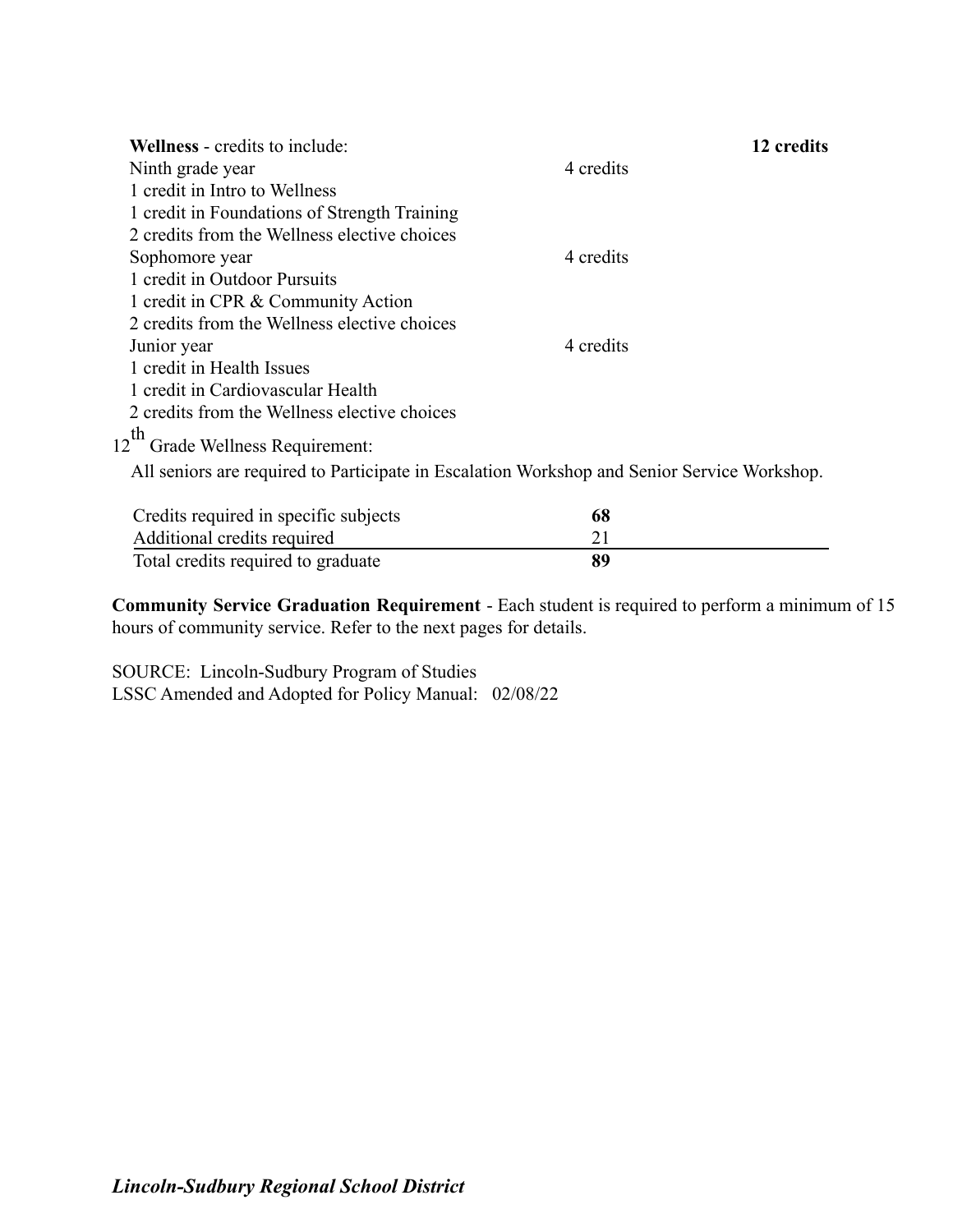#### File: IL

#### **EVALUATION OF INSTRUCTIONAL PROGRAMS**

The School Committee considers comprehensive and objective evaluation of the effectiveness of the curriculum to be of primary importance. The Superintendent will provide for the translation of the stated instructional goals into objectives and for appraisal of their implementation in order to:

- 1. Determine educational needs and provide information for planning.
- 2. Indicate instructional strengths and weaknesses.
- 3. Check on the suitability of programs in terms of community requirements.
- 4. Show the relationship between achievement and the district's stated goals.
- 5. Provide data for public information.

Elements of this evaluation process may include:

- 1. Testing programs such as nationally standardized general achievement tests, nationally standardized tests in specific subject areas, and tests administered by other agencies.
- 2. Study of school achievement records.
- 3. Study of students' high school and drop-out records.
- 4. Use of outside services, participation in regional research studies, contracted evaluation services; evaluation services at cost to the school district must be approved in advance by the School Committee.
- 5. Teacher and parent/guardian evaluation of student behavior.
- 6. State Dept. of Elementary and Secondary Education specialists and services.
- 7. Evaluation by the regional accrediting association.
- 8. Evaluation by other agencies.

An evaluation of the curriculum and its effectiveness will be made periodically and reported to the Committee by the Superintendent.

SOURCE: MASC Adopted for LSSC Policy Manual 12/21/21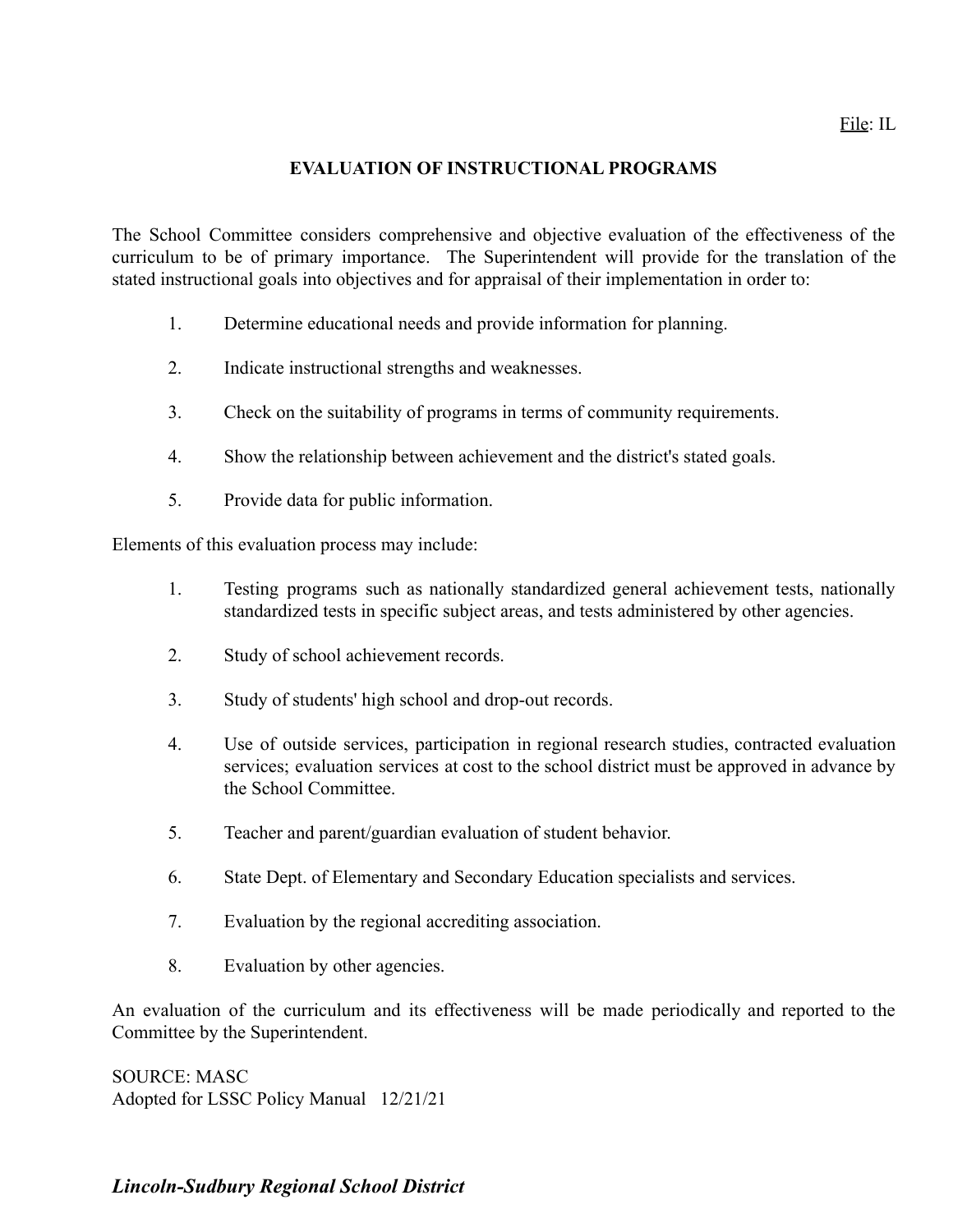#### **POLICY ON RESEARCH STUDIES**

Only those research studies which are determined to be of benefit to the educational process at Lincoln-Sudbury Regional High School and respectful of the rights of privacy of students will be approved.

Procedures:

- 1. Approval Criteria: Requests for research studies will be approved in accordance with the following criteria:
	- a. Students' and staff participation is voluntary.
	- b. Students who are subjects in any research study must have parent or guardian approval.
	- c. Students' and staff rights of privacy are protected.
	- d. Results of the study are of benefit to the educational processes at LSRHS, will be made available to LSRHS, and will carry appropriate credit to LSRHS.
	- e. Opportunities for LSRHS staff involvement are maximized.
	- f. The study is sound in all respects including objectives, feasibility, professional ethics, and purposes for which the results will be put *to* use.
	- g. Persons conducting the study are professionally qualified, responsible and of worthy reputation.
- 2. Documentation:
	- a. All requests for research studies will be submitted in writing to the Superintendent/Principal together with appropriate documentation of the research plan and objectives and of compliance with the approval criteria stated above.
	- b. All requests for research studies will be approved in writing by the Superintendent/Principal together with appropriate terms and conditions. The LSRHS faculty member(s) responsible for coordination and monitoring shall be specified in such documentation.
- 3. Implementation:
	- a. The Superintendent/Principal is responsible for supervision of these procedures including necessary approval and documentation.
	- b. The Superintendent/Principal is to be advised promptly of all requests that are approved. The prior advice of the School Committee may be sought at any time and shall be sought in any case when there is a question regarding the application of any of the criteria cited above.

SOURCE: Lincoln-Sudbury Undated policy from 1986 Policy Manual Amended and approved 3/l1/03 Adopted for LSSC Policy Manual 12/21/21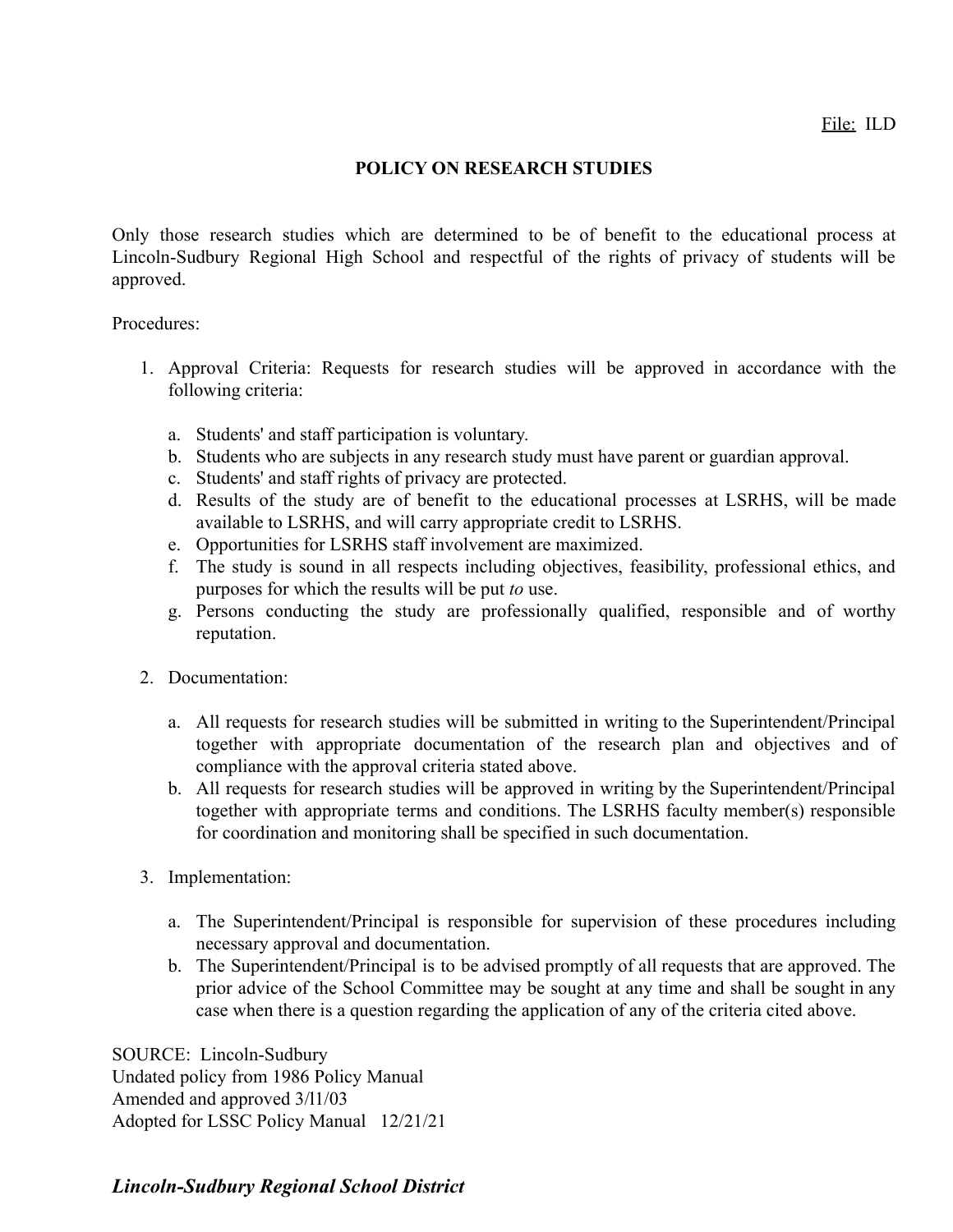#### **TEACHING ACTIVITIES/PRESENTATIONS**

It is the desire of the School Committee that the best available strategies for bringing about learning be utilized in the District's schools. The instructional staff shall be expected to keep abreast of new and promising instructional ideas and practices developed in schools throughout the nation and to apply those which have potential for improving the learning program in the District's schools.

An educational climate shall be established which shall be conducive to rational thought, inquiry, and respect for the dignity of the individual. This educational climate will assist students in learning how to think rather than what to think and shall provide students the opportunity to identify, express, and defend their opinions without penalty or fear of reprisal or ridicule.

Nothing in this policy shall limit a parent/guardian's right to file a complaint to challenge the use of teaching activity or presentation.

SOURCE: MASC Adopted for LSSC Policy Manual 12/21/21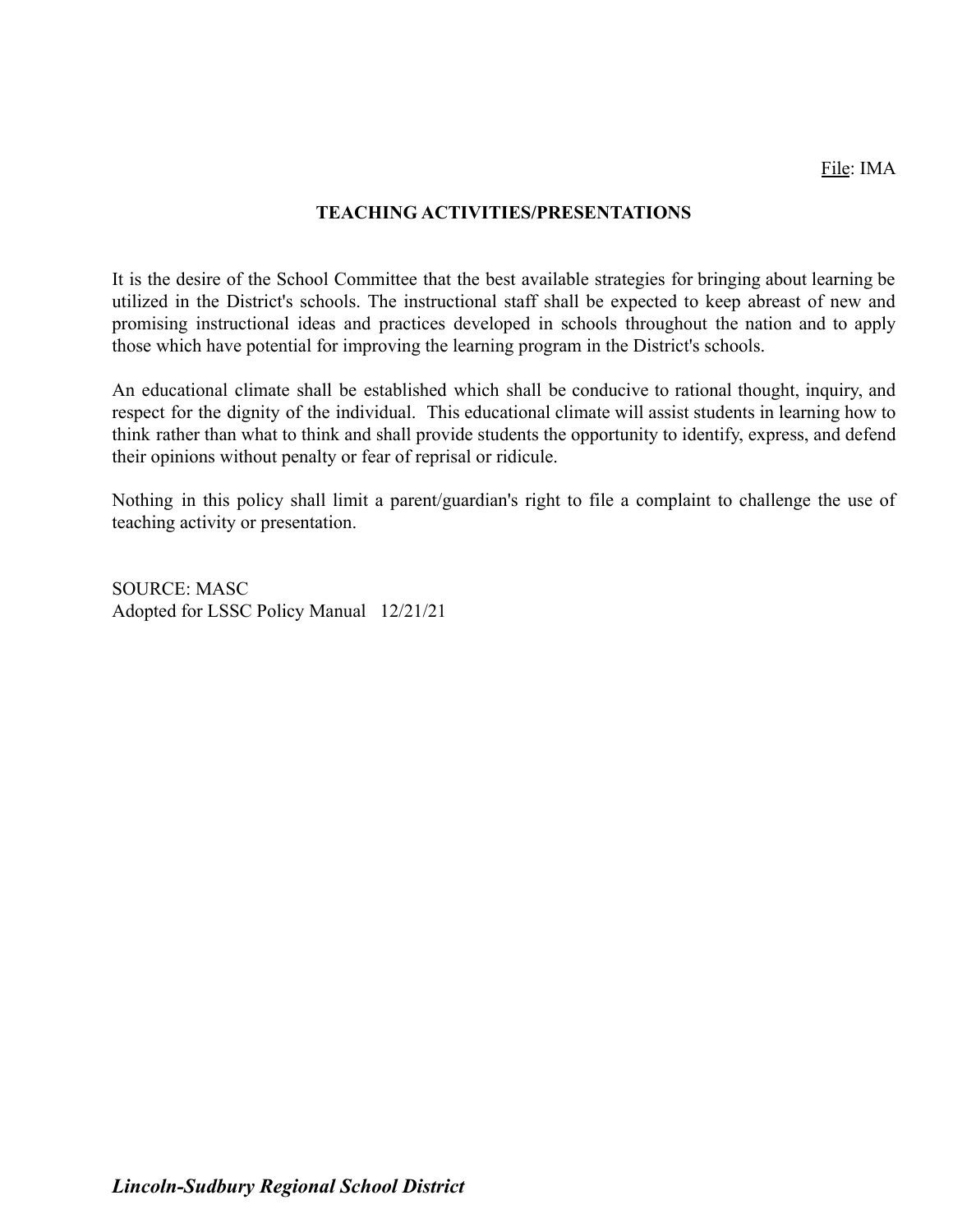#### **SCHOOL CEREMONIES AND OBSERVANCES**

The United States Constitution and the Constitution of the State of Massachusetts and related court rulings clearly establish the concept of "church and state separation" and the "preclusion of sectarian instruction in public schools."

In order to help staff members abide by the spirit and letter of the law, and to avoid compromising any student's religious or conscientious beliefs or freedoms, the following guidelines have been established:

The observance of religious holidays is not the responsibility of the public schools.

While it is recognized that many activities are initiated with the approach of major holidays in order to capitalize on the readiness and interest that is generated at these times, it should be understood that such occasions frequently have religious underpinnings. Care should be taken to relate only to secular aspects of these holidays.

Music programs given at times close to religious holidays should not use religious aspects of these holidays as the underlying motive or theme. Although religious music is appropriate in the schools to the extent that it is sung or presented for musical rather than religious content, its use should not violate the secular nature of the school. Pageants, plays, recitals, and other literary or dramatic activities should not be used to convey religious messages. While the holidays represent a valid source of ideas for meaningful school art experiences, teachers should avoid assigning or encouraging artwork that promotes religious aspects of such holidays. If, however, individual students choose to use a religious personage, event, or symbol as the vehicle for an artistic expression, they should be allowed to take this action.

The above statements should not be interpreted to preclude the factual and objective teaching about religions, religious holidays, and religious differences. Such instruction will be permitted in the schools since insights in this area can enhance the mutual understanding needed by all the people in a pluralistic society.

SOURCE: MASC Adopted for LSSC Policy Manual 12/21/21

LEGAL REF $\cdot$  603 CMR 26:05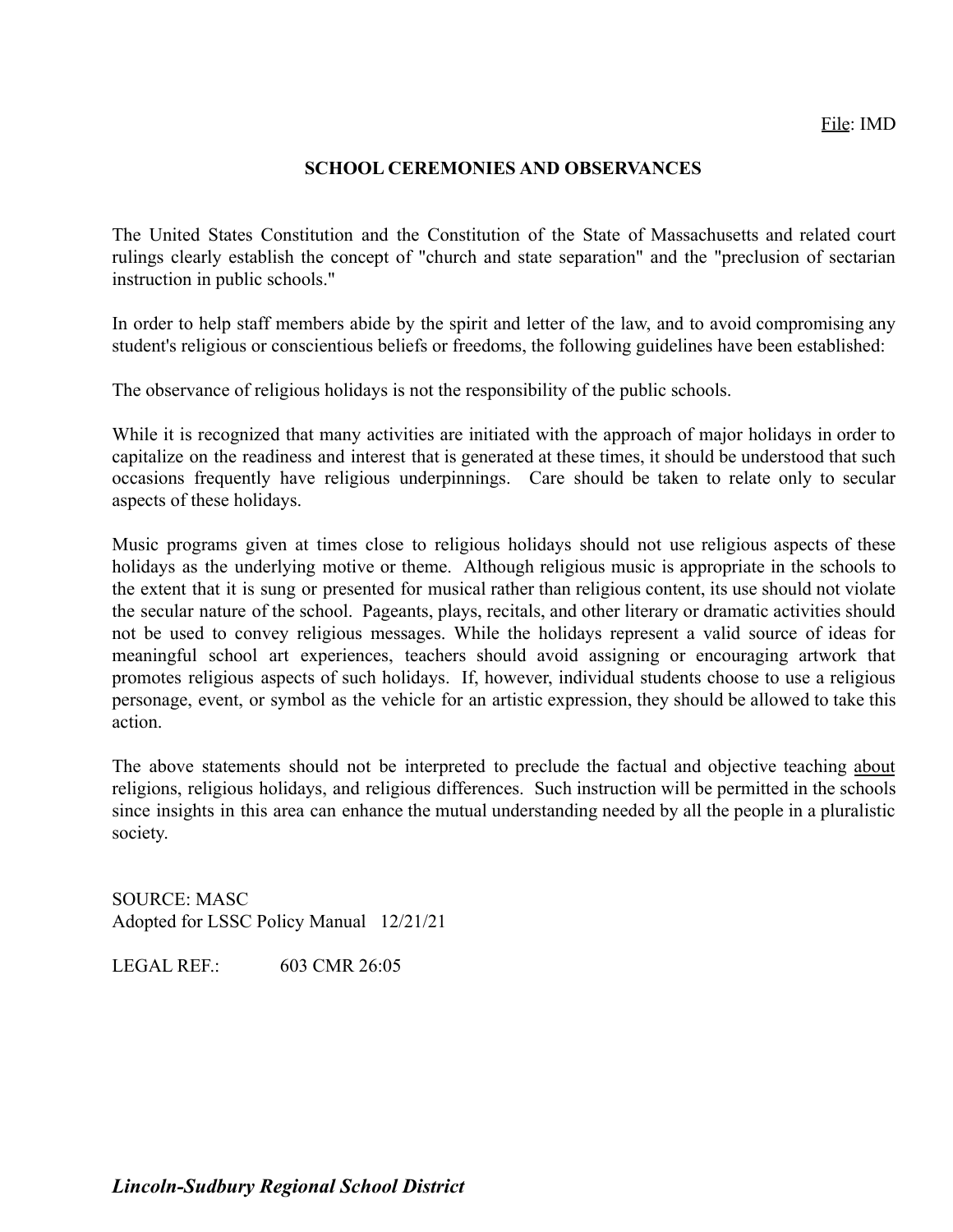#### **ANIMALS IN SCHOOL**

No animal shall be brought to school without prior permission of the Superintendent.

The School District is committed to providing a high quality educational program to all students in a safe and healthy environment.

Associate Principals, in consultation with the Health Services Providers in each building, shall utilize the Department of Public Health publication "Guidelines for Animals in Schools or on School Grounds" and review student health records to determine which animals may be allowed in the school building. The decision of the Superintendent shall be final.

#### **Educational Program**

Use of animals to achieve specific curriculum objectives may be allowed by the Superintendent/Principal provided student health and safety is not jeopardized and the individual requesting that the animal be brought to school is responsible for adhering to the "Guidelines for Animals in Schools or on School Grounds" and any other conditions established by the Superintendent/Principal to protect the health and well-being of students.

# **Student Health**

The health and well-being of students is the District's highest priority. Animals may cause an allergic reaction or otherwise impair the health of students. No animals may be brought to school or kept in the school, classroom, office or common area that may negatively impact the health of any student who must utilize that area. Animals that cause an allergic reaction or impair the health of students shall be removed from the school immediately so that no student shall have their health impaired and each student shall have full access to available educational opportunities.

#### **Animals Prohibited from School**

Rabies is a growing problem and any fur-bearing animal is susceptible to this very serious fatal disease. Infected animals can transmit this disease to students and staff. Based on the Massachusetts Departments of Health and Education recommendations the following animals are prohibited from schools within the School District.

**Wild Animals and Domestic Stray Animals -** Because of the high incidence of rabies in bats, raccoons, skunks, foxes and other wild carnivores, these animals should not be permitted in school buildings under any circumstances (including dead animals).

**Fur-Bearing Animals (**pet dogs,\* cats, wolf-hybrids, ferrets, etc.,) **-** These animals may pose a risk for transmitting rabies, as well as parasites, fleas, other diseases and injuries.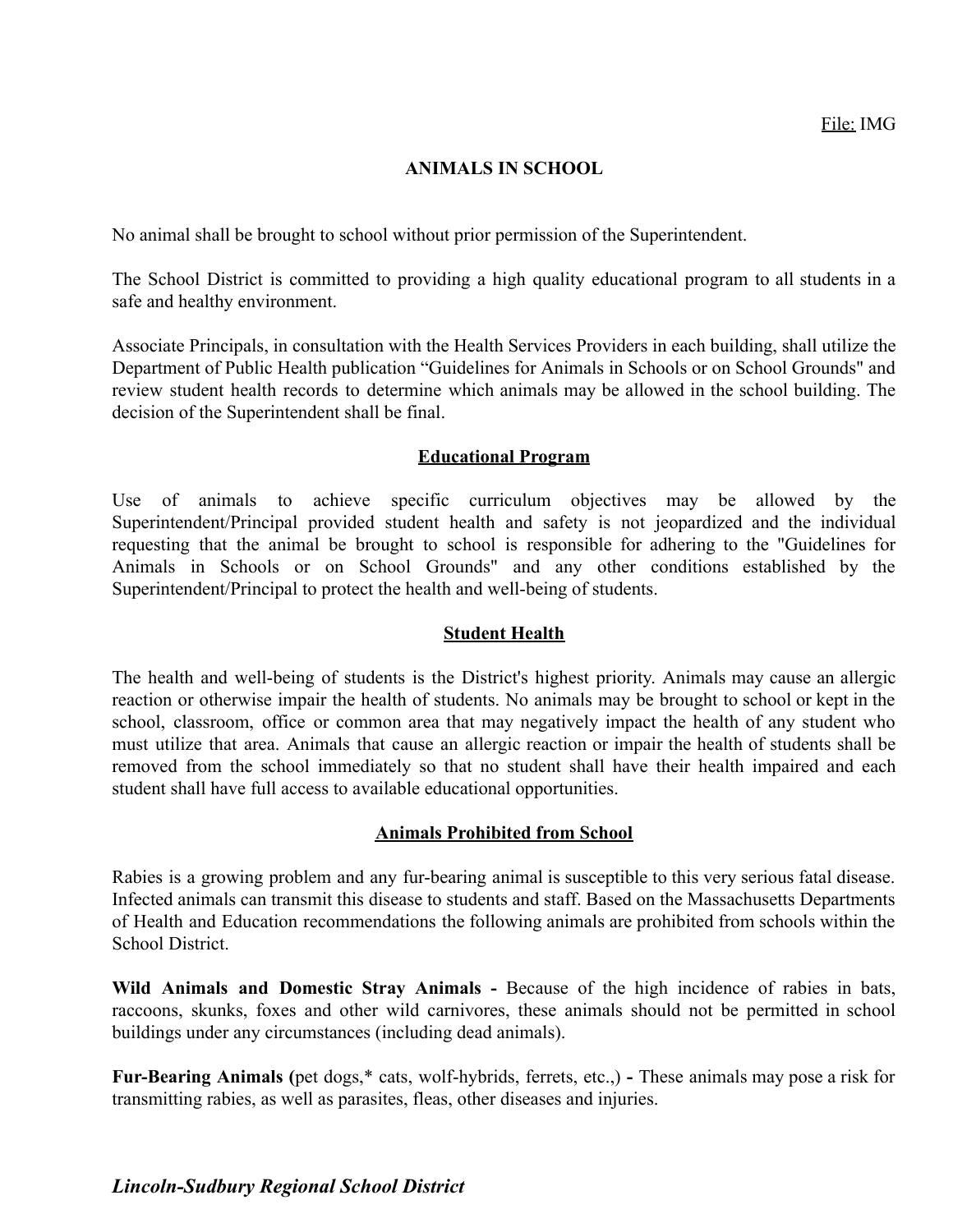**Bats -** Bats pose a high risk for transmitting rabies. Bat houses should not be installed on school grounds and bats should not be brought into the school building.

**Poisonous Animals -** Spiders, venomous insects and poisonous snakes, reptiles and lizards are prohibited for safety reasons.

**\*Exception: Guide, Hearing and Other Service Dogs or Law Enforcement Dogs -** These animals may be allowed in school or on school grounds with proof of current rabies vaccination.

Exceptions may be made with the prior approval of the Superintendent/Principal.

# **Service Animals (Guide or Assistance Dogs)**

The School Committee does not permit discrimination against individuals with disabilities, including those who require the assistance of a service animal. The District will comply with Massachusetts law concerning the rights of persons with guide or assistance dogs and with federal law and will permit such animals on school premises and on school transportation.

For purposes of this policy, a "service animal includes any dog that has been individually trained to do the work or perform tasks for the benefit of an individual with a disability." The regulations further state that "a public entity shall make reasonable modifications in policies, practices, or procedures to permit the use of a miniature horse by an individual with a disability if the horse has been individually trained to do work or perform tasks for the benefit of the individual with the disability."

Service animals perform some of the functions and tasks that individuals with disabilities cannot perform themselves. Service animals are not pets. There are several kinds of service animals that assist individuals with disabilities. Examples include, but are not limited to, animals that:

- assist individuals who are blind or have severe sight impairments as "seeing eye dogs" or "guide" dogs;"
- alert individuals with hearing impairments to sounds;
- pull wheelchairs or carry and pick-up items for individuals with mobility impairments; and
- assist mobility-impaired individuals with balance.

The District shall not assume or take custody or control of, or responsibility for, any service animal or the care or feeding thereof. The owner or person having custody and control of the animal shall be liable for any damage to persons, premises, property, or facilities caused by the service animal, including, but not limited to, clean up, stain removal, etc.

If, in the opinion of the Superintendent or authorized designee, any service animal is not in the control of its handler, or if it is not housebroken, the service animal may be excluded from the school or program. The service animal can also be excluded if it presents a direct and immediate threat to others in the school. The parent or guardian of the student having custody and control of the animal will be required to remove the service animal from District premises immediately.

If any student or staff member assigned to the classroom in which a service animal is permitted suffers an allergic reaction to the animal, the person having custody and control of the animal will be required to